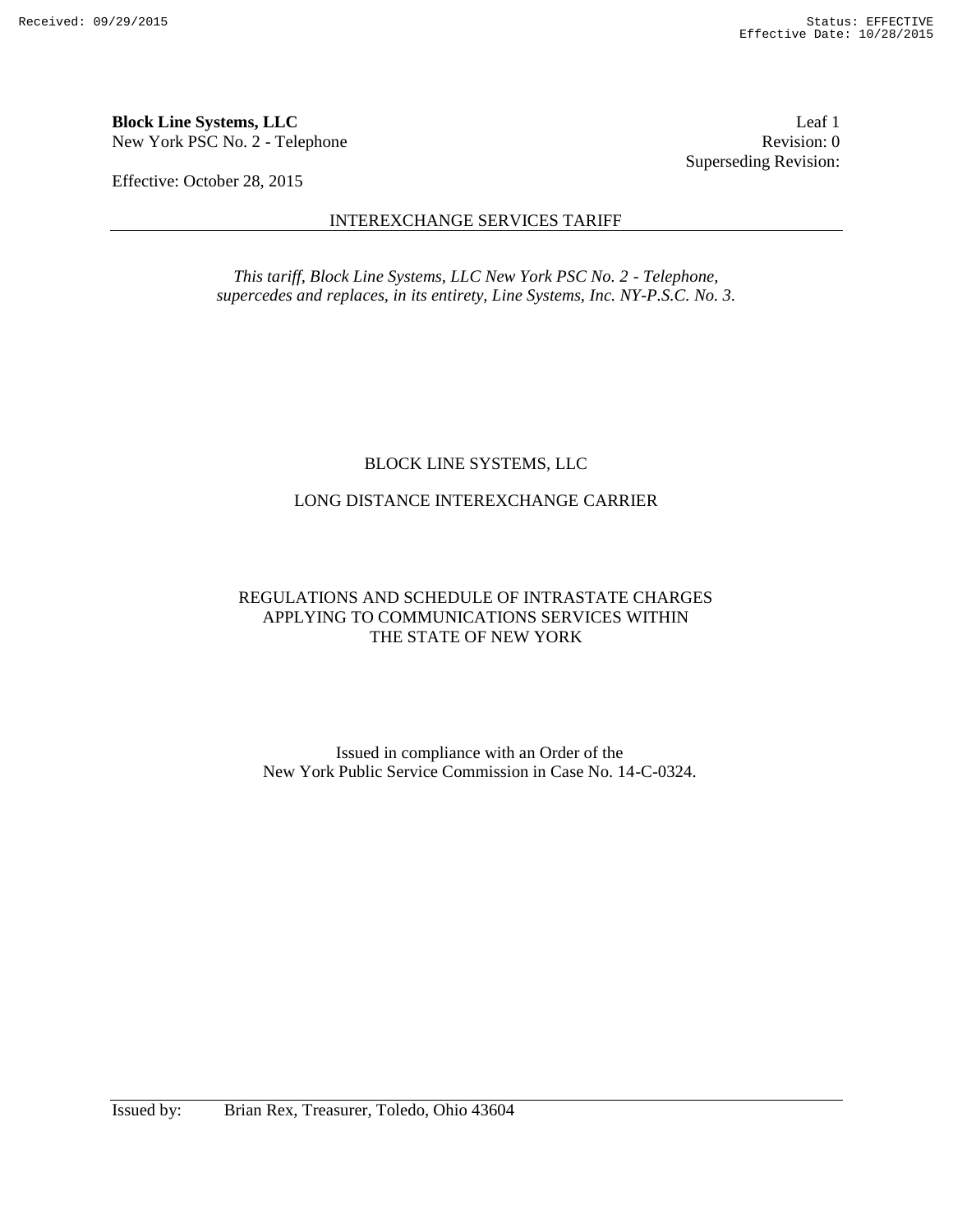# **Block Line Systems, LLC** Leaf 2<br>New York PSC No. 2 - Telephone Revision: 0

New York PSC No. 2 - Telephone

Effective: October 28, 2015

INTEREXCHANGE SERVICES TARIFF

## **TABLE OF CONTENTS**

|                                                                                                                           | <b>LEAF</b> |
|---------------------------------------------------------------------------------------------------------------------------|-------------|
| Title Page                                                                                                                |             |
| Table of Contents                                                                                                         | 2           |
| <b>Explanation of Symbols</b>                                                                                             | 3           |
| Tariff Format                                                                                                             | 4           |
| SECTION 1 - TECHNICAL TERMS AND ABBREVIATIONS                                                                             | 5           |
| SECTION 2 - RULES AND REGULATIONS                                                                                         | 8           |
| <b>SECTION 3 - SERVICE AREAS</b>                                                                                          | 53          |
| SECTION 4 - SERVICES PROVIDED TO PROSPECTIVE BLOCK LINE SYSTEMS, LLC<br>CUSTOMERS AND FORMER LINE SYSTEMS, INC. CUSTOMERS | 54          |

PRICE LIST Addendum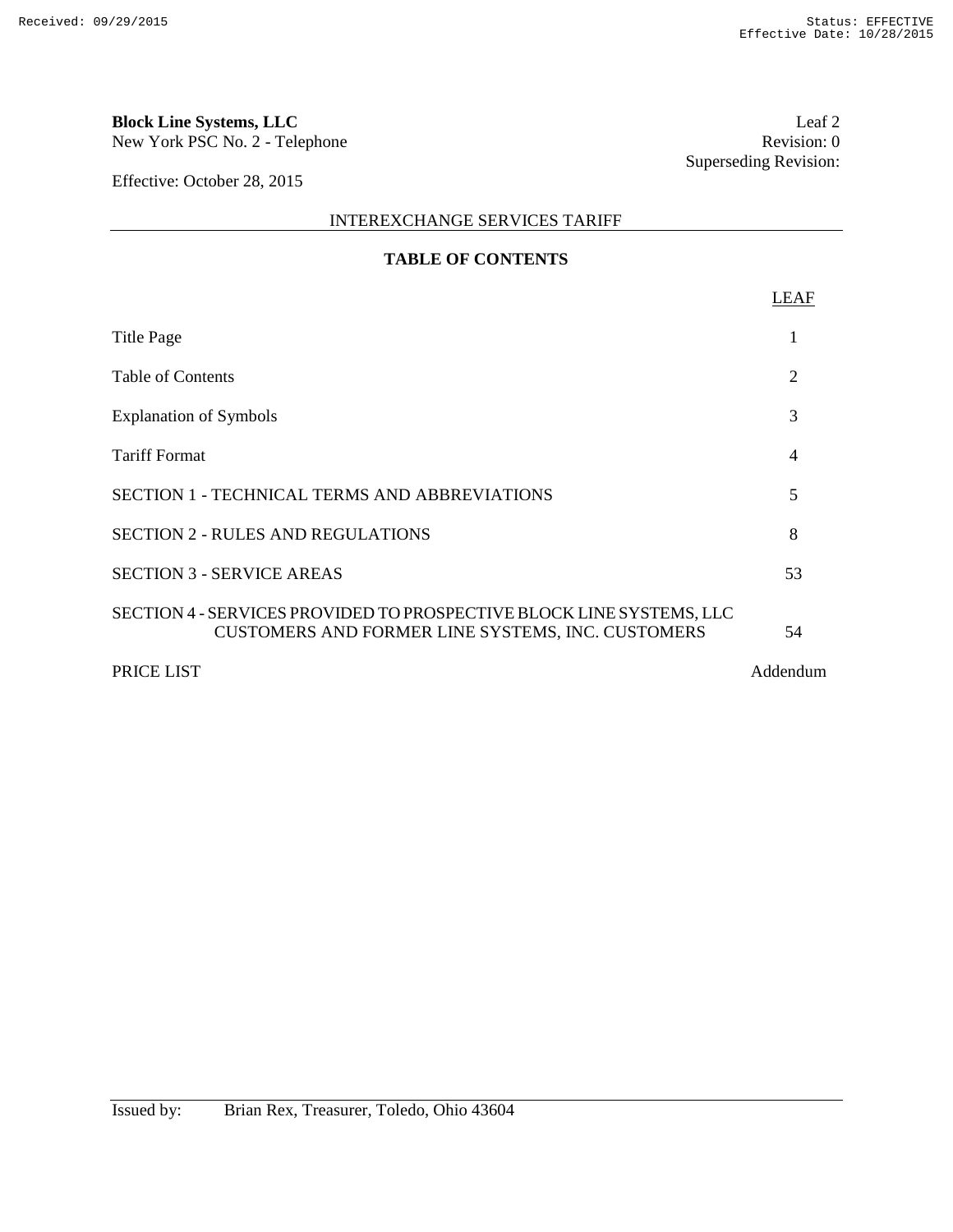New York PSC No. 2 - Telephone

Effective: October 28, 2015

INTEREXCHANGE SERVICES TARIFF

#### **EXPLANATION OF SYMBOLS**

The following are the only symbols used for the purposes indicated below:

| (C)          | <b>Indicates Changed Regulation</b>       |
|--------------|-------------------------------------------|
| (D)          | Indicates Discontinued Rate or Regulation |
| $\rm _{(I)}$ | Indicates Rate Increase                   |
| (M)          | Indicates Move in Location of Text        |
| (N)          | Indicates New Rate or Regulation          |
| (R)          | Indicates Rate Reduction                  |
| ( 1 )        | <b>Indicates Change of Text Only</b>      |

**Block Line Systems, LLC** Leaf 3<br>New York PSC No. 2 - Telephone Revision: 0 Superseding Revision: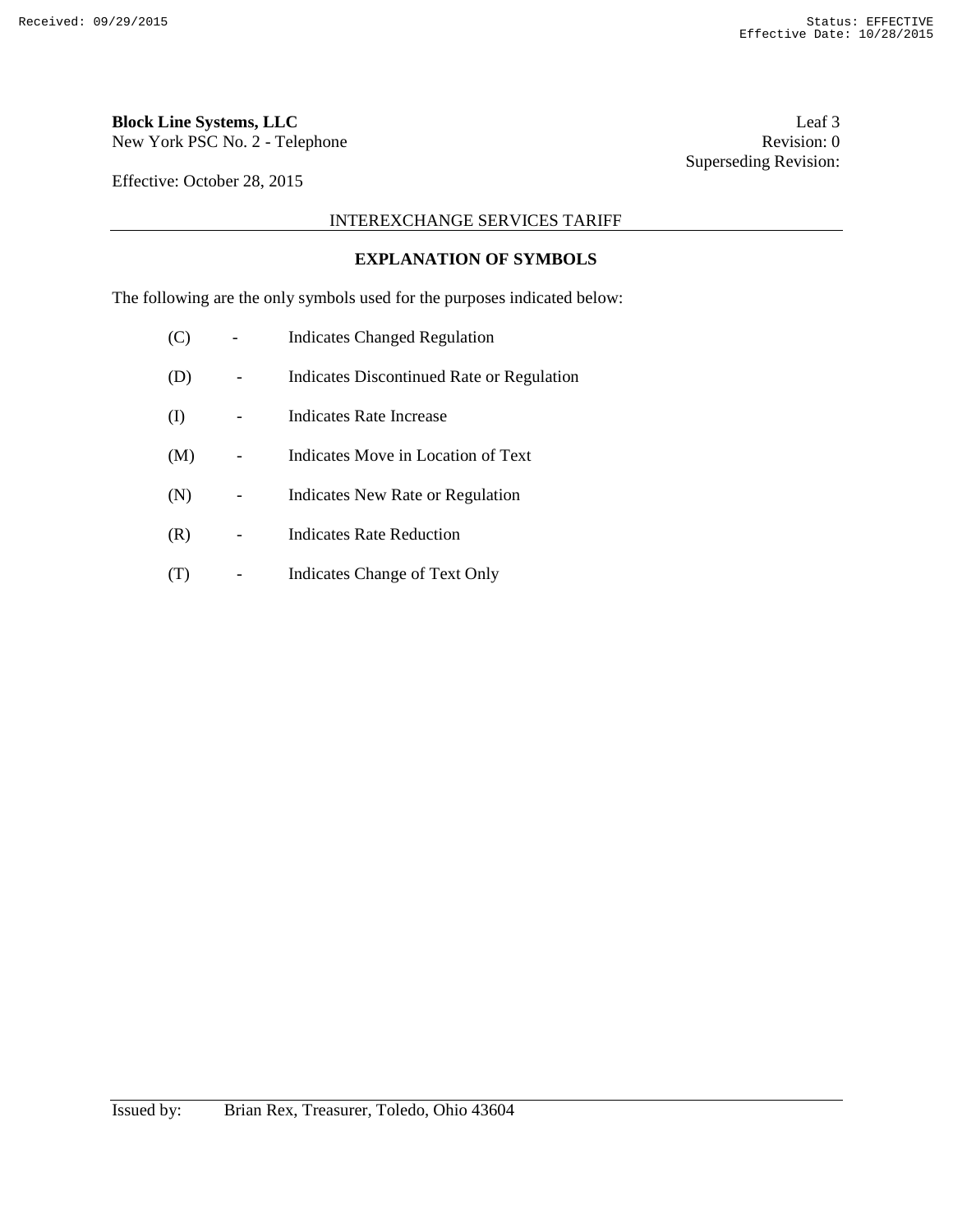New York PSC No. 2 - Telephone Revision: 0

Effective: October 28, 2015

INTEREXCHANGE SERVICES TARIFF

#### **TARIFF FORMAT**

- A. Leaf Numbering Leaf numbers appear in the upper right corner of the leaf. Leaves are numbered sequentially, however, new leaves are occasionally added to the tariff. When a new leaf is added between leaves already in effect, a decimal is added. For example, a new leaf added between leaves 14 and 15 would be 14.1.
- B. Leaf Revision Numbers Revision numbers also appear in upper right corner of each leaf. These numbers are used to determine the most current leaf version on file. For example, the  $4<sup>th</sup>$  Revised Leaf 14 cancels the  $3<sup>rd</sup>$  Revised Leaf 14. Consult the Check Sheet for the leaf currently in effect.
- C. Paragraph Numbering Sequence There are seven levels of paragraph coding. Each level of coding is subservient to its next higher level:

2. 2.1. 2.1.1. 2.1.1.A. 2.1.1.A.1. 2.1.1.A.1.a. 2.1.1.A.1.a.1.

D. Check Sheets - When a tariff filing is made with the New York Public Service Commission, an updated Check Sheet accompanies the tariff filing. The Check Sheet lists the leaves contained in the tariff, with a cross reference to the current revision number. When new leaves are added, the Check Sheet is changed to reflect the revision. All revisions made in a given filing are designated by an asterisk (\*). There will be no other symbols used on this leaf if these are the only changes made to it (i.e., the format, etc. remain the same, just revised revision levels on some leaves.)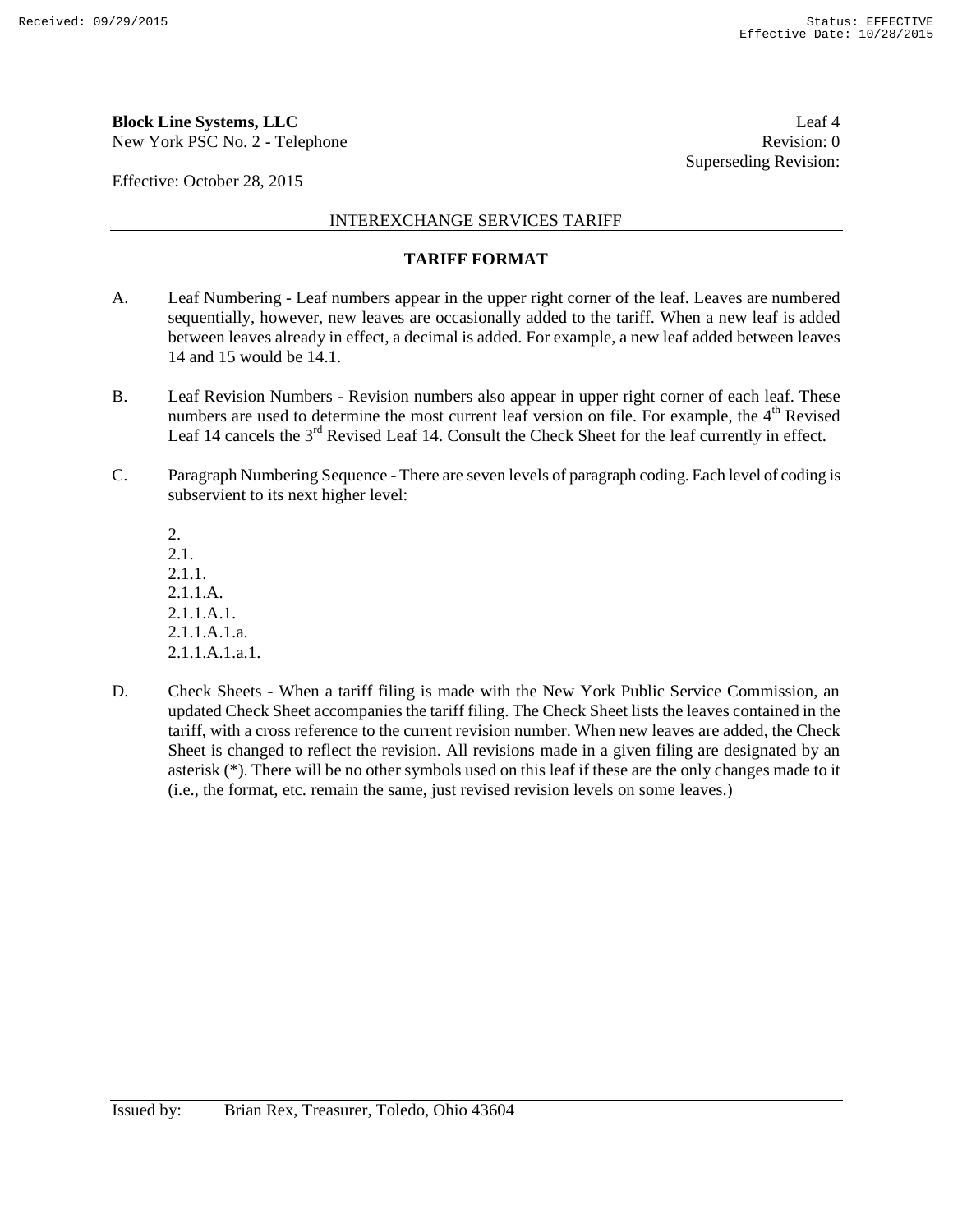New York PSC No. 2 - Telephone Revision: 0

Effective: October 28, 2015

#### INTEREXCHANGE SERVICES TARIFF

#### **SECTION 1 - TECHNICAL TERMS AND ABBREVIATIONS**

Access Number - This is the telephone number which a Customer uses to access Company's computer in order to be connected to Company's system.

Association Discount - An additional discount provided to a trade association representing business entities or individuals within an industry, professional or business classification, or a commercial organization with affiliated franchises, independent agents, distributors, or multiple commercial representatives or a buying group not organized solely for the purposes of qualifying for the discounts provided for herein to commercial associations.

Authorized User - A person, firm, corporation or other legal entity which is authorized by the Customer to utilize or be connected to the service of the Customer. An authorized user is other than an employee, officer or director of Customer if Customer is a company, and other than a family member of person residing with Customer if customer is a residential user. Customer is responsible for all charges incurred by Authorized Users.

Company - Block Line Systems, LLC; 405 Madison Avenue, Suite 2100; Toledo, Ohio 43604, the issuer of this tariff.

Customer - The natural person or legal entity which orders Service and is responsible for the payment of charges accruing as a result of using the Service. Customers are divided into commercial and residential classes, but only for accounting purposes.

Customer Identification Number - A numerical code which is assigned to each Customer to enable the Customer to access Company's Service. A Customer with several Authorized Users may have several different numerical codes. Customer Identification Numbers are used by the Company both to prevent unauthorized access to the Service and to identify Customers for billing purposes.

Facilities - Company's facilities consist of facilities which Company leases and for which Company renders a bill for payment to its Customers, whether or not such Facilities are actually owned by Company. Company's Facilities also include the computerized switching equipment which is used by Company to connect Customer's local call to a facility provided by an underlying facilities-based long distance Carrier over whose circuits the Customer's call is routed.

Itemized Billing - A billing report which indicates the telephone number to which calls are made and the duration of each call.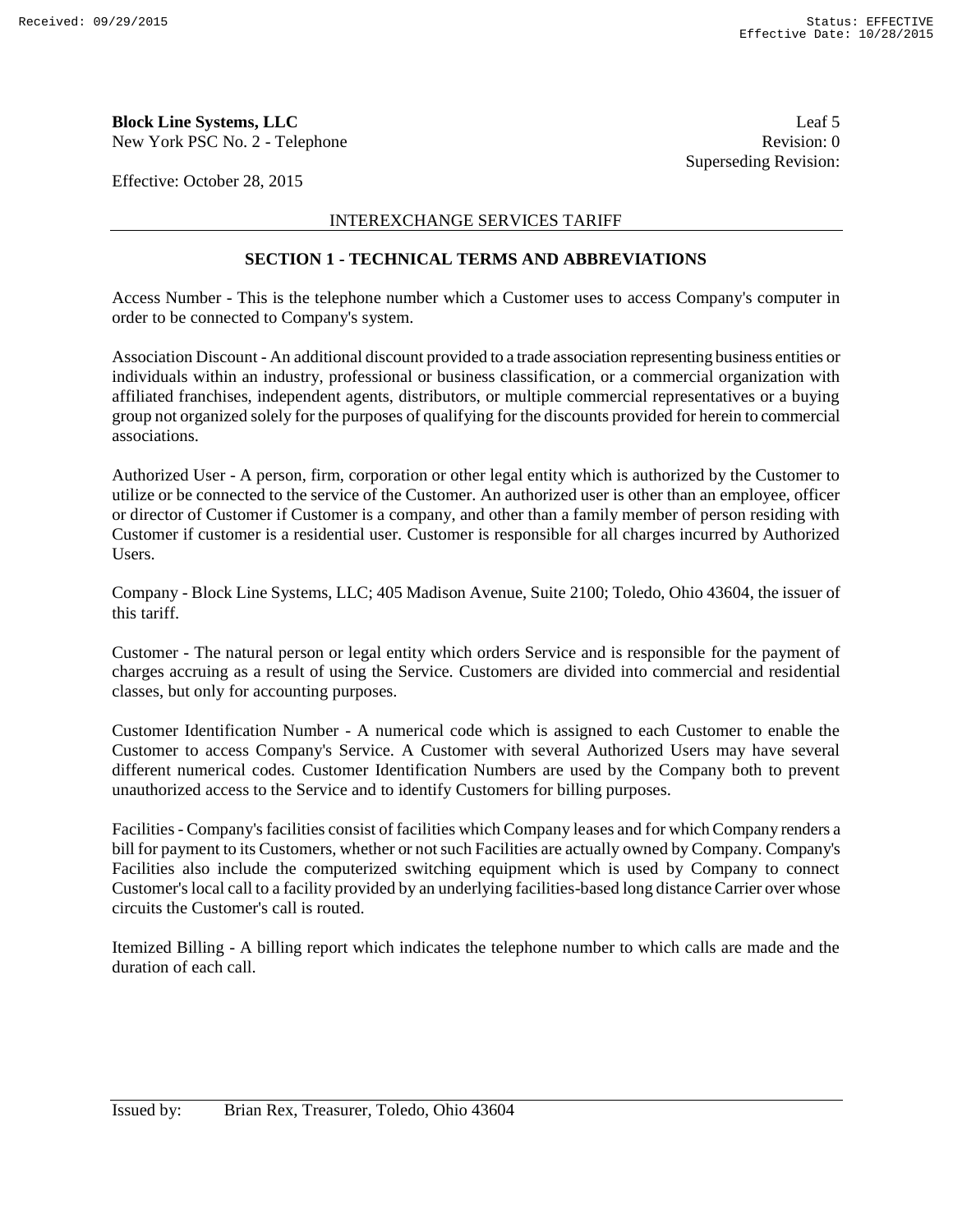New York PSC No. 2 - Telephone

Effective: October 28, 2015

#### INTEREXCHANGE SERVICES TARIFF

#### **SECTION 1 - TECHNICAL TERMS AND ABBREVIATIONS (CONT'D.)**

InterLATA - Calls which originate and terminate between points in Local Access Transport Areas (LATAs). LATAs are large local and regional telephone service areas that are defined pursuant to the 1982 Consent Decree between the United States Department of Justice and American Telephone and Telegraph Company and participating Carriers.

IntraLATA - Calls which originate and terminate within the same LATA.

Intrastate - Calls which originate and terminate between any two points in New York. Intrastate calls can be InterLATA or IntraLATA.

Management Report - A billing report which assists management in monitoring calls made by Authorized Users by listing calls by Customer Identification Numbers and Project Codes.

Mileage - In calculating rates based on mileage, the measurement of distance is the air miles between the offices of the local telephone companies which originate and terminate the calls.

NY PSC - Refers to New York Public Service Commission.

Operator Assisted Calls - Calls requiring assistance for completion, usually by dialing  $0+$ (area code)+(exchange)+(line number), i.e. "0+"; or by dialing "0", with all subsequent dialing being performed by Operator Services, i.e. "0-". The following are examples of calls normally placed in this manner:

Calling Card Calls - Calls for which charges are billed to a telephone calling card issued either by a local exchange or long distance telephone company for this purpose.

Collect Calls - Calls for which charges are billed to the destination or termination telephone number.

Credit Card Calls - Calls for which charges are billed to a credit card, such as VISA, MasterCard, or American Express.

Person-to-Person Calls - Calls which are placed under the stipulation that the caller will speak only to a specific called party.

Room Charge Calls - Calls for which charges are collected by the Subscriber, normally a hotel or motel, from the guest or occupant of the room from which the call originated. Calls of this type require that Carrier communicate the call detail and charges back to the originating Subscriber location following completion of the call.

Third Party Calls - Calls for which charges are billed to a third party telephone number which is neither the originating nor the terminating telephone number.

**Block Line Systems, LLC**<br>
New York PSC No. 2 - Telephone<br>
Revision: 0 Superseding Revision: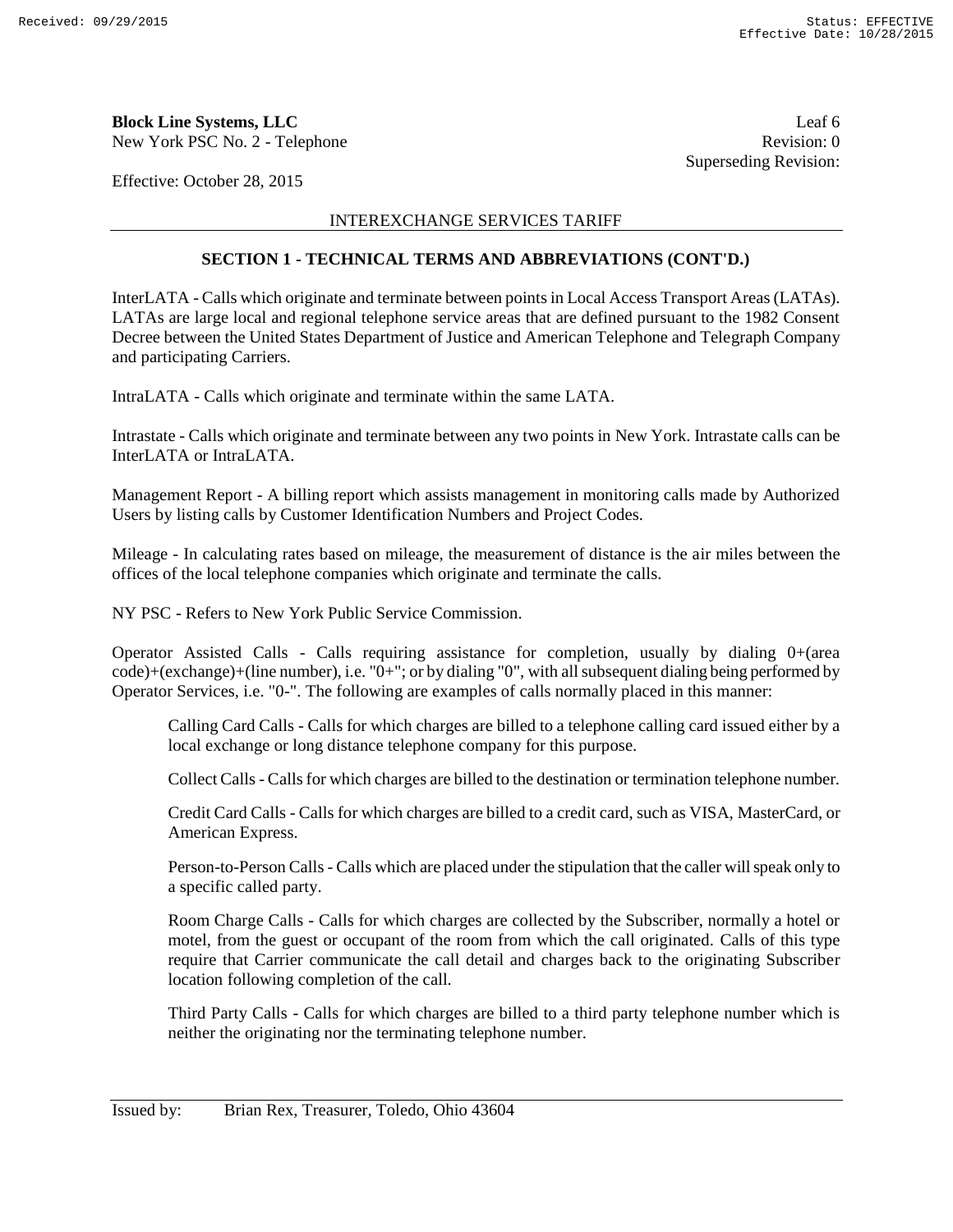New York PSC No. 2 - Telephone Revision: 0

Effective: October 28, 2015

INTEREXCHANGE SERVICES TARIFF

#### **SECTION 1 - TECHNICAL TERMS AND ABBREVIATIONS (CONT'D.)**

Operator Services - The operators, activities, equipment or services necessary to process Operator Assisted Calls.

Operator Service Charge - A non-measured (fixed) charge which is added to a measured charge in calculating the total tariff charges due for a completed Operator Assisted Call.

Project Codes - A numeric sequence which is dialed after the Customer Identification Number which is used by Customer to identify to which project or client a call should be billed.

Special Service - Labor and expenditures required by Customer to provide service outside the scope of normal services. This class of service includes without limitation services whereby Company is required to incur unusual costs for engineering, purchases, labor or other related costs to provide the Customer-requested service.

Speed Numbers - Telephone numbers stored in Company's switch allow Customer, after accessing the switch, to push a limited number of buttons on its phone and have the switch dial the requested stored phone number, eliminating extra digit dialing for Customer.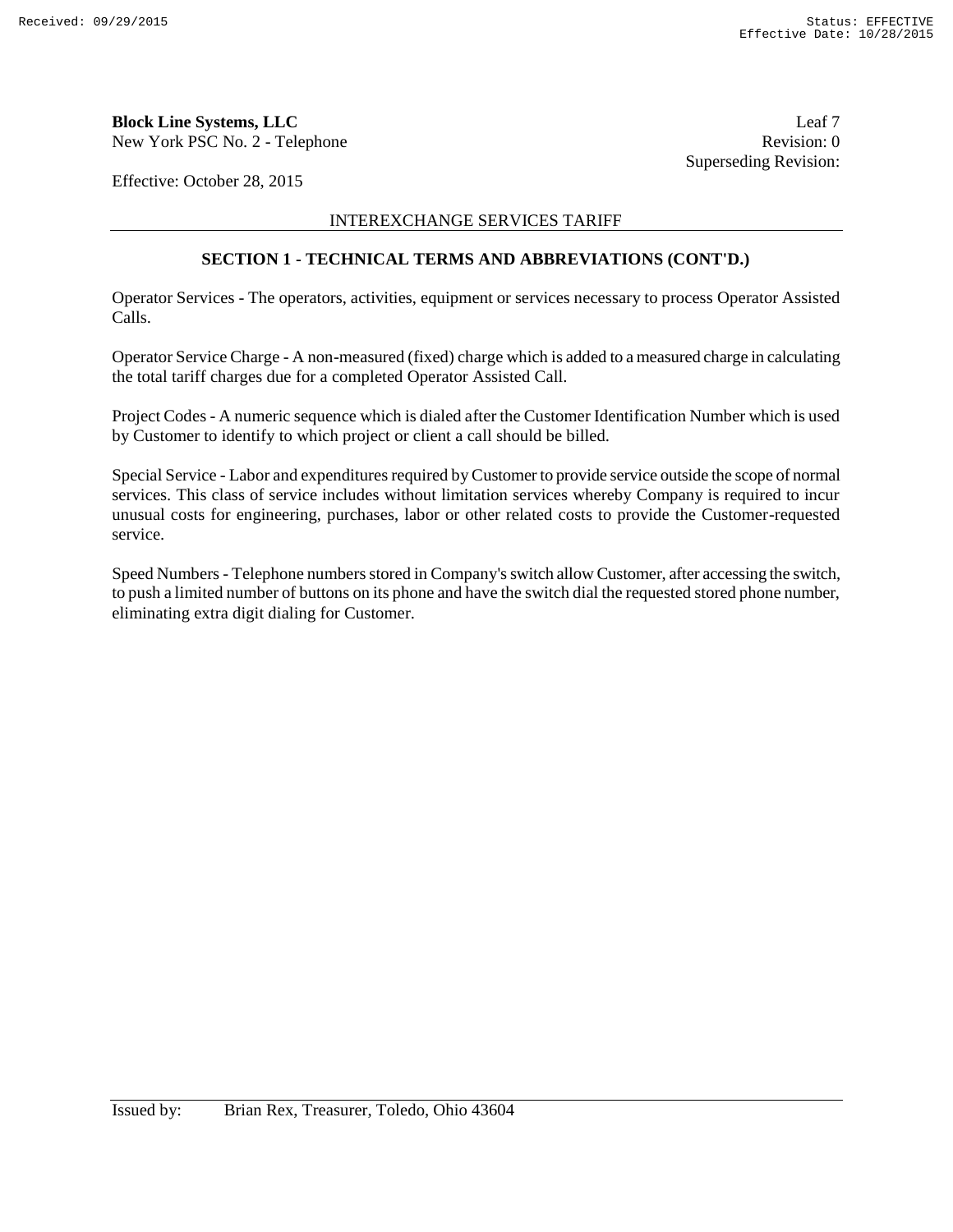New York PSC No. 2 - Telephone Revision: 0

Effective: October 28, 2015

#### INTEREXCHANGE SERVICES TARIFF

#### **SECTION 2 - RULES AND REGULATIONS**

#### 2.1 Undertaking of the Company

This tariff contains the regulations and charges applicable to direct-dialed and operator-assisted intrastate resale common carrier communications services provided by the Company between points within the State of New York. Operator-assisted services are furnished subject to the availability of facilities and subject to the terms and conditions of this tariff.

The Company installs, operates, and maintains the communication services provided herein under in accordance with the terms and conditions set forth under this Tariff. It may act as the Customer's agent for ordering access connection facilities provided by the local exchange company when authorized by the Customer, to allow connection of a Customer's location to the Company network. The Customer shall be responsible for all charges due for such service arrangement.

The Company's services are provided on a monthly basis unless ordered on a longer term basis, and are available twenty-four hours per day, seven days per week.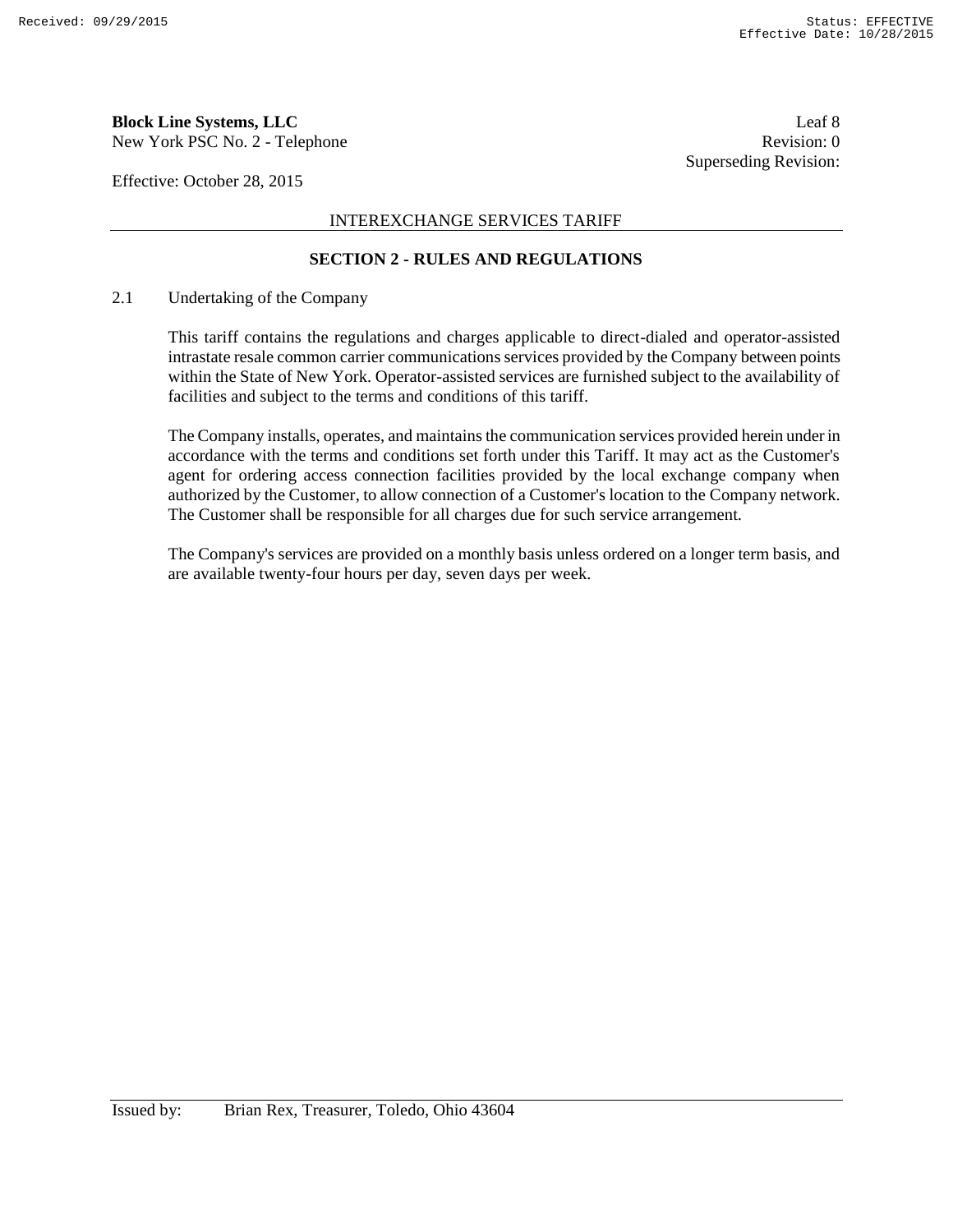New York PSC No. 2 - Telephone Revision: 0

Effective: October 28, 2015

#### INTEREXCHANGE SERVICES TARIFF

#### **SECTION 2 - RULES AND REGULATIONS (CONT'D.)**

#### 2.2 Use of Service

- 2.2.1 The Services may be used for any lawful purpose consistent with the transmission and switching parameters and rules of the facilities utilized in the provision of Service. The Customer shall not make use of the Services or underlying network:
	- A. in any way which might reasonably be expected to frighten, abuse, torment, or harass another;
	- B. for any purpose in violation of the law;
	- C. in such a manner as to unreasonably interfere with the use of the Service by any of the Company's customers; and/or
	- D. to transmit any material which, in the Company's sole discretion
		- 1. violates any U.S. state regulation, including material which infringes another's intellectual property rights,
		- 2. is threatening or obscene, libelous, defamatory or violates any right of privacy of another,
		- 3. is discriminatory or otherwise offensive.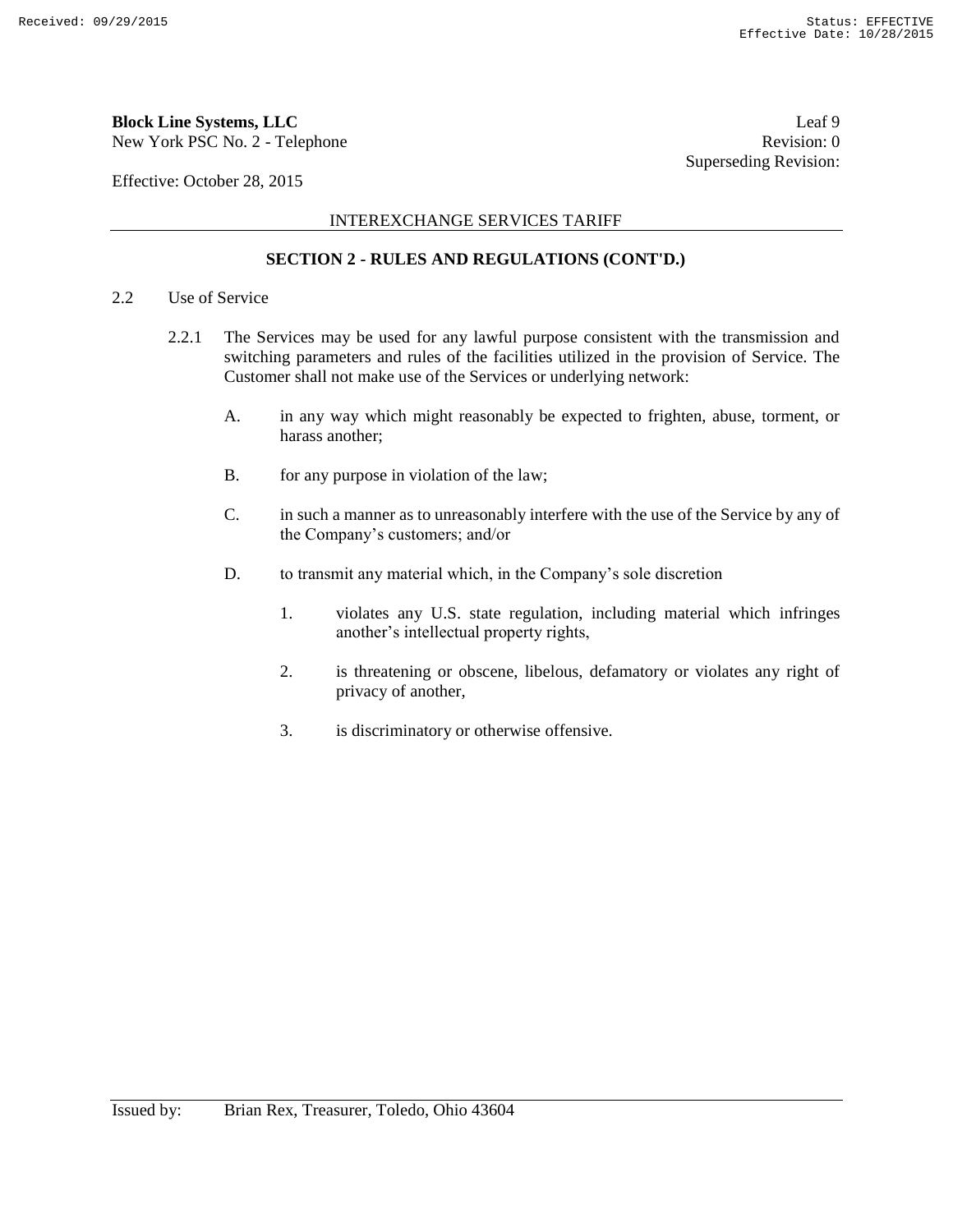New York PSC No. 2 - Telephone Revision: 0

Effective: October 28, 2015

#### INTEREXCHANGE SERVICES TARIFF

#### **SECTION 2 - RULES AND REGULATIONS (CONT'D.)**

- 2.3 Facilities Used in Provision of Service
	- 2.3.1 The Service is subject to the availability of suitable facilities.
	- 2.3.2 The Customer must obtain an adequate number of access lines for toll free Service to meet expected demand.
	- 2.3.3 The Customer shall provide for the proper installation, operation and maintenance of the Customer's equipment used in connection with the Service and shall ensure that such equipment is technically and operationally compatible with the Service and in compliance with all FCC rules and regulations.
	- 2.3.4 The Company may substitute, change or rearrange any equipment, facility or system used in providing Service at any time.
	- 2.3.5 The Company will deliver the Service(s) to the Customer to the physical address set forth on an order for the Service(s) and terminate such Service(s) at the recognized point of demarcation. The point of demarcation shall be the point where the Company's facilities end and the Customer's premises wiring begins. The Company is not responsible for the Customer's premises wiring beyond the point of demarcation.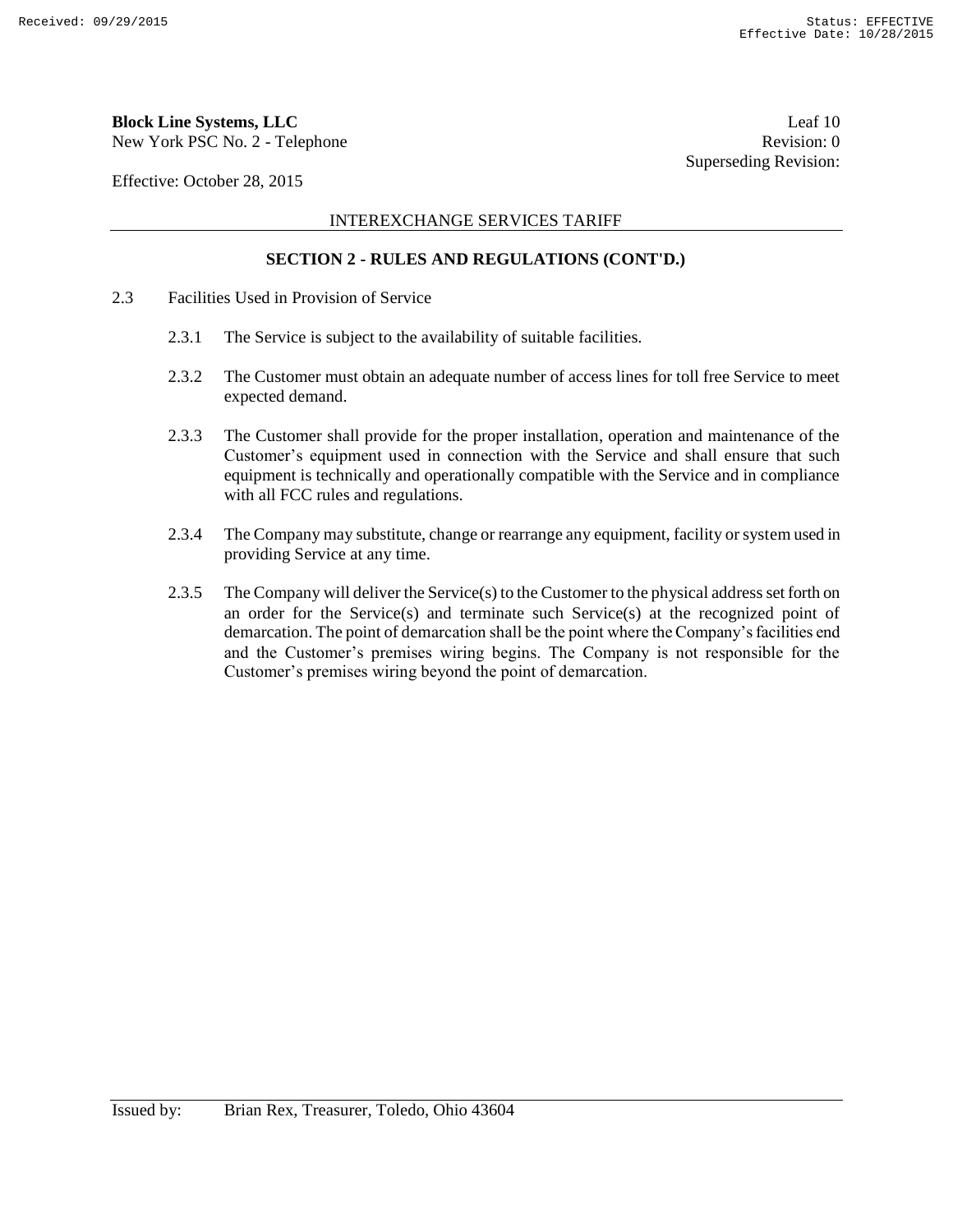New York PSC No. 2 - Telephone Revision: 0

Effective: October 28, 2015

#### INTEREXCHANGE SERVICES TARIFF

### **SECTION 2 - RULES AND REGULATIONS (CONT'D.)**

#### 2.4 Unauthorized Use

- 2.4.1 The Customer is liable for all unauthorized and/or fraudulent use of Service by Users and the Company retains the right to analyze any and all information at its disposal, including credit surveys, call detail records and any other information to confirm unauthorized use.
- 2.4.2 The Customer shall pay for unauthorized or fraudulent use of service at the Company's highest usage charges applied to network usage and attempted network usage, whether or not a terminating connection was achieved, plus all costs incurred by the Company to detect, discover, observe, investigate, analyze, examine and locate the party responsible for unauthorized or fraudulent use.
- 2.4.3 The Company reserves the right to temporarily suspend the use of particular Authorization Codes, or to suspend service to specific locations, when it has a good faith reason to suspect fraudulent use of its facilities.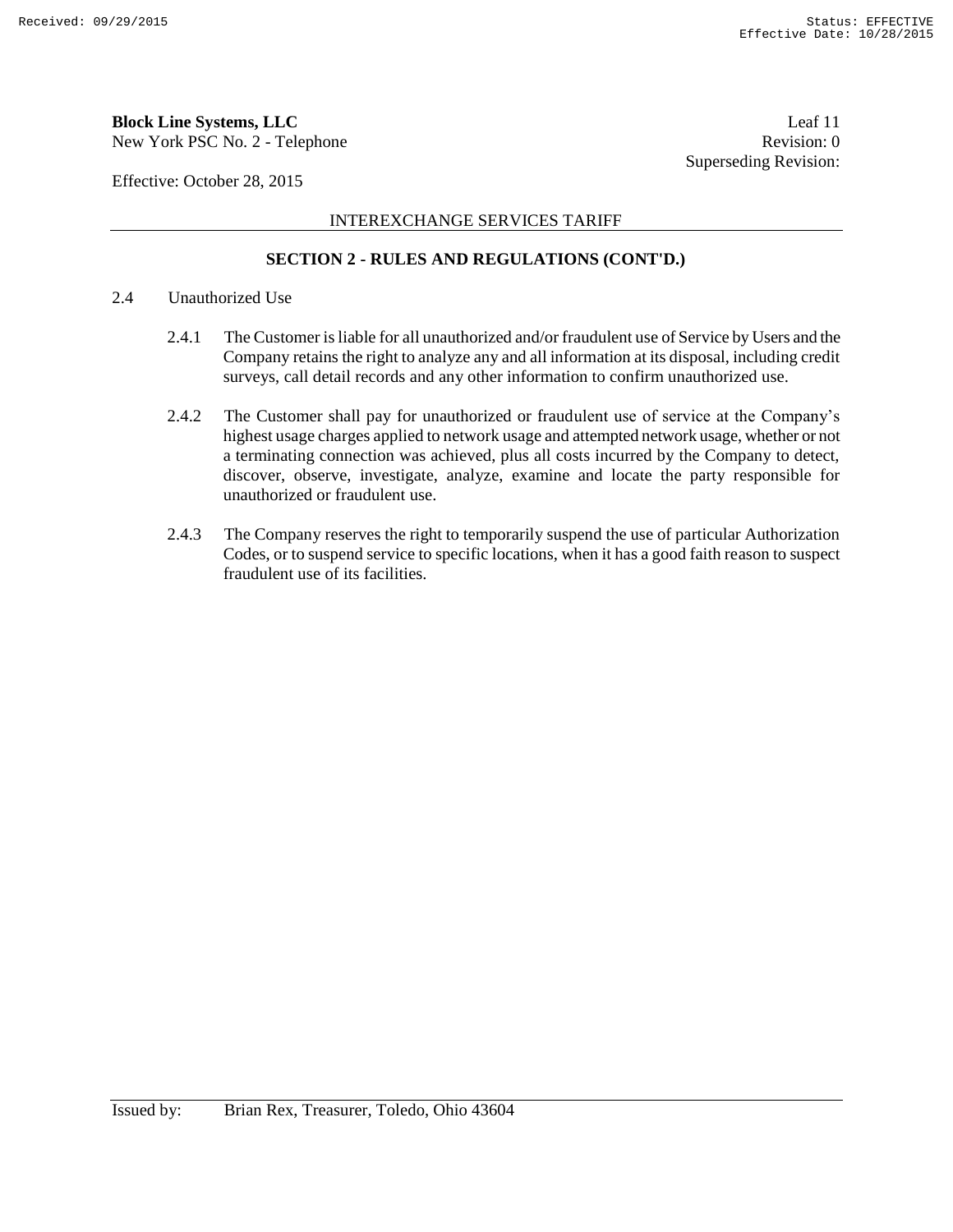New York PSC No. 2 - Telephone Revision: 0

Effective: October 28, 2015

#### INTEREXCHANGE SERVICES TARIFF

#### **SECTION 2 - RULES AND REGULATIONS (CONT'D.)**

#### 2.5 Limitations

- 2.5.1 Service is offered subject to the provisions of this tariff.
- 2.5.2 The Company's liability hereunder shall be limited to credit allowances for service outages as set forth in 2.10.4 of this Tariff. In no event shall the Company be liable to customer or any third party for any consequential, indirect, special, incidental, punitive or similar damages, including without limitation, any loss of profit or revenue arising from or related in any manner to service outages whether or not the Company is aware of the possibility of such damages.
- 2.5.3 Except as set forth in this Tariff, the Company makes no other, and expressly disclaims all, warranties or representations, either express or implied, concerning the service or any content received via the service and expressly disclaims warranties of fitness for a particular use or purpose, the warranty of merchantability and any other warranty implied by law.
- 2.5.4 The foregoing limitations shall include, but are not limited to:
	- A. availability or performance of any systems or related facilities under the control of or provided by other entities, even if the Company acted as agent in arranging such facilities or service;
	- B. content of information passing through its network, including the accuracy or quality of such information;
	- C. unlawful or unauthorized use of the Company's facilities or Service;
	- D. breach of the privacy or security of communications transmitted over the Company's facilities;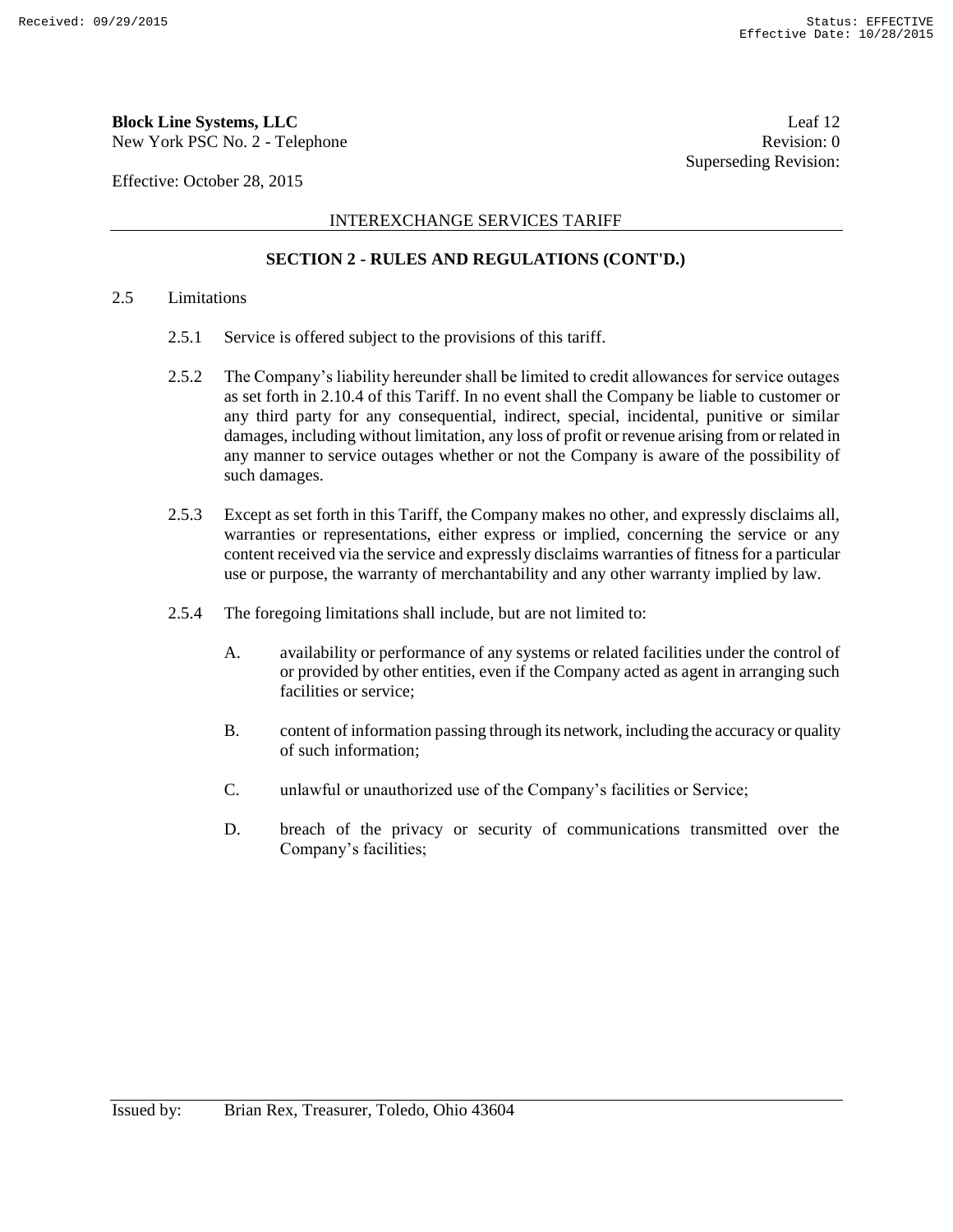## **Block Line Systems, LLC** Leaf 13

New York PSC No. 2 - Telephone Revision: 0

Effective: October 28, 2015

INTEREXCHANGE SERVICES TARIFF

#### **SECTION 2 - RULES AND REGULATIONS (CONT'D.)**

- 2.5 Limitations (Cont'd.)
	- 2.5.4 (Cont'd.)
		- E. changes in any of the facilities, operations or procedures of the Customer that render any equipment, facilities or service provided by the Company obsolete or require modification or alteration of such equipment, facilities or service or otherwise affect its use or performance;
		- F. any intentional, wrongful act of a the Company employee when such act is not within the scope of the employee's responsibilities for the Company and/or is not authorized by the Company.
		- G. any representations made by the Company employees that do not comport or are inconsistent with the provisions herein;
		- H. any non completion of calls due to network busy conditions; and
		- I. any calls not actually attempted to be completed during any period that Service is unavailable.

The Company's entire liability for any claims, loss, damages or expenses from any cause whatsoever shall not exceed the sums actually paid to the Company by the Customer for the Service giving rise to the claim.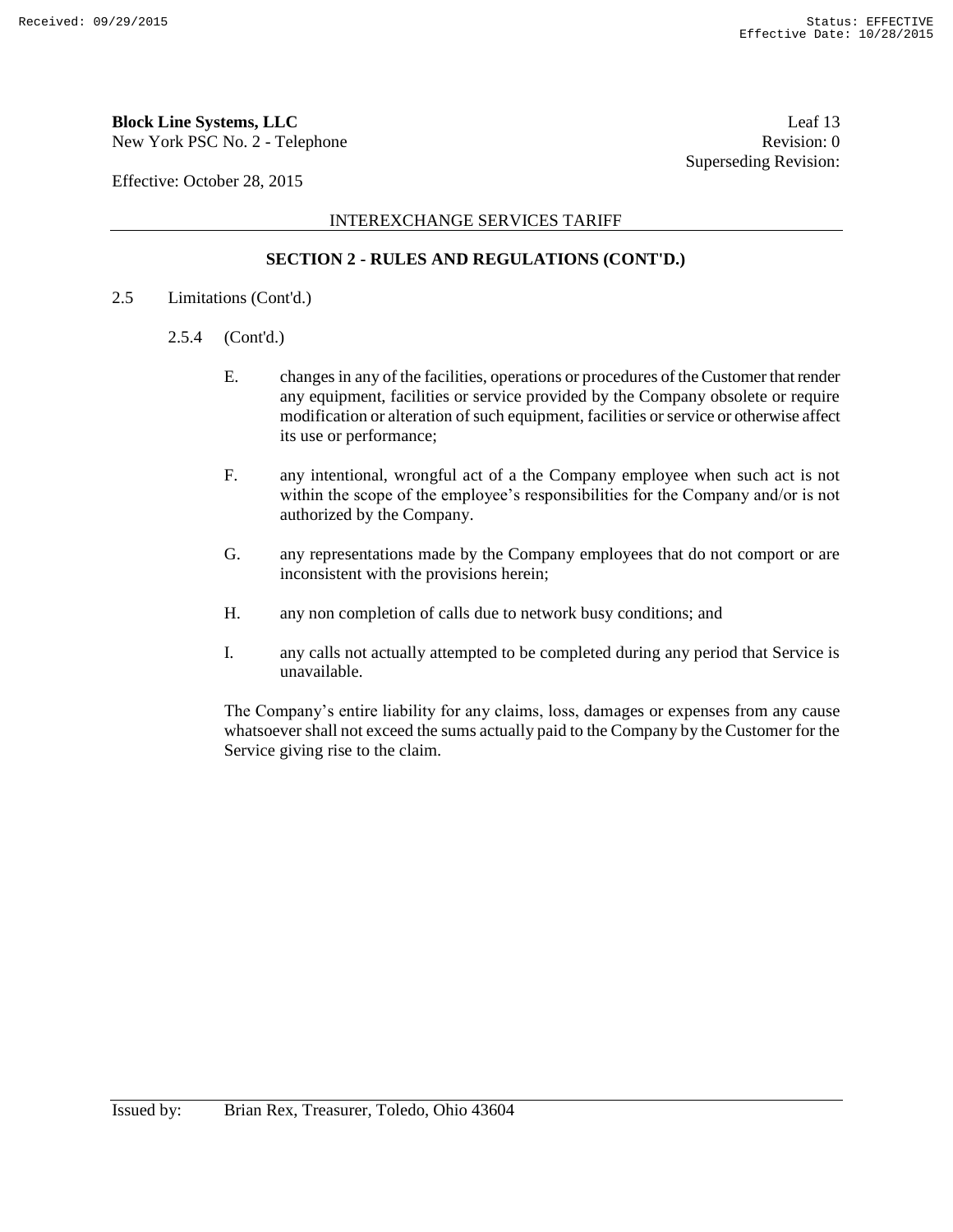New York PSC No. 2 - Telephone Revision: 0

Effective: October 28, 2015

#### INTEREXCHANGE SERVICES TARIFF

#### **SECTION 2 - RULES AND REGULATIONS (CONT'D.)**

#### 2.6 Indemnification

Claims against the Company, its directors, officers, employees, representatives and agents who will be held harmless from any and all claims, demands, activities, suits, actions, losses, costs, damages, liabilities, expenses (including court costs, expenses and attorneys' fees) ("Claims") incurred by the Company that arise from or incident to any act, negligence or omission on the part of the Customer with respect to the Customer's duties hereunder or any conduct of the Customer or employee or representative of the Customer outside the scope of the Customer's Agreement with the Company and/or this Tariff. The Company shall be indemnified and held harmless by the Customer as a result of:

- 2.6.1 Claims for slander, defamation, invasion of privacy; infringement of copyright or patent; unauthorized use of any trademark, trade name, or service mark; unfair competition; interference with contract, proprietary or creative right; or any other injury to any person, property or entity arising from the material, data, information or content revealed to, or transmitted, processed, handled, or used by, Company under this Tariff.
- 2.6.2 Claims for damage to an Authorized User's or third party's premises resulting from furnishing service by Company when the damage is not a result of the negligent or willful acts of Company.
- 2.6.3 Claims resulting from an act or omission of Customer or Authorized Users.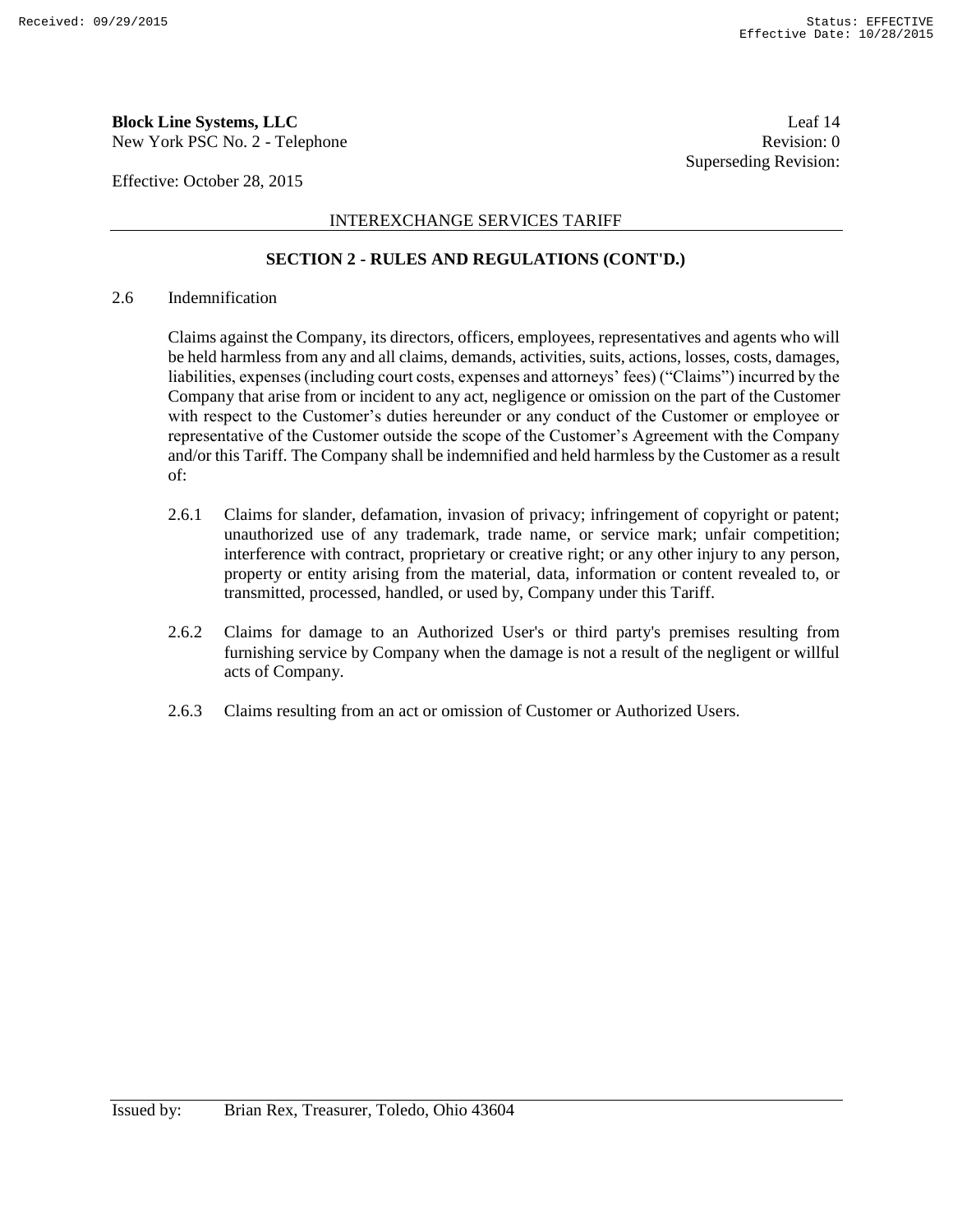New York PSC No. 2 - Telephone Revision: 0

Effective: October 28, 2015

#### INTEREXCHANGE SERVICES TARIFF

#### **SECTION 2 - RULES AND REGULATIONS (CONT'D.)**

- 2.7 Payment Arrangements
	- 2.7.1 Payment for Service
		- A. The requirements listed below apply to all Customers of the Company. See Section 2.7.3 for special payment arrangements applicable to Residential and Student Customers.
		- B. The Customer is responsible for payment of all Services and facilities, including, calls or Service originated at the Customer's number(s), originated by use of calling cards or the Company assigned special billing numbers, and for all installation charges, special charges and surcharges, recurring monthly fees assessed by authorized regulatory agencies or third parties from whom the Company obtains facilities to provide the Services, and all excise, sales, use or similar taxes imposed by any local, state or federal government, including assessments for governmentinitiated social objectives.
		- C. The Customer shall not attempt to avoid payment by fraudulent means or devices, schemes, false or invalid numbers, or false calling or credit cards, including, but not limited to, rearranging, tampering with, or making connections not authorized by the Company to any Service or component used to furnish Service, or using Toll Free Service with the intent of gaining access to a the Customer's outbound calling capabilities on an unauthorized basis.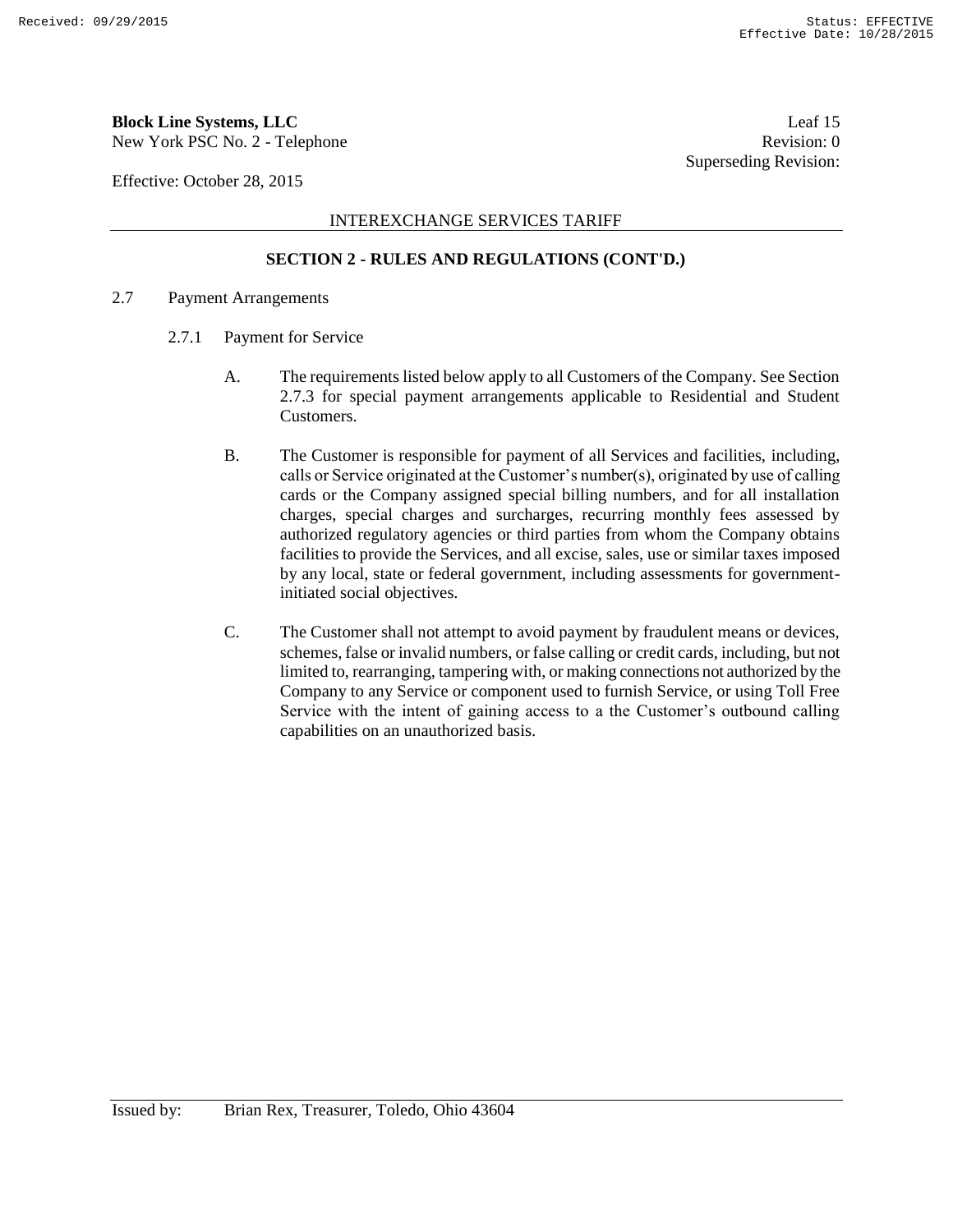## **Block Line Systems, LLC** Leaf 16

New York PSC No. 2 - Telephone Revision: 0

Effective: October 28, 2015

INTEREXCHANGE SERVICES TARIFF

#### **SECTION 2 - RULES AND REGULATIONS (CONT'D.)**

- 2.7 Payment Arrangements (Cont'd.)
	- 2.7.1 Payment for Service, (Cont'd.)
		- D. The Customer shall render payment in the amount of and on or before the date stated on the invoice.
		- E. The Company's sole liability with respect to the Customer's overpayment, for whatever reason, is limited to a credit in the amount of the overpayment.
		- F. If the Customer pays via bank draft or credit card draft, the Customer's account will be drafted within 14 days after the conclusion of the billing cycle for the full amount due. In order to cancel a bank draft or credit card draft written notification must be received by the Company at least ten (10) business days prior to the conclusion of the Customer's current billing cycle. Upon receipt of notice to cancel a bank draft or credit card draft, the Customer permits the Company to make all credit inquiries necessary to make a determination regarding the extension of credit terms to the Customer and the Company reserves its right to require security deposits pursuant to Section 2.8.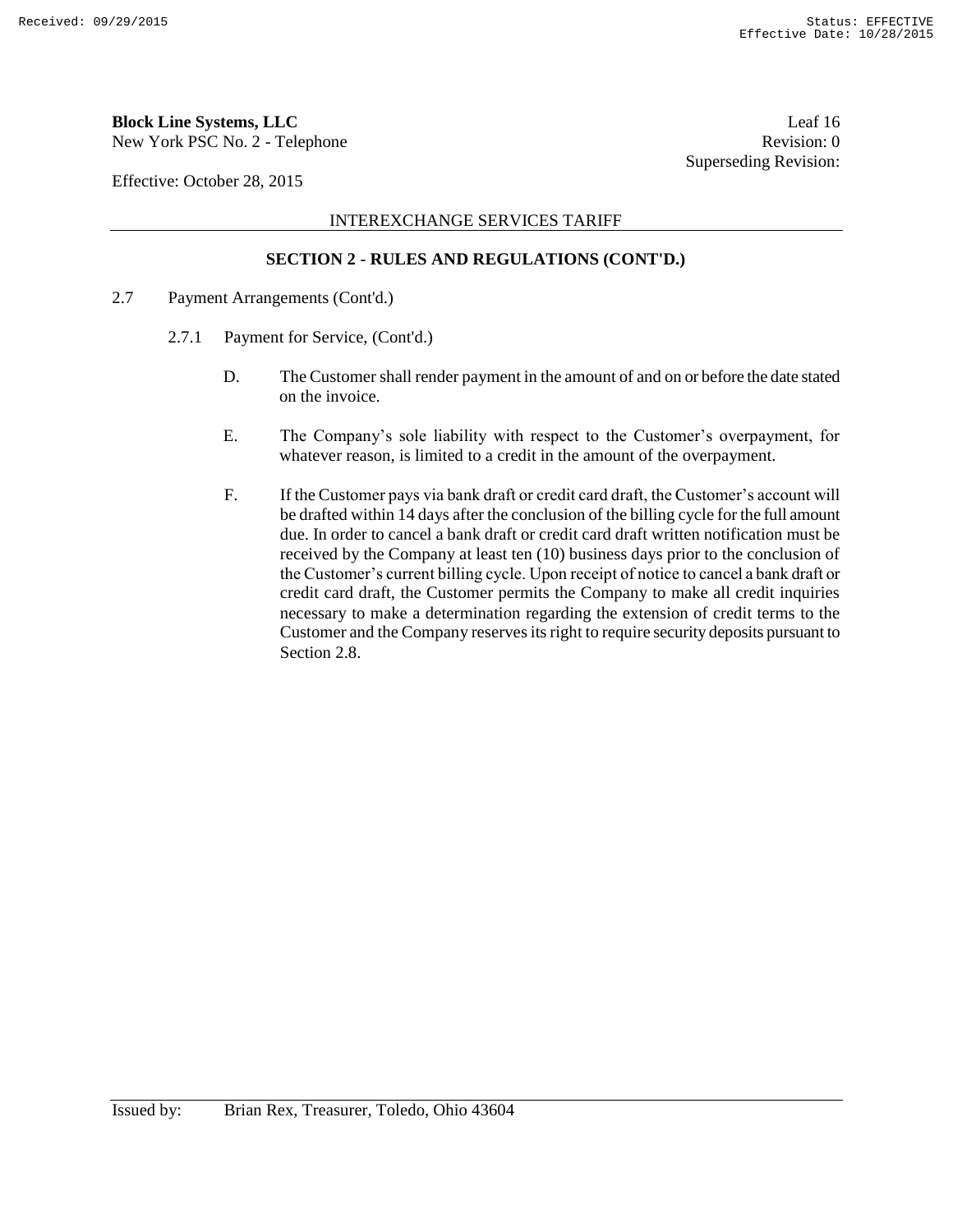New York PSC No. 2 - Telephone Revision: 0

Effective: October 28, 2015

INTEREXCHANGE SERVICES TARIFF

#### **SECTION 2 - RULES AND REGULATIONS (CONT'D.)**

- 2.7 Payment Arrangements (Cont'd.)
	- 2.7.2 Billing and Collection of Charges

The Customer is responsible for payment of all charges incurred by the Customer or other users for services and facilities furnished to the Customer by the Company.

- A. When billing is based upon Customer usage, usage charges will be billed monthly for the preceding billing period.
- B. When service does not begin on the first day of the month, or end on the last day of the month, the charge for the fraction of the month in which service was furnished will be calculated on a pro rata basis. For this purpose, every month is considered to have thirty (30) days.
- C. The Customer must notify the Company of any disputed items on an invoice within sixty (60) days of the date of the invoice. If the Customer does not provide written notice to the Company of a dispute with respect to the amounts invoiced within sixty (60) days of the date of the invoice, the invoice shall be deemed correct and binding on the Customer for all purposes.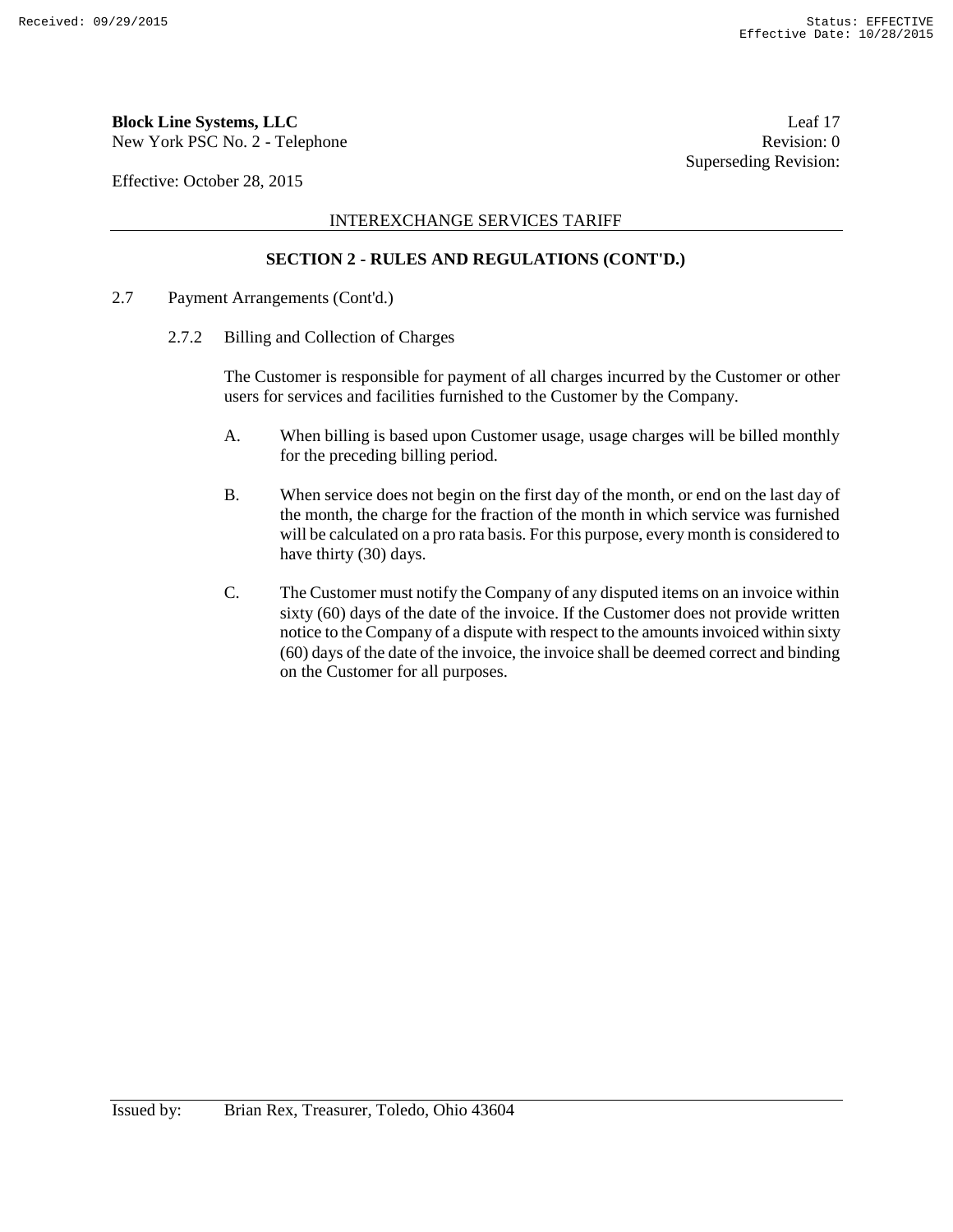New York PSC No. 2 - Telephone Revision: 0

Effective: October 28, 2015

#### INTEREXCHANGE SERVICES TARIFF

#### **SECTION 2 - RULES AND REGULATIONS (CONT'D.)**

- 2.7 Payment Arrangements (Cont'd.)
	- 2.7.2 Billing and Collection of Charges (Cont'd.)
		- D. If the Customer and the Company are unable to resolve the dispute to their mutual satisfaction, the Customer may file a complaint with the New York Public Service Commission in accordance with the Commission's rules of procedure. The address of the Commission is as follows:

New York Public Service Commission Three Empire State Plaza Agency Building 3 Albany, New York 12223-1350

- E. Billing of the Customer by the Company will begin on the Service Commencement Date, which is the day on which the Company notifies the Customer that the service or facility is available for use, except that the Service Commencement Date may be postponed by mutual agreement of the parties, or if the service or facility does not conform to standards set forth in this tariff or the Service Order. Billing accrues through and includes the day that the service, circuit, arrangement or component is discontinued.
- F. If any portion of the payment is not received by the Company by the due date on the invoice, or if any portion of the payment is received by the Company in funds that are not immediately available upon presentment, then a late payment charge of 1.0% per month for residential Customers and 1.5% per month for business Customers per month shall be due to the Company. A late payment charge is not applicable to subsequent rebilling of any amount to which a late payment charge has already been applied. Late payment charges are to be applied without discrimination.
- G. Duplicate Bills

A Duplicate Bill Charge will be applied upon a Customer's request for a duplicate copy of the telephone bill. The Company will assess this charge based on an individual case basis (ICB). Requests for duplicate bills can be made either verbally or in writing.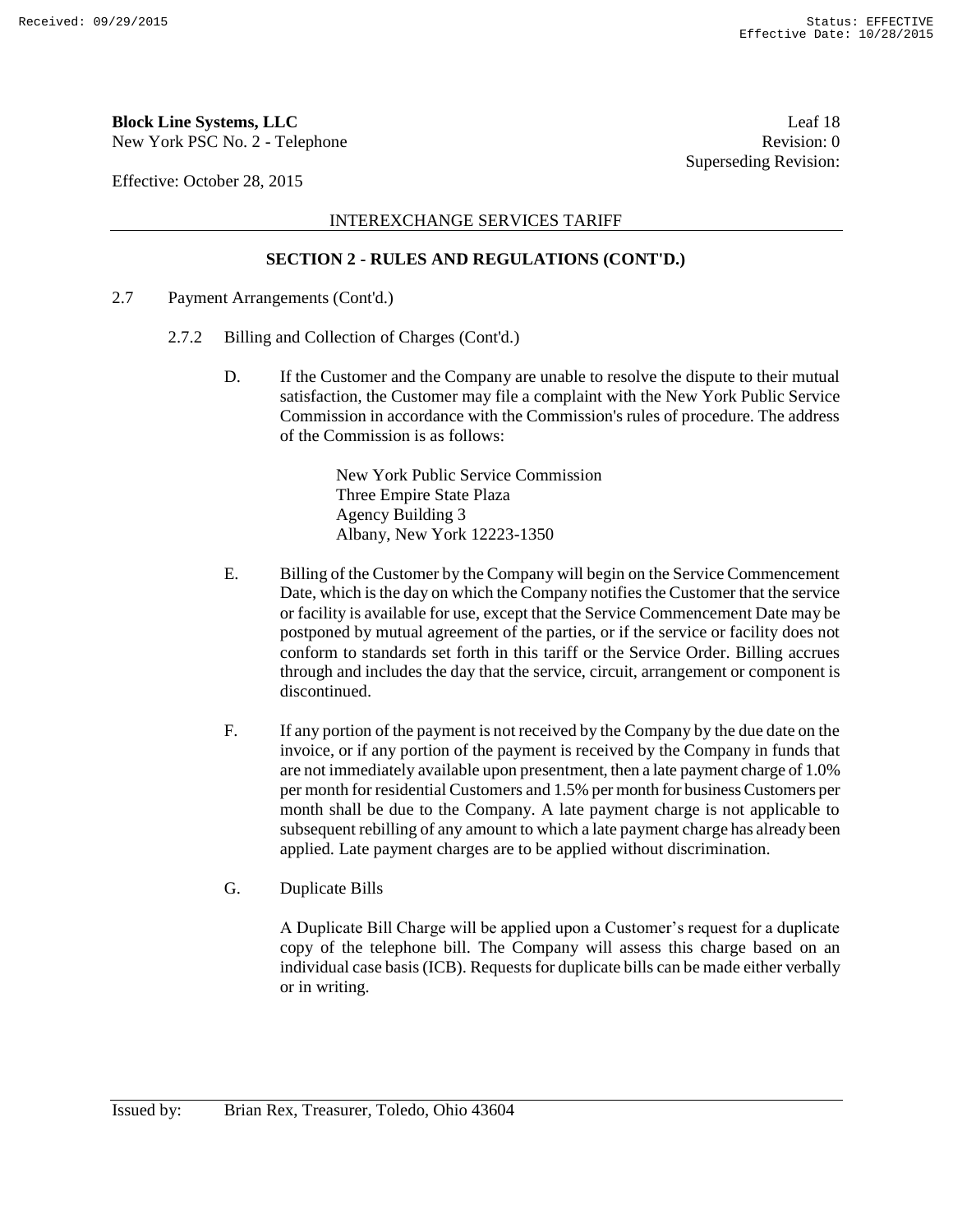New York PSC No. 2 - Telephone Revision: 0

Effective: October 28, 2015

#### INTEREXCHANGE SERVICES TARIFF

#### **SECTION 2 - RULES AND REGULATIONS (CONT'D.)**

- 2.7 Payment Arrangements (Cont'd.)
	- 2.7.3 Special Billing Arrangements for Residential and Student Customers

Residential Customers shall render payment by using one of the Company's Preferred Payment Methods. Customers that do not utilize a Preferred Payment Method shall bear a monthly processing fee at the lesser of \$5.00 or the maximum rate permitted by law. Students shall render payment by using one of the Company's Required Payment Methods below:

- A. Preferred Payment Methods for Residential Accounts:
	- 1. Automatic Bank Draft Payment on account is automatically charged to Customer's chosen bank account on or before Day 24 after the date of the invoice.
	- 2. Automatic Credit Card Payment Payment on account is automatically charged to Customer's chosen credit card on or before Day 24 after the date of invoice.
	- 3. Electronic Payment Payment on account is made by the Customer through the Company Electronic Payment System on or before Day 24 after the date of the invoice.
- B. Required Payment Methods for Student Accounts:
	- 1. Automatic Bank Draft Payment on account is automatically charged to Customer's chosen bank account on or before Day 24 after the date of invoice.
	- 2. Automatic Credit Card Payment Payment on account is automatically charged to Customer's chosen credit card on or before Day 24 after the date of invoice.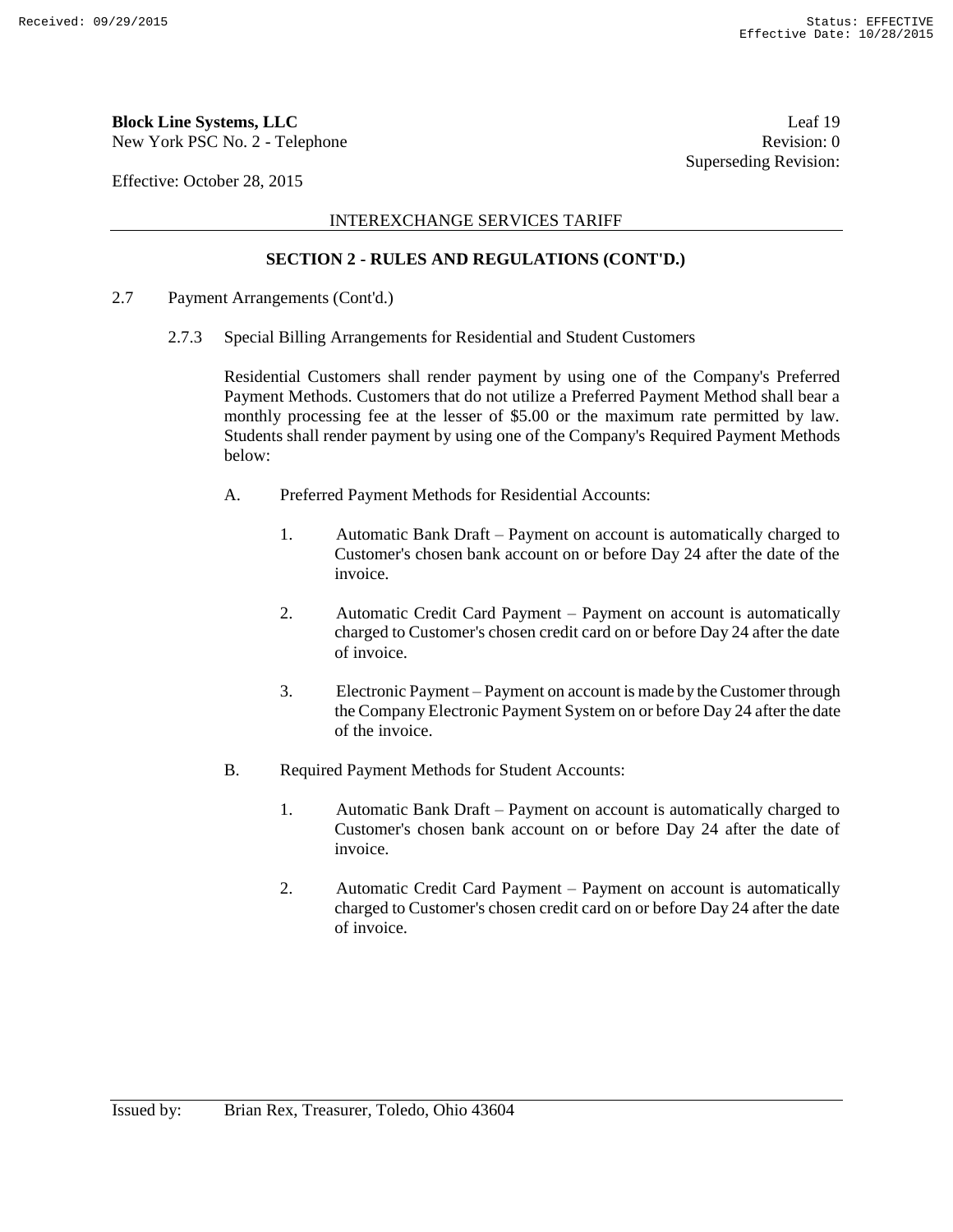New York PSC No. 2 - Telephone Revision: 0

Effective: October 28, 2015

#### INTEREXCHANGE SERVICES TARIFF

#### **SECTION 2 - RULES AND REGULATIONS (CONT'D.)**

- 2.8 Deposits/Advance Payments
	- 2.8.1 Customers unable to establish or maintain their credit worthiness will be required to furnish a deposit or advance payment in an amount up to the maximum allowed by law for Service.
	- 2.8.2 The Company reserves the right to periodically review the Customer's credit worthiness and credit terms.
	- 2.8.3 The Company also reserves the right to change credit terms and conditions based on the Customer's payment history and credit worthiness.
	- 2.8.4 If no maximum deposit has been established by law, the Customer will be required to furnish a deposit or advance payment in an amount based upon two (2) month's estimated usage.
	- 2.8.5 The Company will pay interest on such deposit or advance payment at the rate established by the New York Department of Public Service.
	- 2.8.6 The establishment of credit shall be governed by the New York Department of Public Service.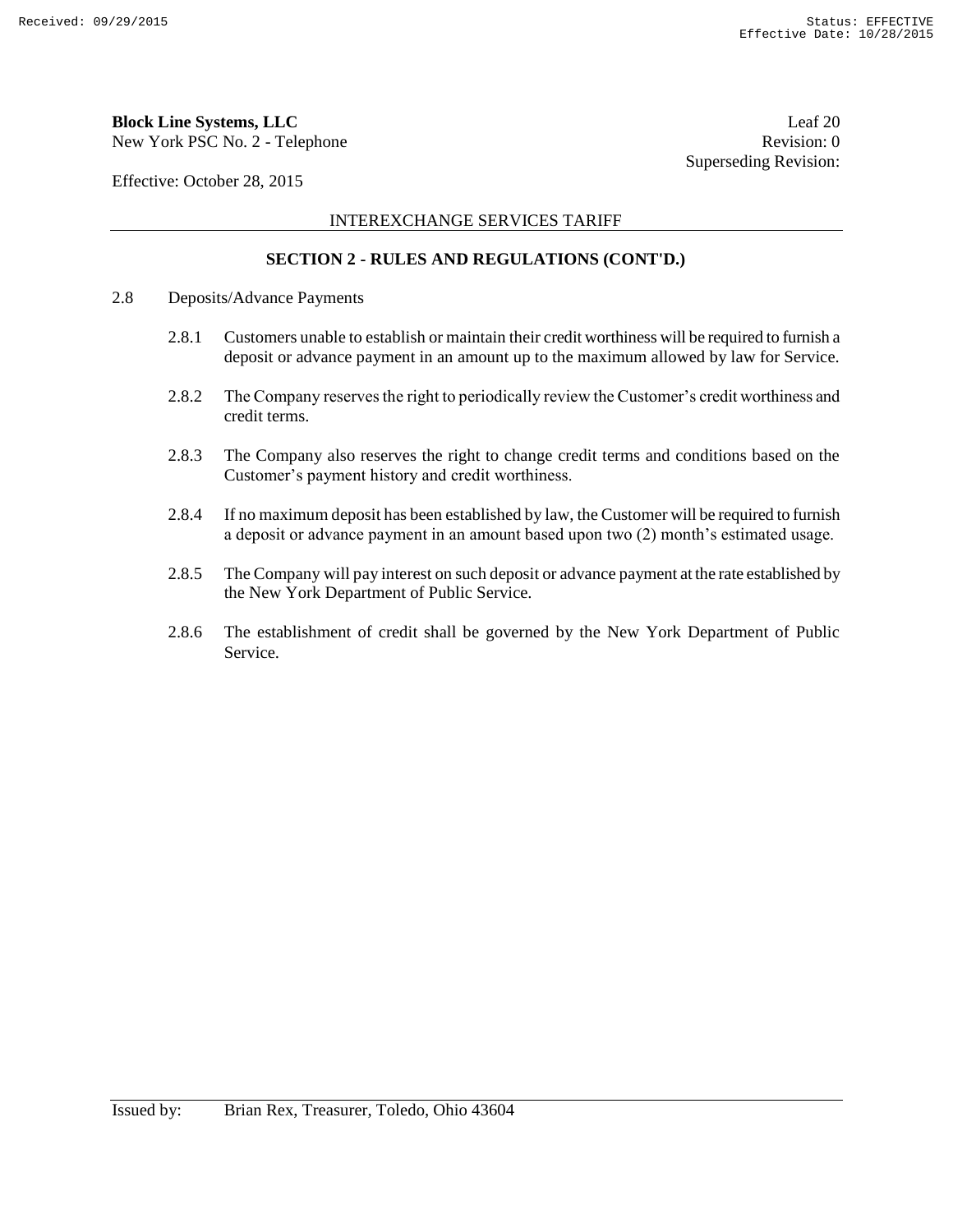New York PSC No. 2 - Telephone Revision: 0

Effective: October 28, 2015

INTEREXCHANGE SERVICES TARIFF

#### **SECTION 2 - RULES AND REGULATIONS (CONT'D.)**

#### 2.9 Service Changes

If the Customer requests to move the location to which the Company provides Service and/or requests changes to an existing Service provided by the Company, the Company will provide Service to the new location and/or accommodate the change in Service to the extent it is technically and economically feasible to do so, as determined in the sole discretion of the Company. To request a move of Service from an existing location to a new location, Customer must contact the Company's Customer Care at least 45 days prior to the move. In the event of a move of the location to which the Company provides Service, one or more of the following charges may apply:

- 2.9.1 In lieu of normal installation charges, dedicated access line Customers will be charged a \$1,000.00 Move Fee;
- 2.9.2 any out of pocket costs incurred by the Company as a result of the termination of the Services(s) either as a result of a move or a change; and/or
- 2.9.3 any increase in rates allowed by applicable law.

In addition, the Company may require the Customer to sign a new Term Plan Agreement for Service in the new location.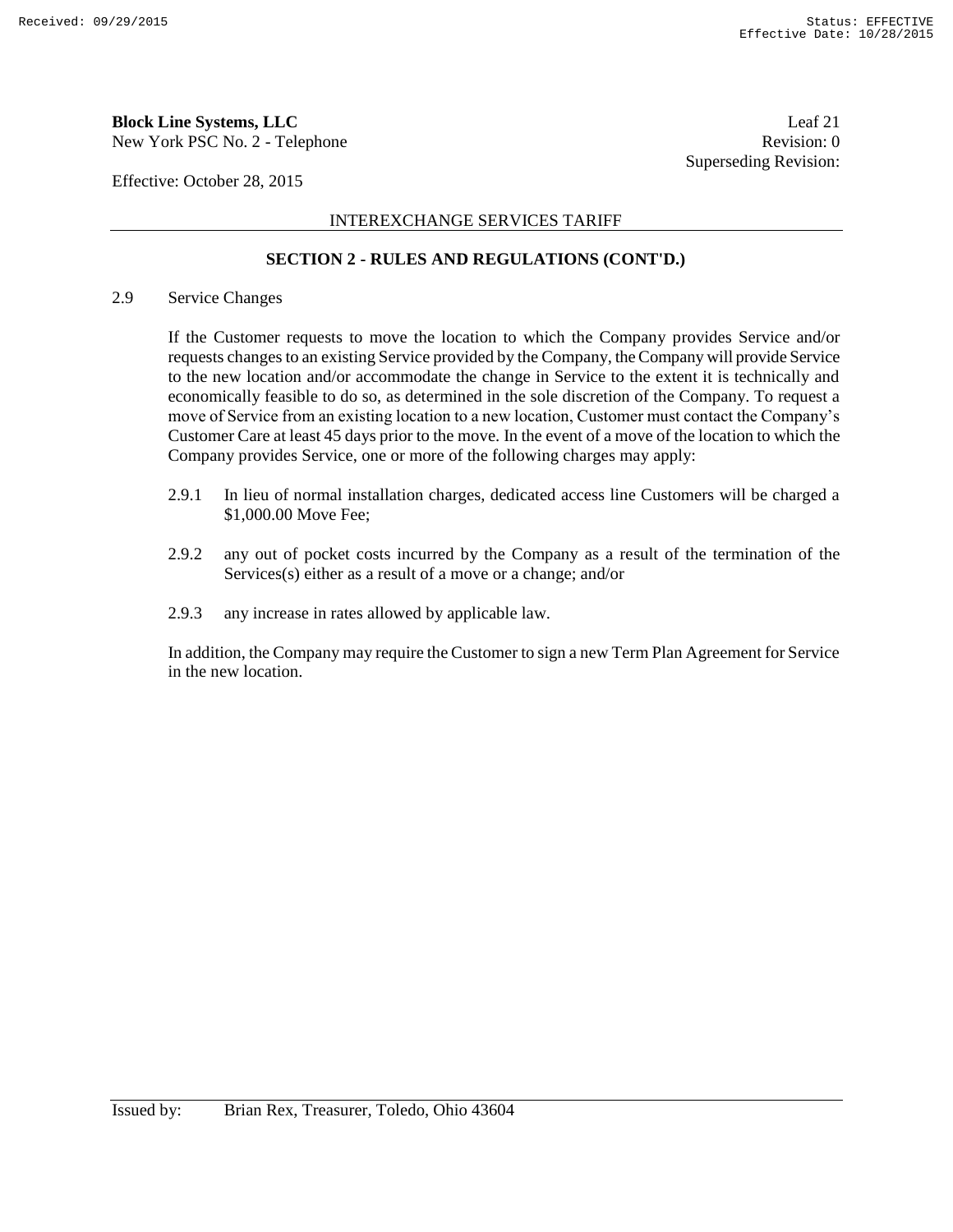New York PSC No. 2 - Telephone Revision: 0

Effective: October 28, 2015

#### INTEREXCHANGE SERVICES TARIFF

#### **SECTION 2 - RULES AND REGULATIONS (CONT'D.)**

- 2.10 Interruption of Service
	- 2.10.1 The Customer shall notify the Company immediately in the event of any interruption in Service and shall assist the Company in restoring the Service. The Customer shall notify the Company immediately of its desire to receive a credit allowance for such interruption.
	- 2.10.2 No credit shall be allowed for interruptions that result from the Customer's fault or the Company's testing or regularly scheduled maintenance or for any reason that constitutes Force Majeure as defined in Section 2.15.
	- 2.10.3 For purposes of credit computation, every month shall be considered to have 720 hours.
	- 2.10.4 No credit shall be allowed for an interruption of a continuous duration of less than two (2) hours.
	- 2.10.5 The Customer shall be credited for an interruption of two (2) hours or more at the rate of  $1/720<sup>th</sup>$  of the monthly charge for the facilities affected for each hour that the interruption continues.
	- 2.10.6 This credit applies only to monthly recurring charges and does not affect any charges based upon the Customer's actual usage of the Service $(s)$ . This credit applies against future service only and shall not reduce the amount of any outstanding balance. All limitations of liability shall apply to the total of all credits issued.

$$
Credit = \frac{A}{720} x \quad B
$$

"A" = Outage time in hours.

"B" = Total monthly fixed, non-usage sensitive charge for affected facility.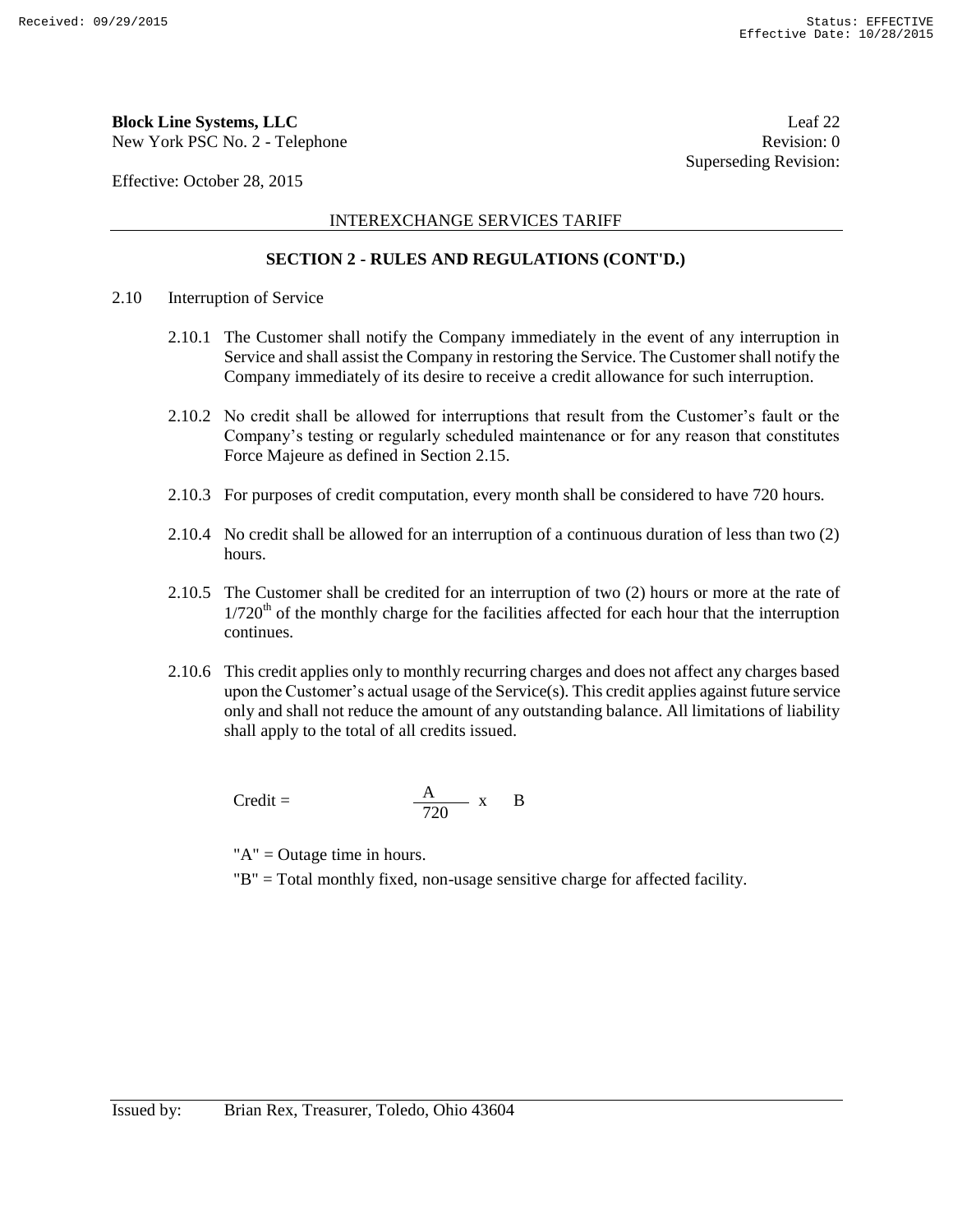New York PSC No. 2 - Telephone Revision: 0

Effective: October 28, 2015

#### INTEREXCHANGE SERVICES TARIFF

#### **SECTION 2 - RULES AND REGULATIONS (CONT'D.)**

#### 2.11 Term Plan Agreements

The initial term of the Term Plan Agreement shall be set forth on such Term Plan Agreement. Upon expiration of the Initial Term, the Term Plan Agreement shall automatically renew on the same terms and conditions (including, without limitation, the rates) for successive one (1) year terms unless either party notifies the other of its intention to terminate the Term Plan Agreement at the end of the initial term or renewal term, as the case may be, which such notice shall be in writing and provided to the other party at least sixty (60) days prior to the expiration of the initial term or the renewal term, as the case may be. In the event of such notice, the Term Plan Agreement shall terminate upon the expiration of the initial term or renewal term, as the case may be. The notice must be in the form of a letter, facsimile or e-mail. The Customer shall notify the Company in writing if the Customer contact person is changed. The Company reserves the right to reject any Customer termination request received from any person other than the designated Customer contact person.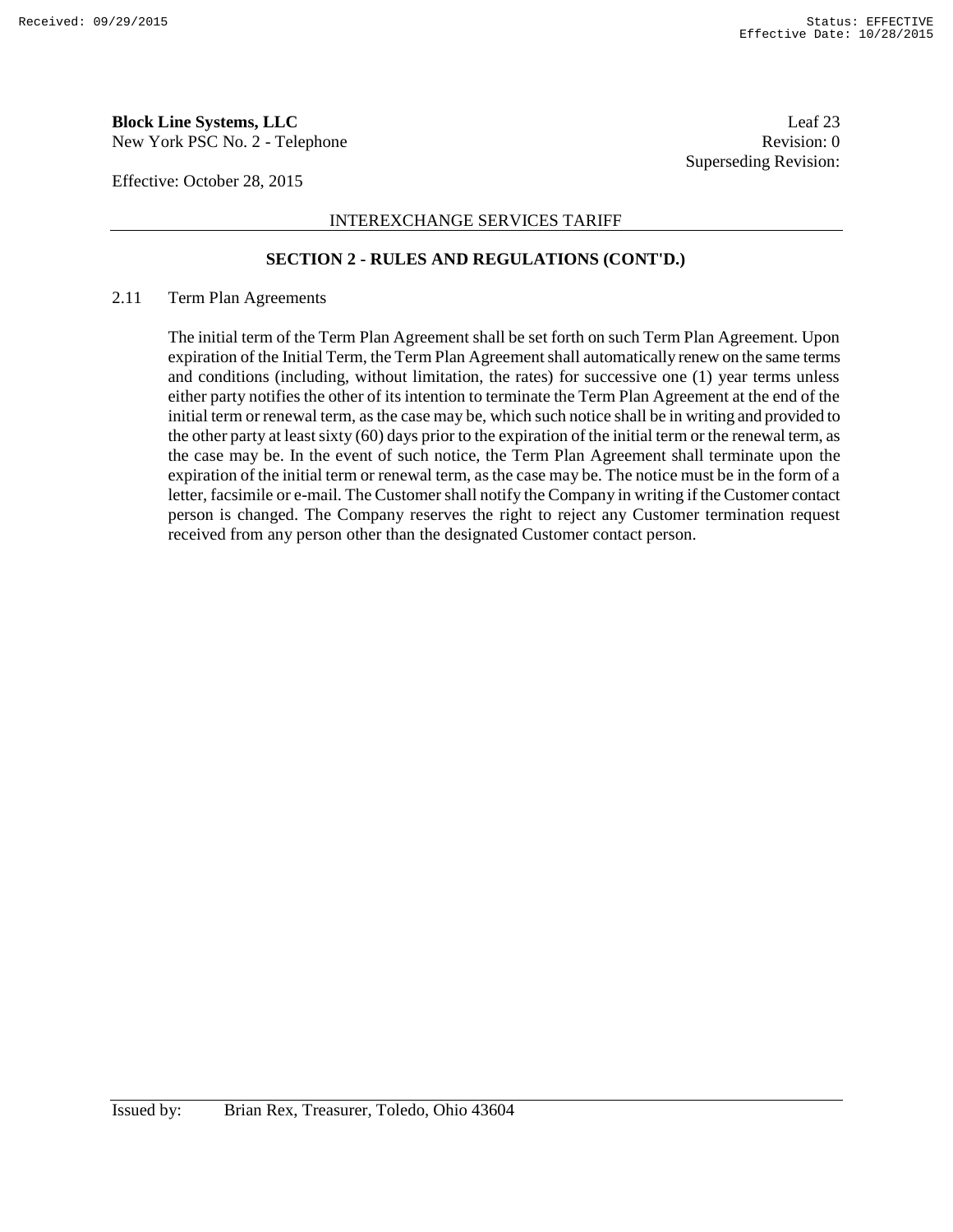New York PSC No. 2 - Telephone Revision: 0

Effective: October 28, 2015

INTEREXCHANGE SERVICES TARIFF

#### **SECTION 2 - RULES AND REGULATIONS (CONT'D.)**

- 2.12 Refusal of Service
	- 2.12.1 The following may not constitute cause for refusal of service to a present or prospective customer:
		- A. failure of a prior customer to pay for service at the premises to be serviced;
		- B. failure to pay for a different class of service for a different entity; or
		- C. failure to pay directory advertising charges.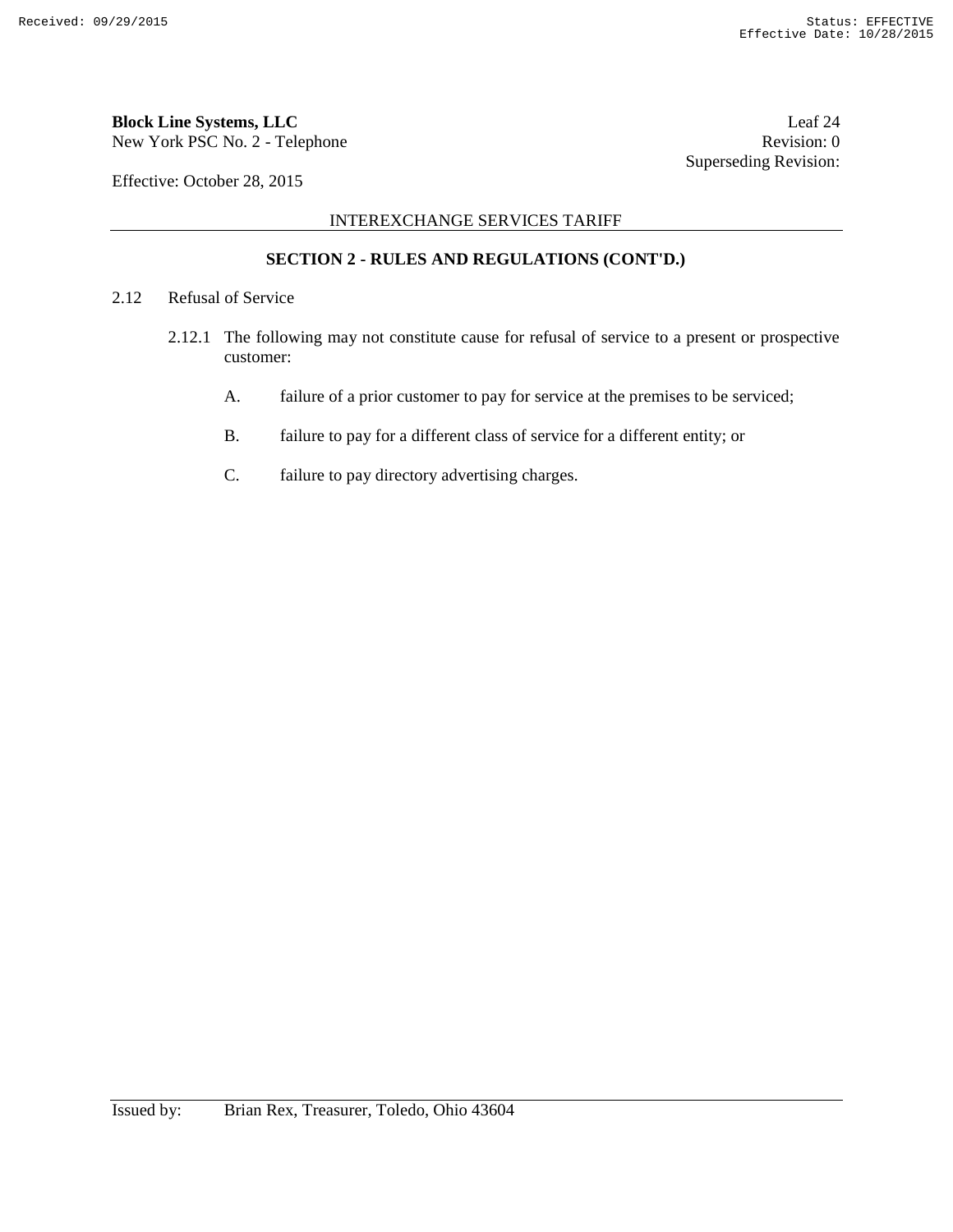New York PSC No. 2 - Telephone Revision: 0

Effective: October 28, 2015

#### INTEREXCHANGE SERVICES TARIFF

#### **SECTION 2 - RULES AND REGULATIONS (CONT'D.)**

#### 2.13 Cancellation of Service

2.13.1 If the Customer cancels or terminates an order prior to the installation of Services, the Company shall invoice the Customer and the Customer shall pay to the Company the following: (i) all standard installation charges; and (ii) all costs incurred by the Company in connection with such order, including, without limitation, installation and other costs incurred with third parties with respect to such cancelled Service and labor costs for work performed by the Company employees with respect to such order.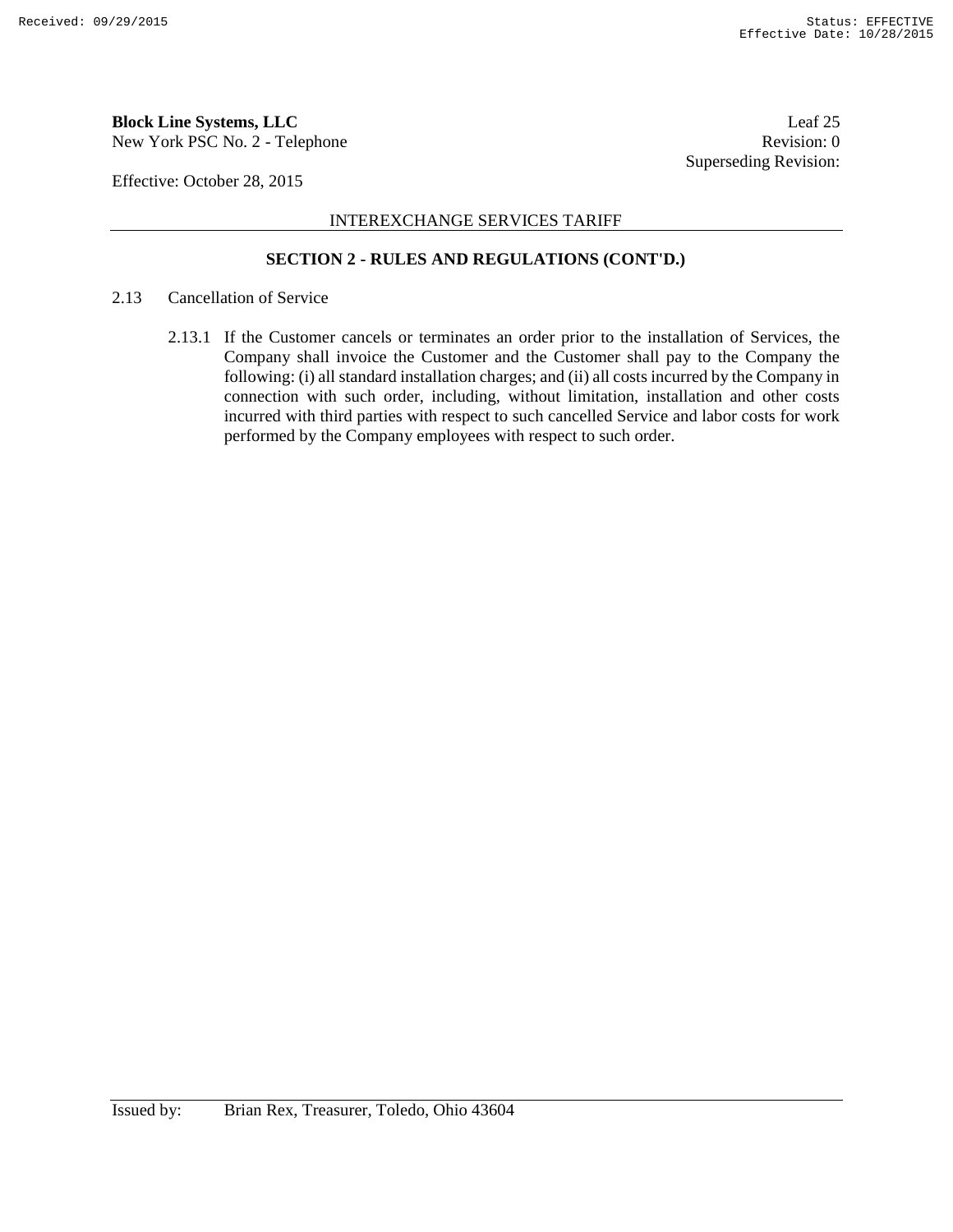New York PSC No. 2 - Telephone Revision: 0

Effective: October 28, 2015

#### INTEREXCHANGE SERVICES TARIFF

#### **SECTION 2 - RULES AND REGULATIONS (CONT'D.)**

- 2.13 Cancellation of Service (Cont'd.)
	- 2.13.2 Cancellation by the Customer without Cause

The Customer's rates and discounts, if any, are provided to the Customer in exchange for the Customer's commitment to obtain the Services for the agreed upon term of the Term Plan Agreement. If the Customer terminates all or any part of the Services obtained under the Term Plan Agreement prior to the expiration of the Initial Term or any Renewal Term then in effect for any reason other than Cause (as set forth in the following 2.13.3 below, then, in addition to payment for all Services rendered through the effective termination date, the Customer shall be liable to the Company for liquidated damages, and not as a penalty, an amount equal to the sum of all of the following that apply to the Service(s) terminated by the Customer;

- A. if the Service terminated is switched long distance, a charge equal to the greater of the following:
	- 1. 100% of the minimum monthly usage commitment, if any, multiplied by the number of months remaining in the Initial Term or the Renewal Term then in effect; or
	- 2. the average of the highest three (3) months billed usage since the beginning of the Term Plan Agreement multiplied by the number of months remaining in the Initial Term or the Renewal Term then in effect.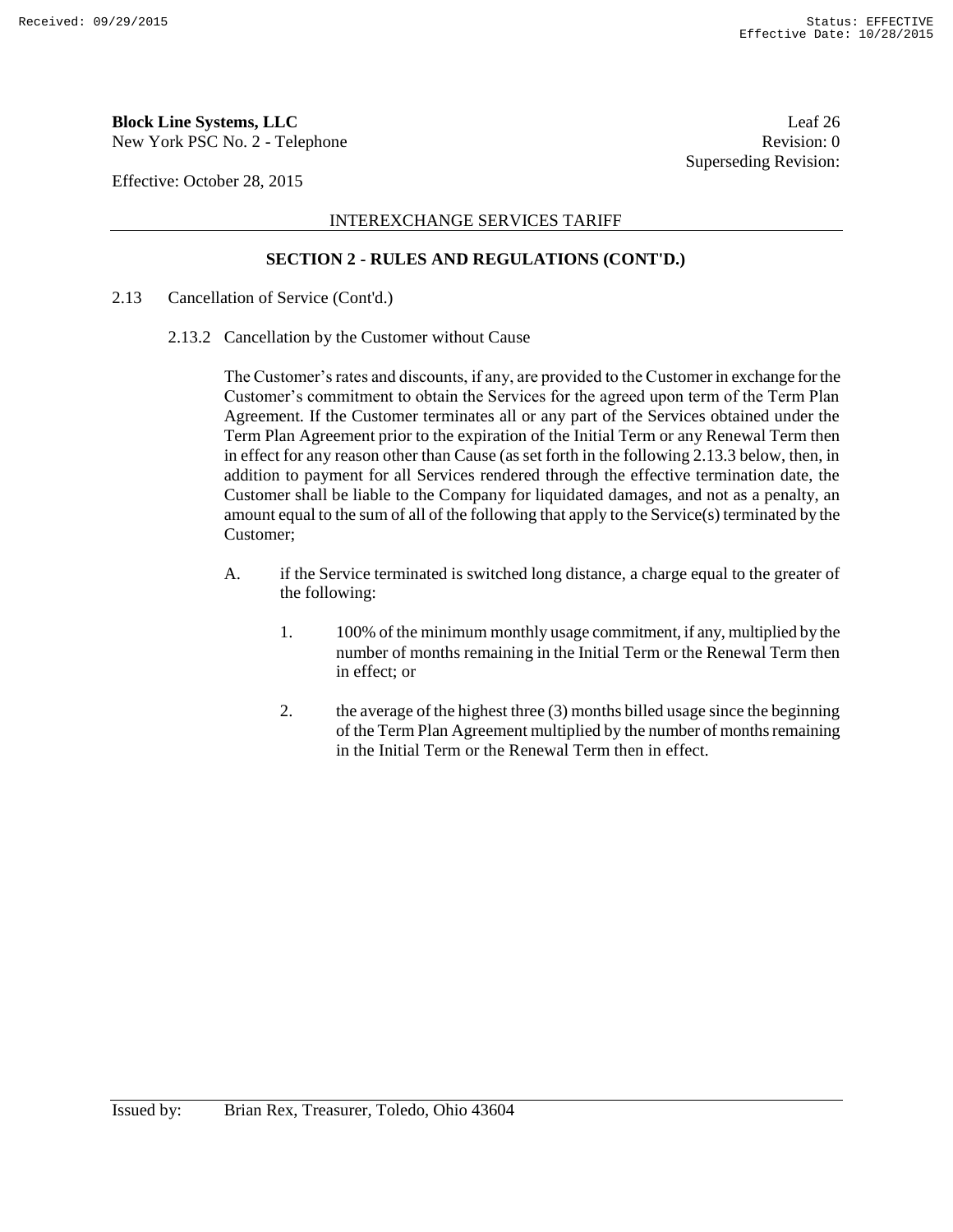## **Block Line Systems, LLC** Leaf 27

New York PSC No. 2 - Telephone Revision: 0

Effective: October 28, 2015

#### INTEREXCHANGE SERVICES TARIFF

#### **SECTION 2 - RULES AND REGULATIONS (CONT'D.)**

- 2.13 Cancellation of Service (Cont'd.)
	- 2.13.2 Cancellation by the Customer without Cause (Cont'd.)
		- B. for each other Service that is terminated, a charge equal to the greater of the following:
			- 1. 100% of the sum of the minimum monthly usage commitment, if any, and any monthly recurring charge applicable to the Service terminated, multiplied by the number of months remaining in the Initial Term or the Renewal Term then in effect; or
			- 2. the average of the highest three (3) months billed for such terminated Service (including, without limitation, any monthly recurring charge applicable to such Service) since the beginning of the Term Plan Agreement multiplied by the number of months remaining in the Initial Term or the Renewal Term then in effect;
		- C. a charge equal to the total costs and expenses incurred by the Company in connection with installing, providing and removing a Service, including any early termination or cancellation charges incurred by the Company from third parties on the Customer's behalf. In addition, the Company shall be entitled to the cost of collection of the forgoing amounts including, without limitation, court costs, reasonable attorney's fees and interest on past due amounts.

Where the Customer received reduced rates or a discount because the Customer subscribed to more than one Service, the Customer's termination of one Service may result in the forfeiture of the Customer's reduced rates or discount for that Service or Services that are not terminated, and the Customer shall be liable to the Company for the amount of discount received by the Customer for the period from the beginning of the term of the Agreement for such Services up to and including the effective date of the termination of the Service or Services terminated.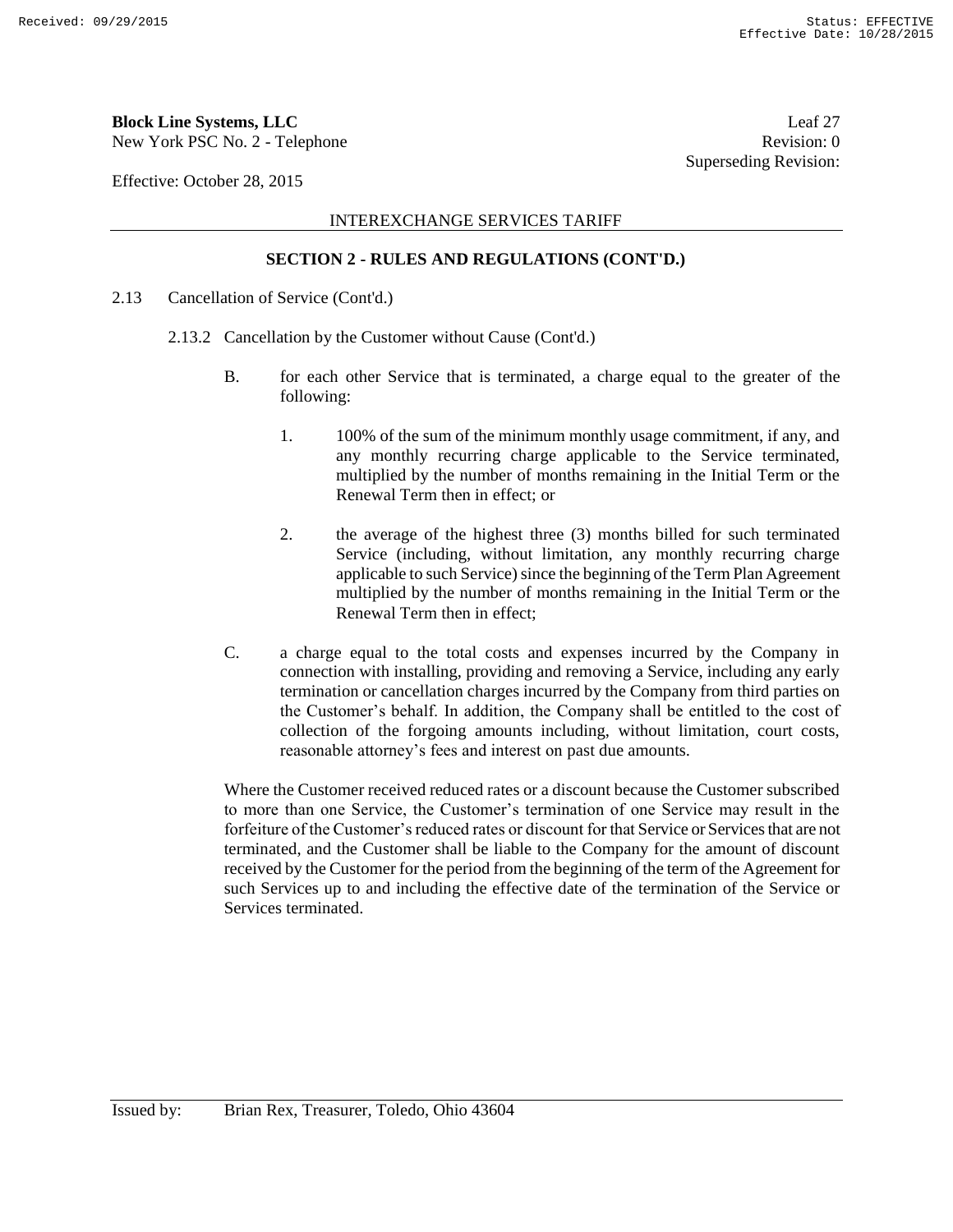New York PSC No. 2 - Telephone Revision: 0

Effective: October 28, 2015

#### INTEREXCHANGE SERVICES TARIFF

#### **SECTION 2 - RULES AND REGULATIONS (CONT'D.)**

#### 2.13 Cancellation of Service (Cont'd.)

2.13.3 Cancellation by the Customer with Cause

A customer may have his service disconnected upon written notice to Carrier. The Carrier will hold the customer responsible for payment of all bills for service furnished until the cancellation date specified by the customer or until the date written cancellation notice is received, whichever is later. The Customer must provide 60 days written notice of cancellation in advance.

In the event (i) the Company fails to substantially cure any material default or failure of performance within thirty (30) days after the Company's receipt of the Customer's written notice describing with reasonable specificity such alleged material default or failure of performance, or (ii) if such default cannot be cured within such thirty (30) day period and the Company does within such thirty (30) day period commence such acts as shall be reasonably necessary to substantially cure the default and/or does not diligently complete such acts within a reasonable time, the Customer may terminate the Service(s) for Cause by giving the Company a written notice of termination within fifteen (15) days after the expiration of said thirty (30) day period or such reasonable time period in the event of (ii), above. If the Customer is receiving multiple types of Services, or receiving Services at multiple locations, the Customer's right to terminate Service(s) as set forth in this section shall be limited to termination of the affected Service(s) only or at the affected location(s) only.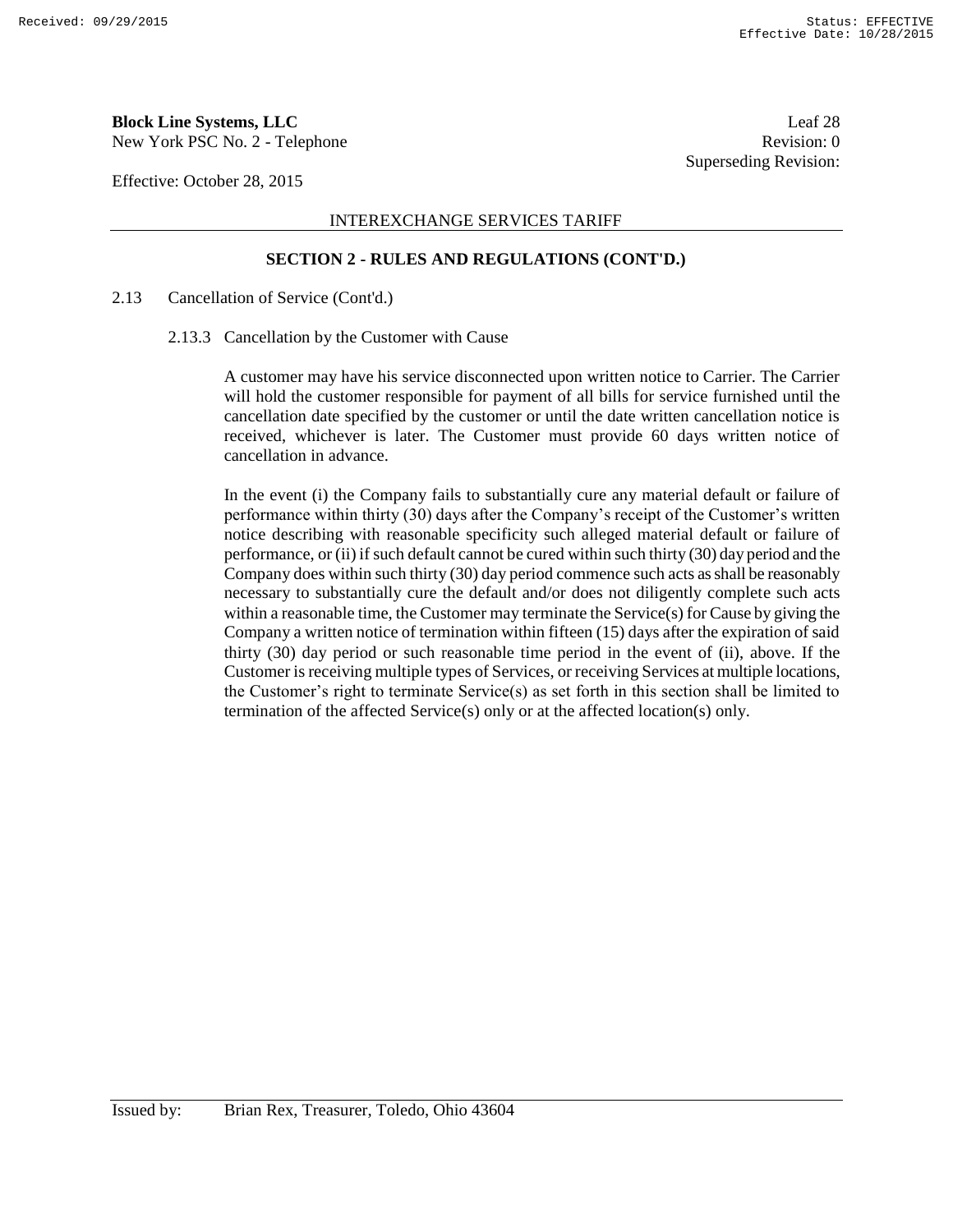New York PSC No. 2 - Telephone Revision: 0

Effective: October 28, 2015

INTEREXCHANGE SERVICES TARIFF

#### **SECTION 2 - RULES AND REGULATIONS (CONT'D.)**

- 2.13 Cancellation of Service (Cont'd.)
	- 2.13.4 Cancellation by the Company
		- A. Upon such notice as is required by the governing regulatory body (or if no such notice is required, upon forty-eight (48) hours notice), the Company may refuse, terminate, discontinue or limit the use of Service (either temporarily or permanently) to the Customer or withhold the provision of ordered or contracted Service, without liability to the Customer:
			- 1. if any balance is past due;
			- 2. if the Customer exceeds its credit limit and does not cure within the applicable notice period referenced above in this section after receipt of such notice, which such notice may be by phone, mail, fax or e-mail;
			- 3. when necessitated by conditions beyond the Company's control;
			- 4. for violation of any of the provisions contained in this tariff and/or the Customer's Agreement with the Company, including the Terms and Conditions;
			- 5. for violation of any law, rule, regulation or policy of any governing authority having jurisdiction over the Service; or
			- 6. by reason of any order or decision of a court, public service commission or federal regulatory body or other governing authority prohibiting the Company from furnishing the Service.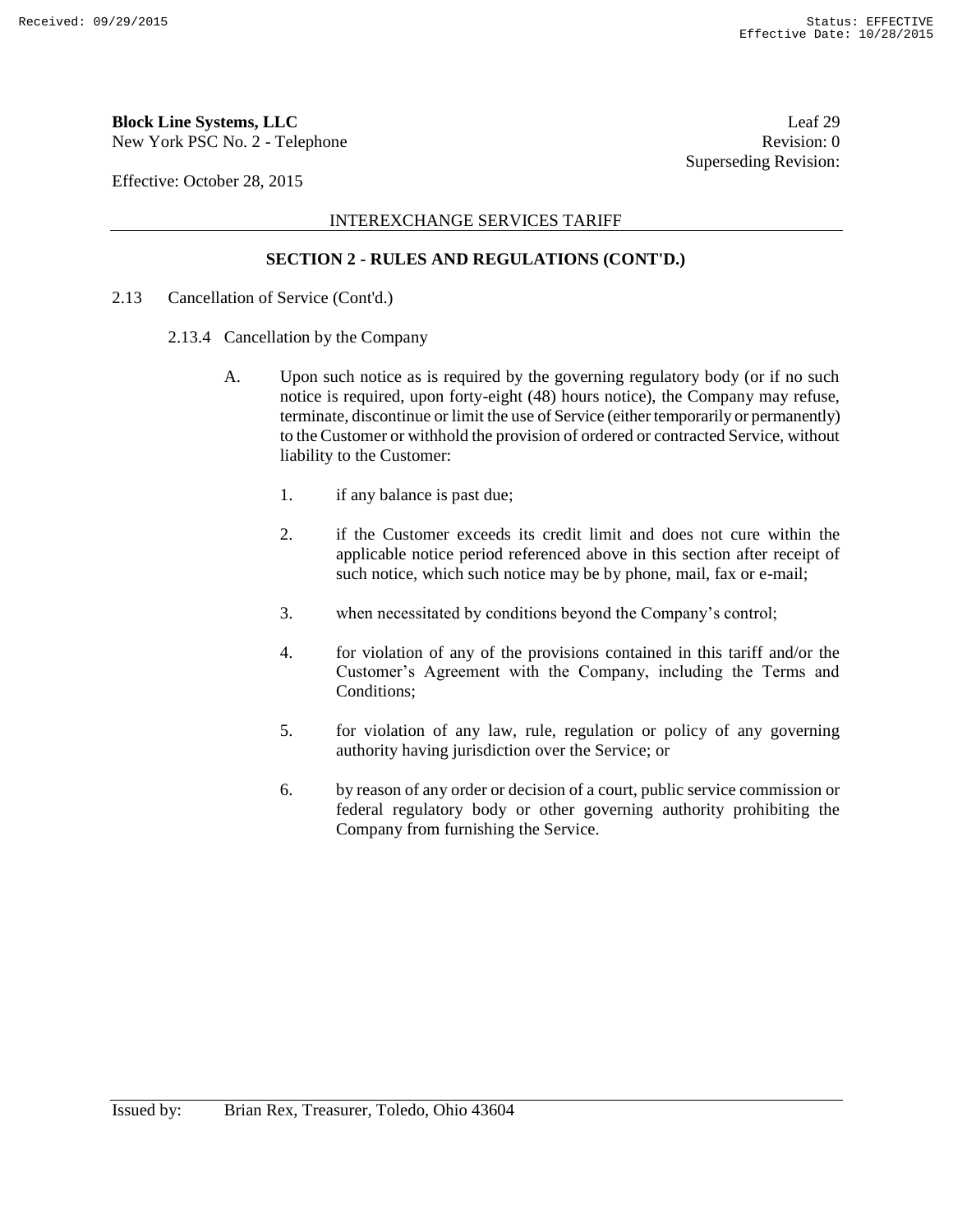## **Block Line Systems, LLC** Leaf 30

New York PSC No. 2 - Telephone Revision: 0

Effective: October 28, 2015

#### INTEREXCHANGE SERVICES TARIFF

#### **SECTION 2 - RULES AND REGULATIONS (CONT'D.)**

- 2.13 Cancellation of Service (Cont'd.)
	- 2.13.4 Cancellation by the Company (Cont'd.)
		- B. In addition, the Company may immediately and without notice terminate and/or block Services without incurring liability to the Customer for the following reasons:
			- 1. fraud committed by the Customer or a user of the Customer's Service;
			- 2. if the Customer refuses to furnish information or furnishes false information essential for billing by the Company or for the Company's determination of the Customer's credit worthiness;
			- 3. the Customer indicates that the Customer will not comply with a request from the Company for security for the payment of Services;
			- 4. the Customer has received notice of cancellation from the Customer's local Service provider; or
			- 5. the Customer's usage exceeds parameters based on historical usage by the Customer.

In the event the Company permanently terminates Service to the Customer under this section, any agreement between the Customer and the Company, including Terms and Conditions, shall terminate. The Customer shall be liable for all liquidated damages as set forth in Section 2.13.2 for all Services terminated under this Section.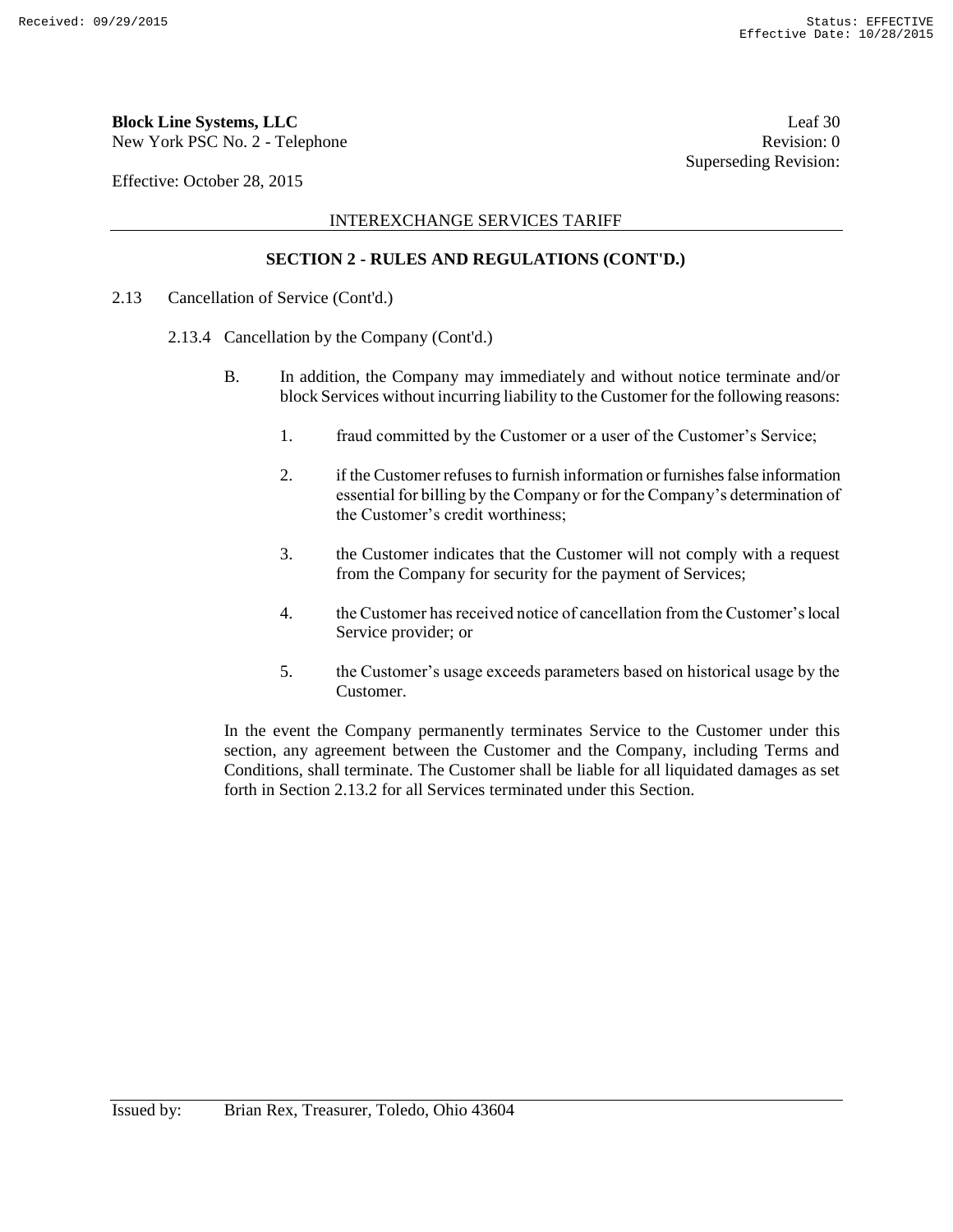New York PSC No. 2 - Telephone Revision: 0

Effective: October 28, 2015

#### INTEREXCHANGE SERVICES TARIFF

#### **SECTION 2 - RULES AND REGULATIONS (CONT'D.)**

#### 2.13 Cancellation of Service (Cont'd.)

2.13.5 Cancellation as a Result of a Change in Local Service Provider

The Customer shall notify the Company if the Customer changes its local service provider for any reason, including, without limitation, as a result of a change in physical location. If the Customer obtains only long distance service from the Company, upon a change of local service provider by the Customer, the Company reserves the right to terminate long distance service to the Customer upon thirty (30) days written notice to the Customer. In the event the Company exercises its right to terminate long distance service to the Customer because the Customer changes its local service provider, the Customer shall be liable to the Company only for payment of long distance service provided up to and including the effective date of termination of such long distance service and shall not be liable for any liquidated damages with respect to such long distance service only.

2.13.6 Final Invoice

Upon termination, the Company shall forward a final invoice to the Customer, which such invoice will include, without limitation, all charges (including, without limitation, recurring charges) incurred up to the effective termination date and all applicable liquidated damages.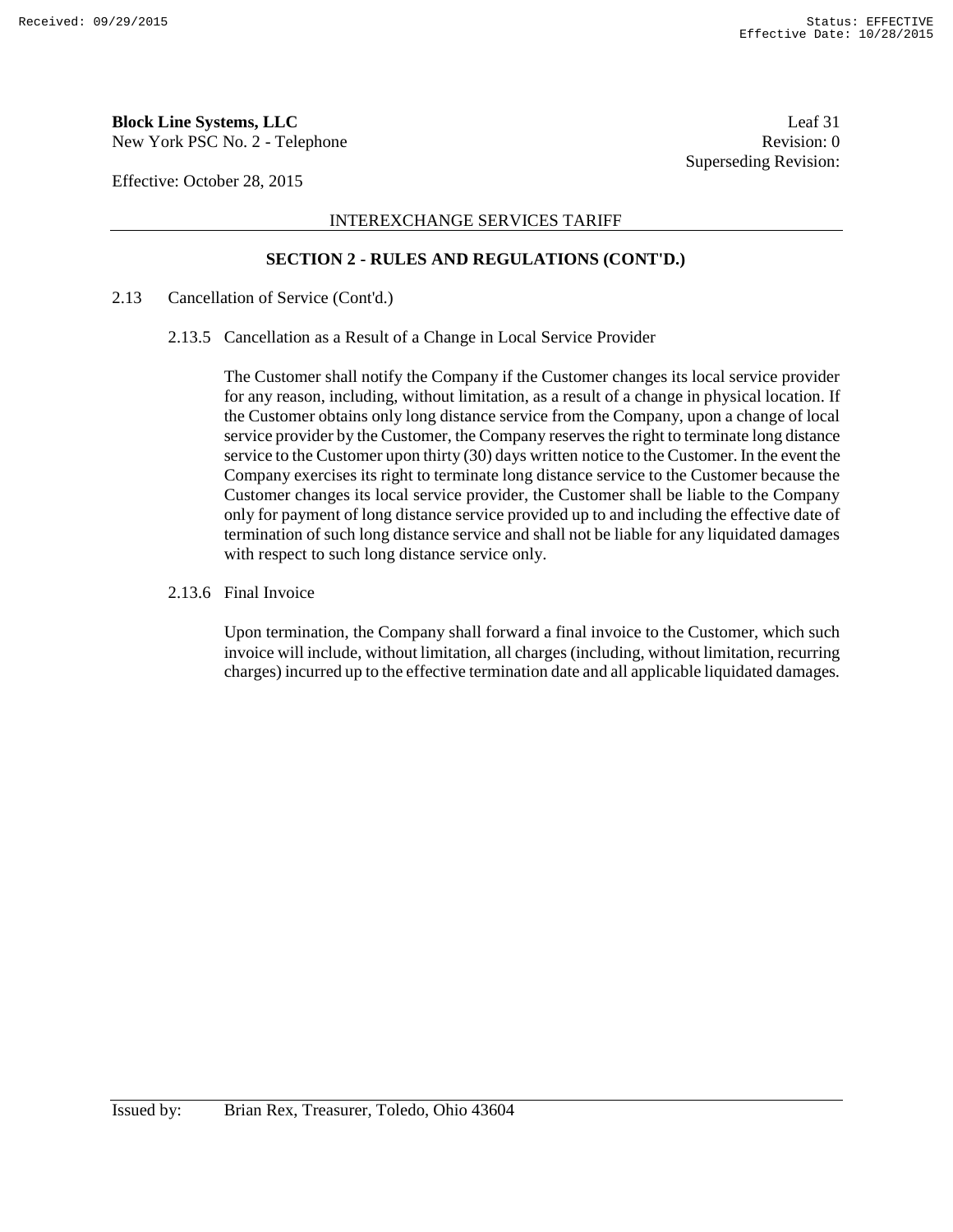## **Block Line Systems, LLC** Leaf 32

New York PSC No. 2 - Telephone Revision: 0

Effective: October 28, 2015

INTEREXCHANGE SERVICES TARIFF

#### **SECTION 2 - RULES AND REGULATIONS (CONT'D.)**

- 2.13 Cancellation of Service (Cont'd.)
	- 2.13.7 Company Contact Information for Cancellation

The Customer shall use the following addresses for cancellation and disconnect requests only:

- A.  $FAX 419-724-7074$
- B. US Mail Block Line Systems, LLC; 405 Madison Avenue, Suite 2100; Toledo, Ohio 43604
- C. Such request shall include all of the following that apply:
	- 1. an itemized list of the Service(s) that Customer wishes to disconnect;
	- 2. the Customer's account number;
	- 3. affected circuit ID's;
	- 4. affected telephone numbers; and,
	- 5. the Customer contact information (i.e., name, address, telephone number, fax number, and email address.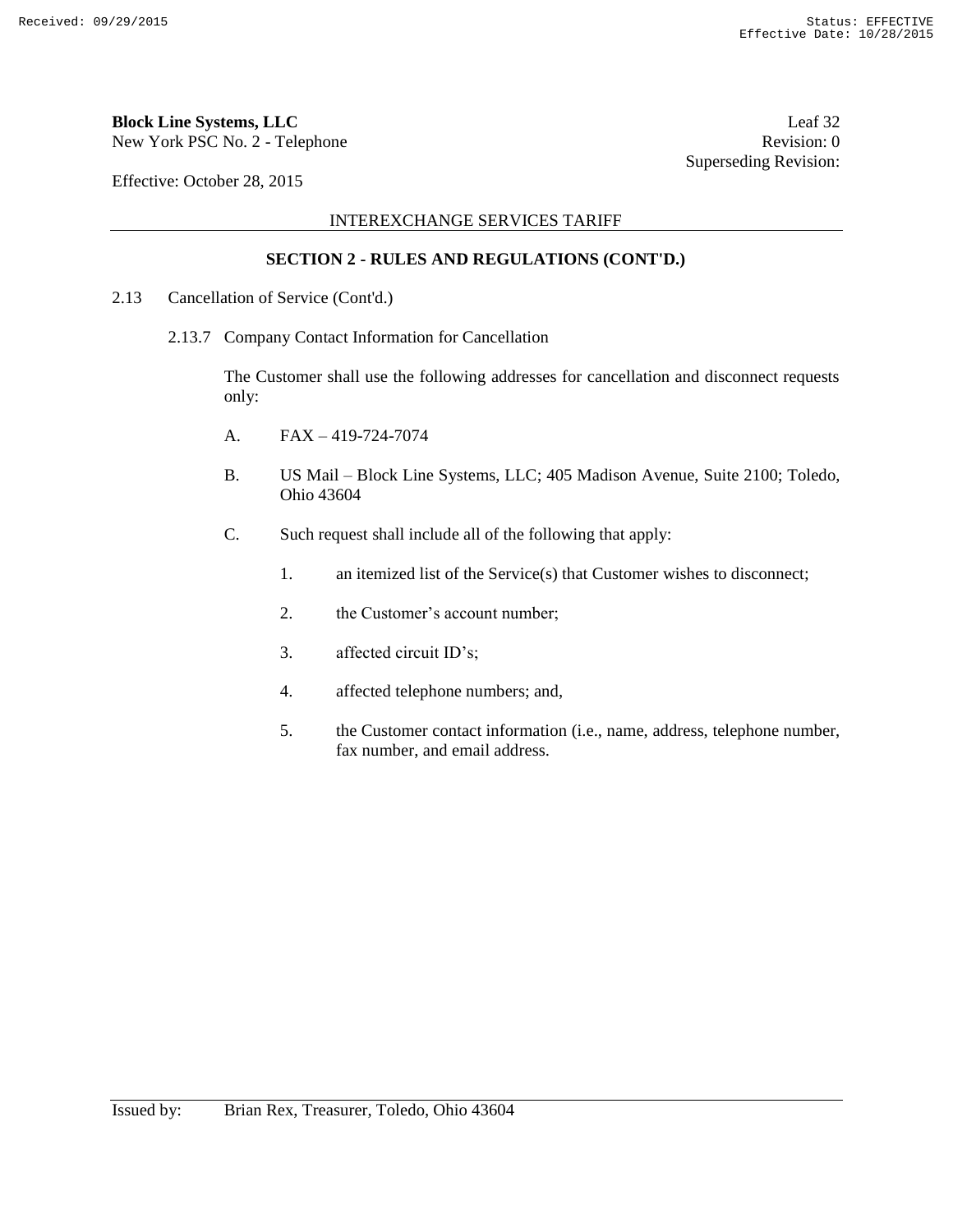New York PSC No. 2 - Telephone Revision: 0

Effective: October 28, 2015

#### INTEREXCHANGE SERVICES TARIFF

#### **SECTION 2 - RULES AND REGULATIONS (CONT'D.)**

- 2.14 Restoration of Service
	- 2.14.1 Service suspended by the Company and later restored, will be subject to a \$50.00 reconnection fee. Service disconnected by the Company and later re-installed, will be subject to all applicable installation charges, and the Customer will pay such charges prior to reinstallation of service.
	- 2.14.2 The use and restoration of certain telecommunications services in emergencies shall be in accordance with the priority system specified in Part 64, Subpart D of the Rules and Regulations of the Federal Communications Commission.
- 2.15 Force Majeure

The Company's performance hereunder shall be excused in the event of any delay or failure of performance or equipment due to causes beyond the Company's control, including, but not limited to, acts of God, fires, floods, earthquakes, hurricanes, or other catastrophes, national emergencies, insurrections, riots, wars, or other civil commotions, strikes, lockouts, work stoppages or other labor difficulties, criminal actions taken against the Company, cable cuts, unavailability, failure, interruption or capacity limitations of telecommunications facilities or transmission links (digital or analog) and any law, order, regulation or other action of any governing authority or agency thereof.

2.16 Disconnection of Existing Service(s) and Vendor Change(s)

The Customer is responsible for disconnection of services with the Customer's existing telecommunications provider. The Company is not responsible for any fees or other charges assessed against the Customer by the Customer's existing provider for termination of service obtained from such provider or the Customer's failure to terminate services with such provider. In addition, the Customer is responsible for all charges assessed by the Customer's phone system vendor and other third parties incurred in connection with the installation or alteration of the Company Services.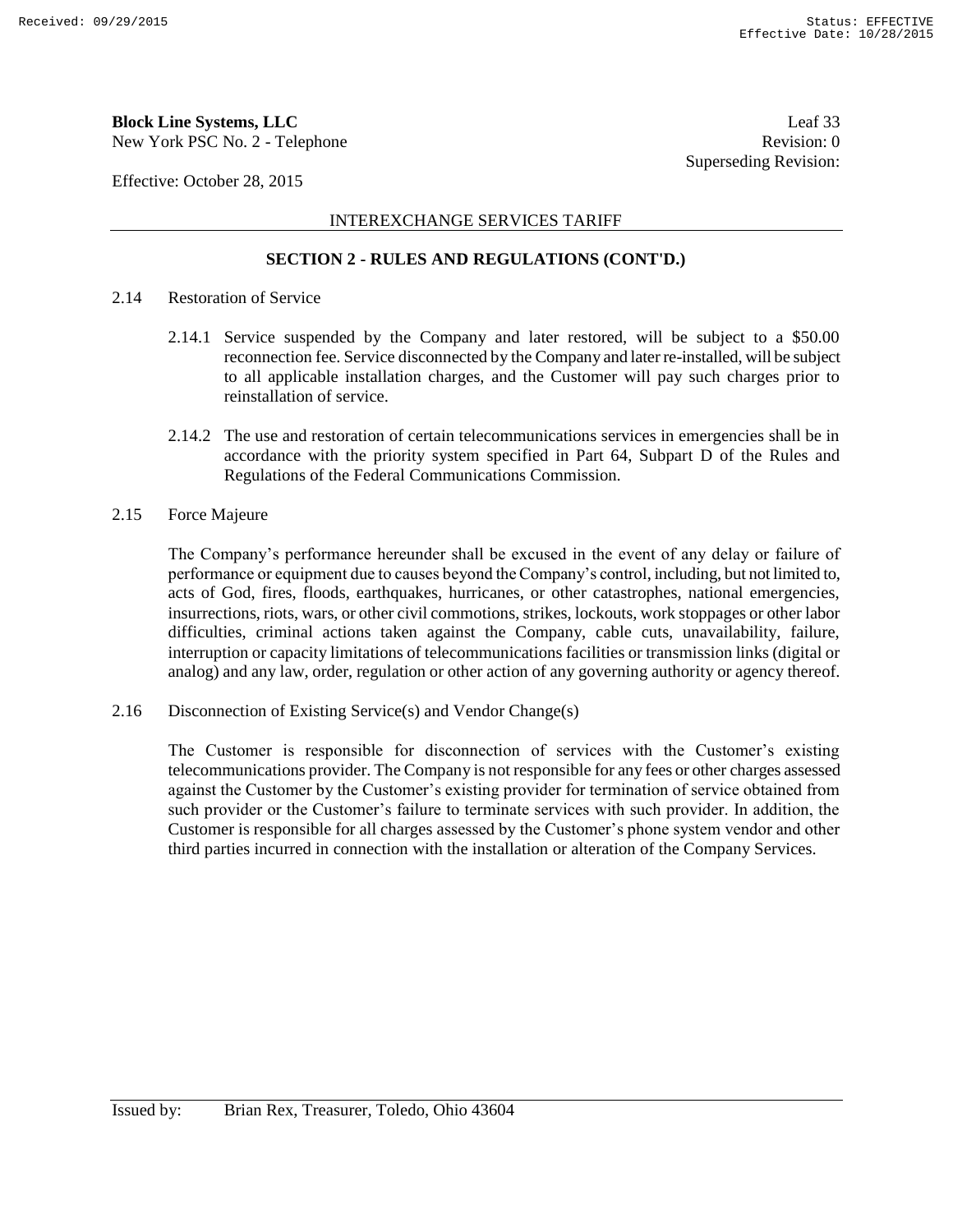New York PSC No. 2 - Telephone Revision: 0

Effective: October 28, 2015

#### INTEREXCHANGE SERVICES TARIFF

#### **SECTION 2 - RULES AND REGULATIONS (CONT'D.)**

#### 2.17 Assignments

The Customer may not transfer or assign the Customer's Agreement with the Company, including the Terms and Conditions, or use of any of the Services (including resale and subtending of Internet service) without the written consent of the Company, which such consent shall be at the sole and absolute discretion of the Company. All regulations and conditions contained in this Tariff shall be binding on the Customer and his/her respective personal and legal representatives, successors and permitted assigns.

#### 2.18 Special Service

Labor and expenditures required by Customer to provide service outside the scope of normal services. This class of service includes, without limitation, services whereby Company is required to incur unusual costs for engineering, purchases, labor or other related costs to provide the Customerrequested service.

#### 2.19 Modification

Company reserves the right to modify its rates and service policies at any time, subject to approval of the New York Department of Public Service and compliance with applicable notification requirements.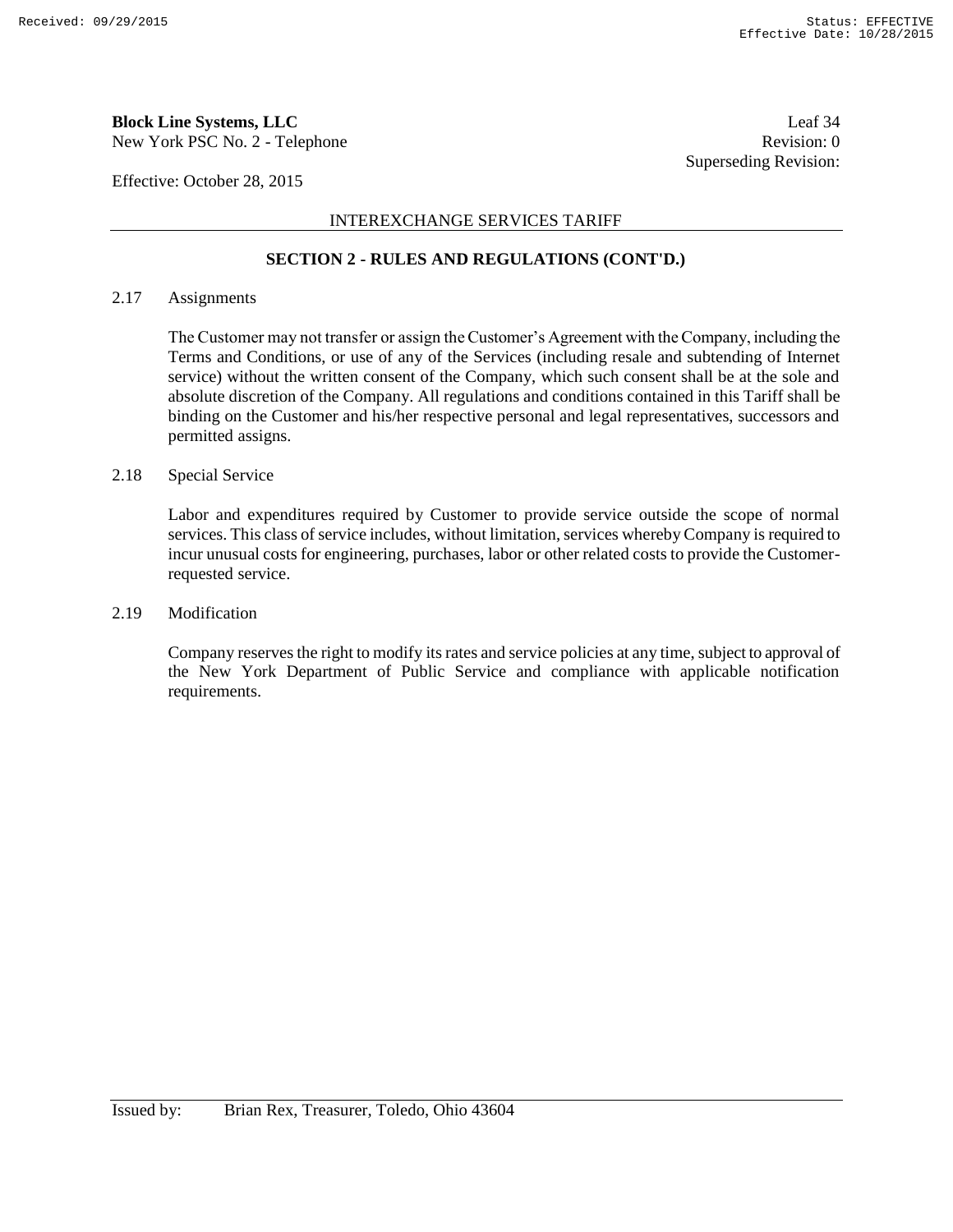New York PSC No. 2 - Telephone Revision: 0

Effective: October 28, 2015

#### INTEREXCHANGE SERVICES TARIFF

#### **SECTION 2 - RULES AND REGULATIONS (CONT'D**.)

#### 2.20 Taxes and Other Charges

All state and local taxes (i.e., gross receipts tax, sales tax, municipal and county utilities tax) are listed as separate line items, are not included in the quoted rates, and are the responsibility of the Customer. The Customer is also responsible for the payment of any use, excise, access, franchise and license fees or other local, state and federal taxes, charges or surcharges (however designated) excluding taxes on the Company's net income, imposed on or based upon the provision, sale or use of services. Any taxes imposed by a local jurisdiction will only be recovered from those Customers located in the affected jurisdiction. It shall be the responsibility of the Customer to pay any such taxes that subsequently become applicable retroactively.

#### 2.21 Designation of Company Contact

The Customer is required to designate a contact person to the Company who is empowered to transact all correspondence with the Company regarding the Customer's account. Specifically, the Customer Contact will be responsible for corresponding with the Company on all moves, adds, changes, disputes and cancellation requests. The Company will neither accept nor be bound by any request not submitted by the specified Company Contact. Any change by the Customer pertaining to the Company Contact must be provided to the Company in either written or verbal format.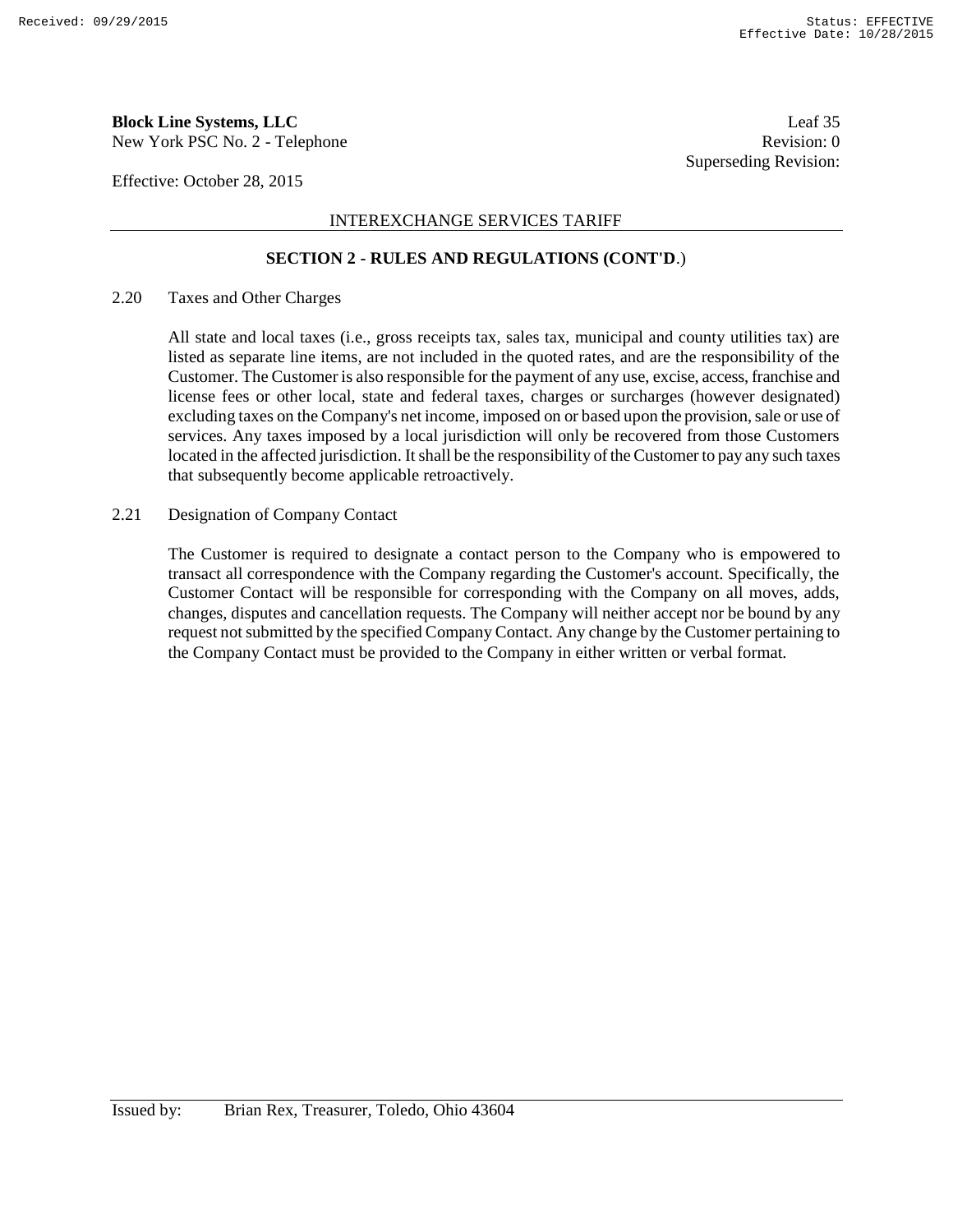New York PSC No. 2 - Telephone Revision: 0

Effective: October 28, 2015

#### INTEREXCHANGE SERVICES TARIFF

#### **SECTION 2 - RULES AND REGULATIONS (CONT'D.)**

#### 2.22 Operator Services

2.22.1 Carrier will comply with the provisions of 16 N.Y.C.R.R. Part 649.2, as follows:

A provider of intrastate operator assisted communications services must:

- A. identify itself at the time the end-user accesses its services;
- B. upon request, quote all rates and charges for its services to the end-user accessing its system;
- C. arrange to have posted in plain view at each telephone location which automatically accesses the operator service provider's network and where its services are made available either to the public or transient end-users:
	- 1. the operator service provider's name and address;
	- 2. bill and service dispute calling information including the operator service provider's dispute resolution phone number;
	- 3. clear and specific instructions informing the end-user how to access a local exchange telephone company operator as an alternative available to the enduser; and
	- 4. notice concerning any and all amounts to be billed by the operator services provider on behalf of any host location or third party which will appear on the operator service provider's bill for services rendered.
- D. in instances when the provider is unable to complete the call and its requires transfer to another telephone corporation which may affect the rates and charges applicable to the telephone bill, inform the caller of the transfer and its possible effect on the applicable rates and charges, before any charges are incurred; and
- E. in the case of such a transfer, the telephone corporation or provider to which the call is transferred shall identify itself and inform the caller of the transfer's effect on the applicable rates and charges, before any charges are incurred.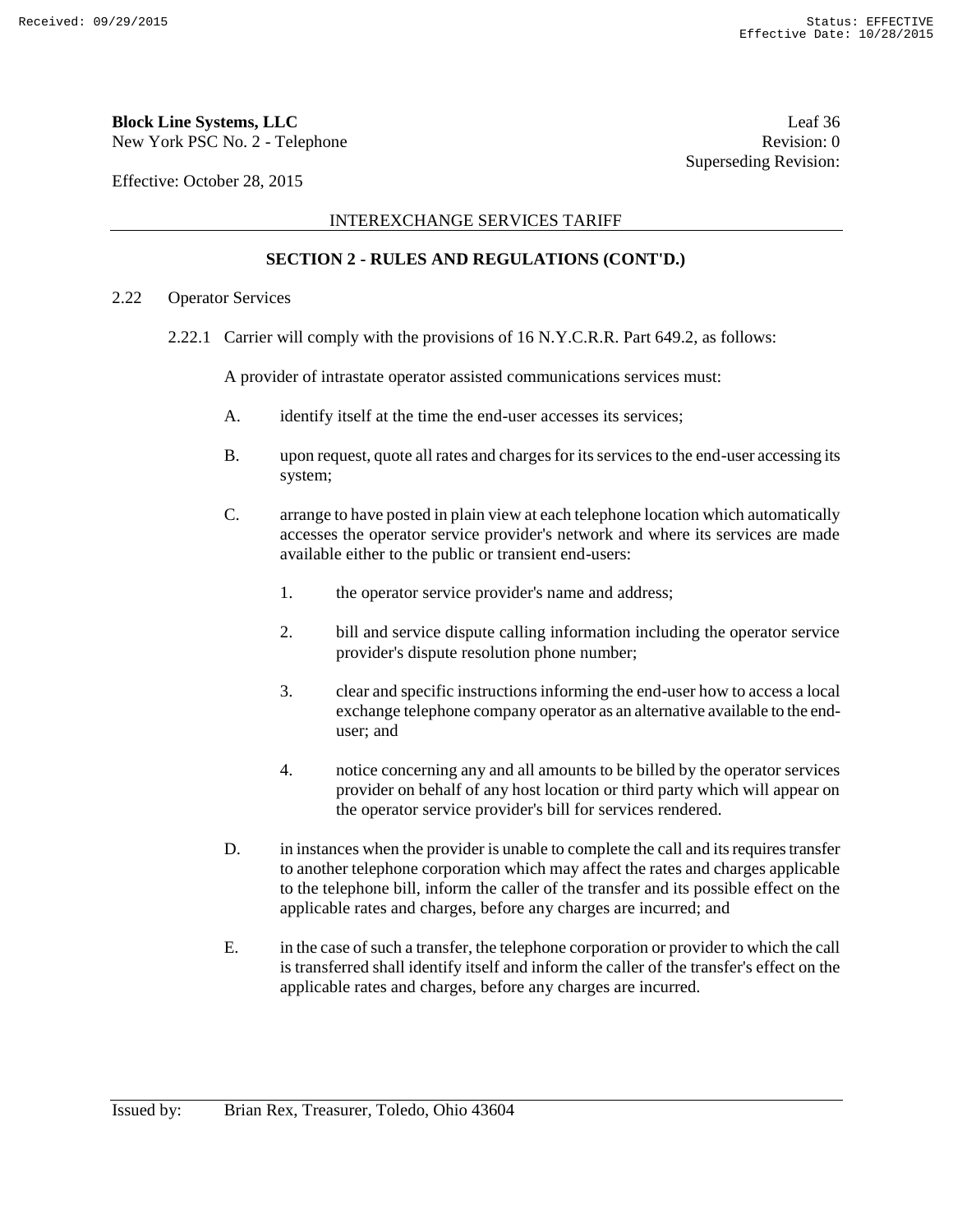New York PSC No. 2 - Telephone Revision: 0

Effective: October 28, 2015

#### INTEREXCHANGE SERVICES TARIFF

#### **SECTION 2 - RULES AND REGULATIONS (CONT'D.)**

- 2.22 Operator Services (Cont'd.)
	- 2.22.2 Carrier will comply with the provisions of 16 N.Y.C.R.R. Part 649.4, as follows:

Effective September 1, 1990, providers of intrastate operator assisted communications services shall not take any action or enter into any arrangement which restricts end-user selection among competing interexchange telephone corporations or end users access to competing providers of intrastate operator assisted communications services, or pay any commissions or other compensation to any entity engaged in such action or arrangement.

- 2.22.3 Emergency Services
	- A. Carrier shall not offer emergency operator services (i.e. emergency services dialed as "911" or "0") to any reseller of telephone service via COCOTs or credit cardactivated telephones located in New York State.
	- B. Carrier shall advise all of its New York State telephone vendor clients that all calls dialed by their users as "911" or "0" with no additional digits following, must be routed into the local network with no delay for "911" and allowing no more than nominally 4 seconds (3 to 5 seconds acceptable) or delay after the caller dials "0".
	- C. In the event an emergency call bypasses the above restrictions and is routed to Carrier, it shall have procedures in place with which to handle such calls expeditiously.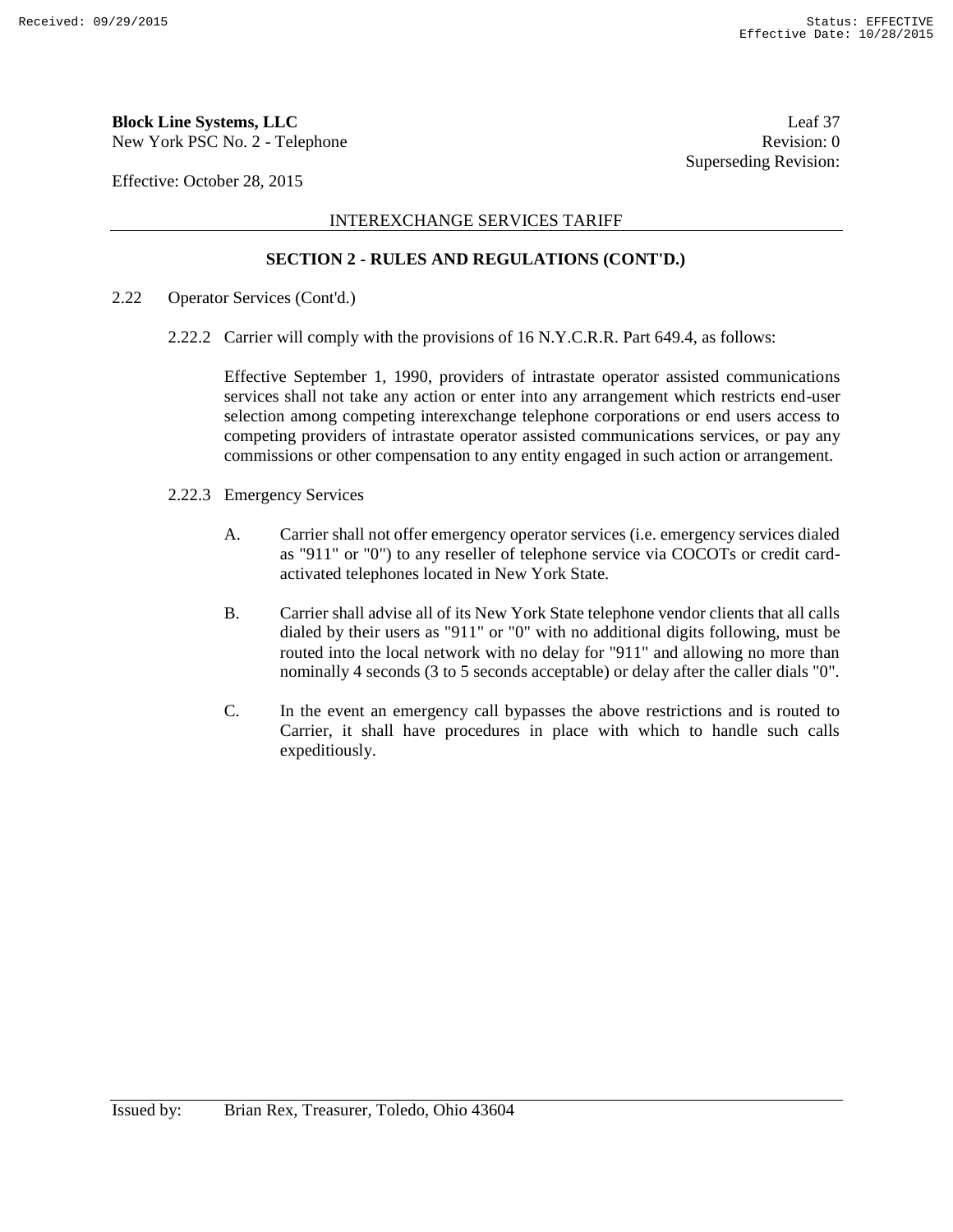New York PSC No. 2 - Telephone Revision: 0

Effective: October 28, 2015

#### INTEREXCHANGE SERVICES TARIFF

#### **SECTION 2 - RULES AND REGULATIONS (CONT'D.)**

#### 2.23 Schools and Libraries Discount Program

#### 2.23.1 General

The Schools and Libraries Discount Program permits eligible schools (public and private, grades Kindergarten through 12) and libraries to purchase the Company services offered in this tariff at a discounted rate, in accordance with the Rules adopted by the Federal Communications Commission (FCC) in its Universal Service Order 97-157, issued May 8, 1997 and the New York State Public Service Commission in its Opinion and Order 97-11 Adopting Discounts for Services for Schools and Libraries, issued June 25, 1997. The Rules are codified at 47 Code of Federal Regulation (C.F.R.) 54.500 et. seq.

As indicated in the Rules, the discounts will be between 20 and 90 percent of the prediscount price, which is the price of services to schools and libraries prior to application of a discount. The level of discount will be based on an eligible school or library's level of economic disadvantage and by its location in either an urban or rural area. A school's level of economic disadvantage will be determined by the percentage of its students eligible for participation in the national school lunch program, and a library's level of economic disadvantage will be calculated on the basis of school lunch eligibility in the public school district in which the library is located. A non-public school may use either eligibility for the national school lunch program or other federally approved alternative measures to determine its level of economic disadvantage. To be eligible for the discount, schools and libraries will be required to comply with the terms and conditions set forth in the Rules. Discounts are available only to the extent that they are funded by the federal universal service fund. Schools and libraries may aggregate demand with other eligible entities to create a consortium.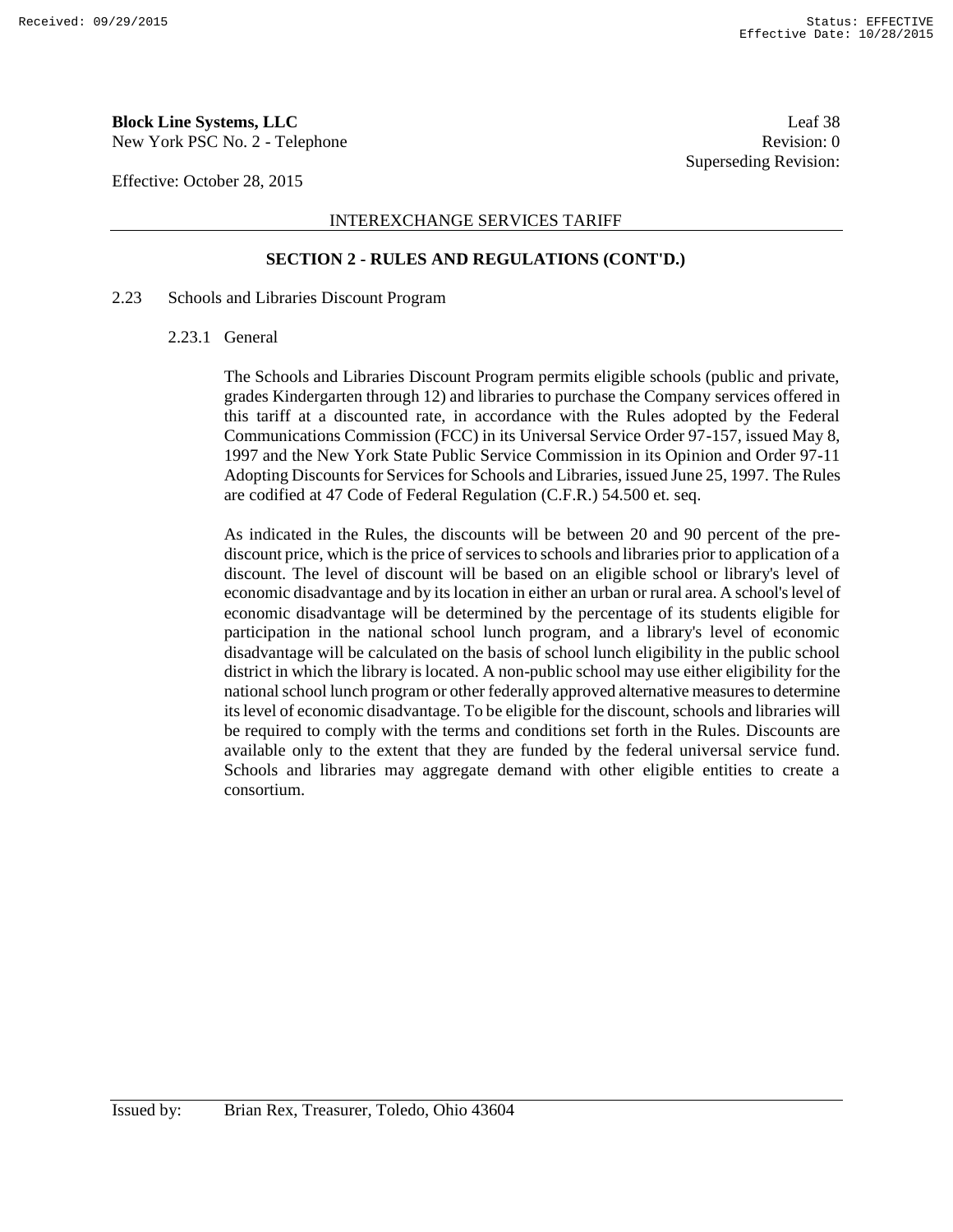New York PSC No. 2 - Telephone Revision: 0

Effective: October 28, 2015

#### INTEREXCHANGE SERVICES TARIFF

#### **SECTION 2 - RULES AND REGULATIONS (CONT'D.)**

- 2.23 Schools and Libraries Discount Program (Cont'd.)
	- 2.23.2 Regulations
		- A. Obligation of eligible schools and libraries
			- 1. Request for service
				- a. Schools and libraries and consortia shall participate in a competitive bidding process for all services eligible for discounts, in accordance with any state and local procurement rules.
				- b. Schools and libraries and consortia shall submit requests for services to the Schools and Libraries Corporation, as designated by the FCC, and follow established procedures.
				- c. Service requested will be used for educational purposes.
				- d. Services will not be sold, resold or transferred in consideration for money or any other thing of value.
		- B. Obligations of the Company
			- 1. The Company will offer discounts to eligible schools and libraries on commercially available telecommunications services contained in this tariff. Those services contained in this tariff which are excluded from the discount program, in accordance with the Rules are included as an attachment to this tariff.
			- 2. The Company will offer services to eligible schools, libraries and consortia at prices no higher than the lowest price it charges to similarly situated nonresidential customers for similar services (lowest corresponding price).
			- 3. In competitive bidding situations, the Company may offer flexible pricing or rates other than in this tariff, where specific flexible pricing arrangements are allowed, subject to New York State Public Service Commission approval.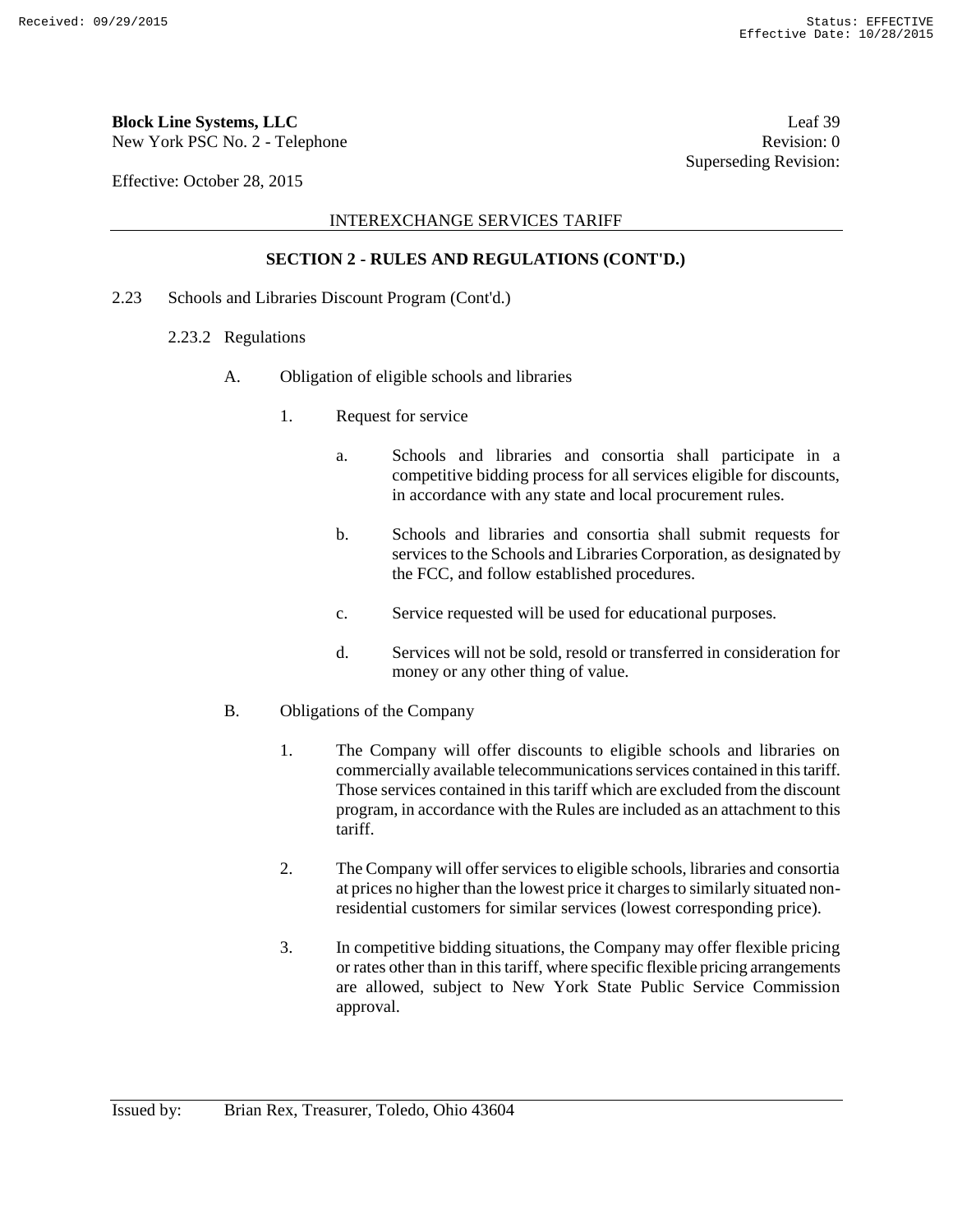New York PSC No. 2 - Telephone Revision: 0

Effective: October 28, 2015

#### INTEREXCHANGE SERVICES TARIFF

#### **SECTION 2 - RULES AND REGULATIONS, (CONT'D.)**

- 2.23 Schools and Libraries Discount Program, (Cont'd.)
	- 2.23.3 Discounted Rates for Schools and Libraries
		- A. Discounts for eligible schools and libraries and consortia shall be set as a percentage from the pre-discount price, which is the price of services to schools and libraries prior to application of a discount.
		- B. The discount rate will be applied to eligible intrastate services purchased by eligible schools, libraries or consortia.
		- C. The discount rate is based on each school or library's level of economic disadvantage as determined in accordance with the FCC Order or other federally approved alternative measures (as permitted by the Rules) and by its location in either an urban or rural area.
		- D. The discount matrix for eligible schools, libraries and consortia is included as an attachment to this tariff.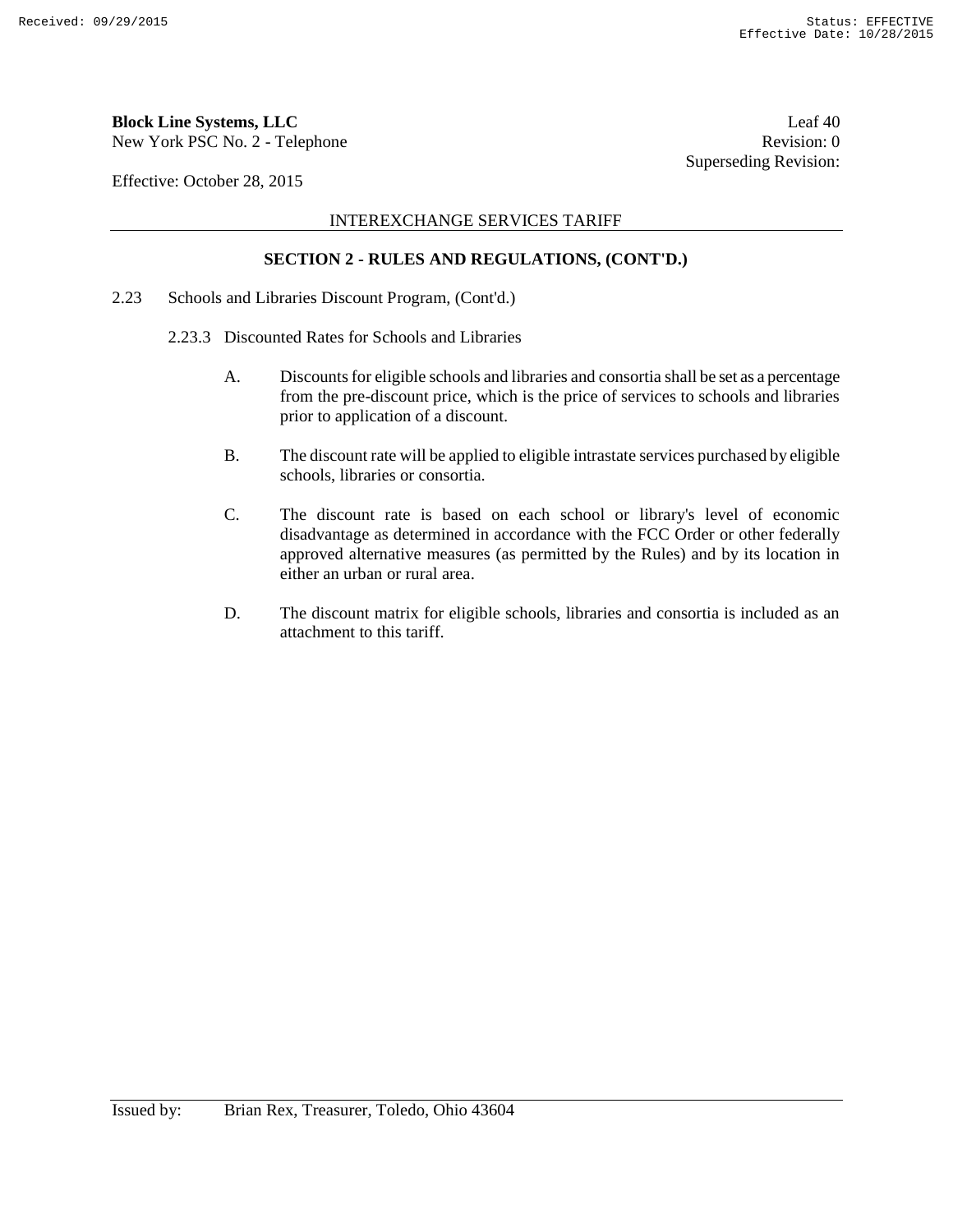New York PSC No. 2 - Telephone Revision: 0

Effective: October 28, 2015

#### INTEREXCHANGE SERVICES TARIFF

#### **SECTION 2 - RULES AND REGULATIONS, (CONT'D.)**

- 2.24 Health Care Providers Support Program
	- 2.24.1 General

The purpose of the Health Care Providers Support Program is to enable public and non-profit rural health care providers to have access to telecommunications services necessary for the provision of health care services at rates comparable to those paid for similar services in urban areas. The Health Care Providers Support Program offers eligible public and nonprofit health care providers located in rural areas reduced rates for Company intrastate services, available in this Tariff. Such services must be purchased in accordance with the Rules adopted by the Federal Communications Commission (FCC) in its Universal Service Order 97-157, issued May 8, 1997 and the New York State Public Service Commission in its Order in Cases 94-C-0095 and 28425, issued November 4, 1997. The FCC Rules are codified at 47 Code of Federal Regulation (C.F.R.) 54.601 et. seq., and any amendments made thereto.

#### 2.24.2 Regulations

- A. To be eligible for the reduced rates, rural health care providers are required to comply with the terms and conditions set forth in the FCC Rules.
- B. Reduced rates are available only to the extent that they are funded by the federal universal service fund.
- C. Eligible rural health care providers may aggregate demand with other entities to create a consortium. Universal service support shall apply only to the portion of eligible services used by an eligible health care provider.
- D. Responsibility of eligible health care providers
	- 1. Rural health care providers and consortia shall participate in a competitive bidding process for all services eligible for reduced rates in accordance with any state and local procurement rules.
	- 2. Rural health care providers and consortia shall submit requests for services to the program Administrator, as designated by the FCC, and follow established procedures.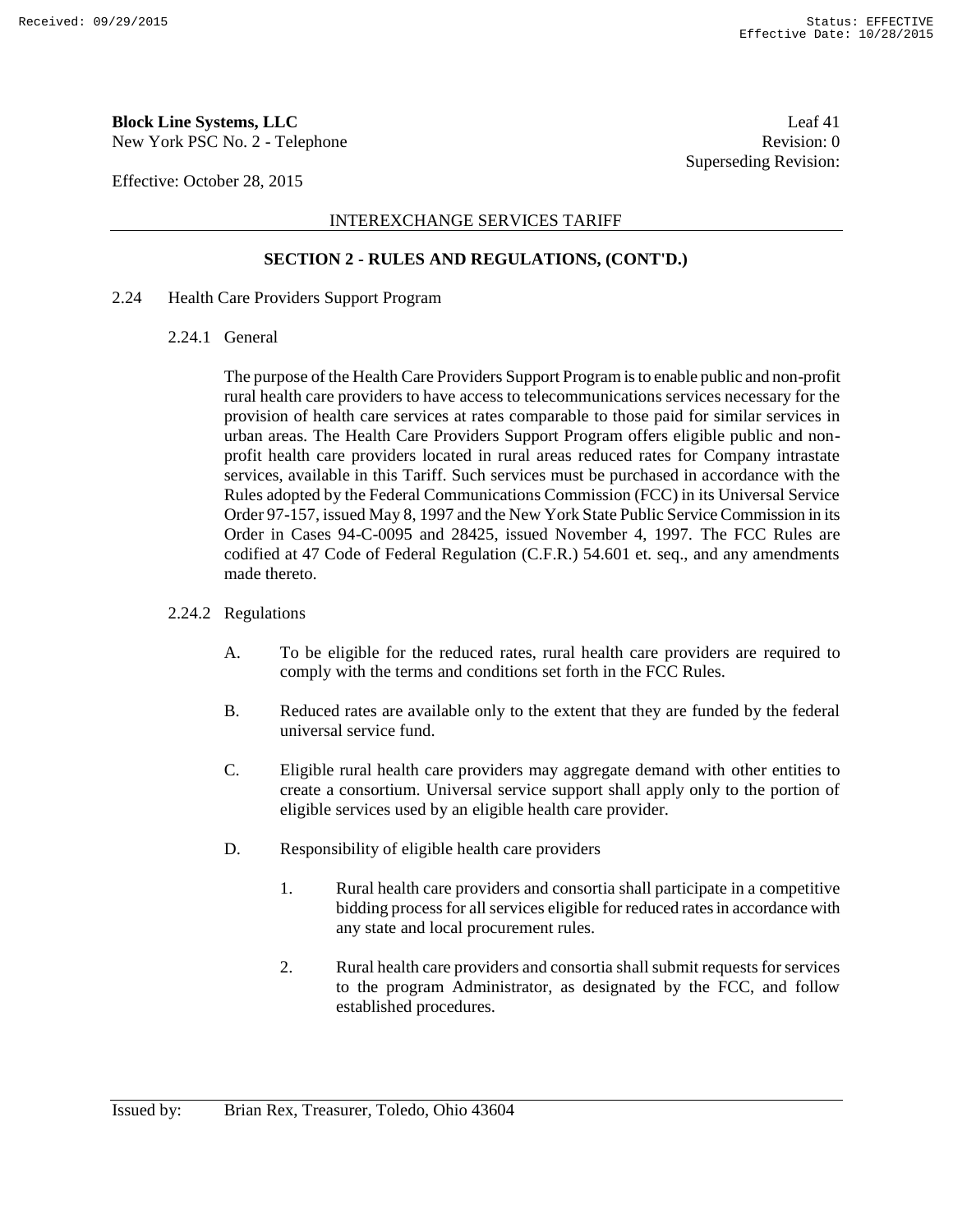New York PSC No. 2 - Telephone Revision: 0

Effective: October 28, 2015

#### INTEREXCHANGE SERVICES TARIFF

#### **SECTION 2 - RULES AND REGULATIONS, (CONT'D.)**

- 2.24 Health Care Providers Support Program, (Cont'd.)
	- 2.24.2 Regulations (continued)
		- D. Responsibility of eligible health care providers (continued)
			- 3. Services requested must be used for purposes related to the provision of health care services or instruction that the health care provider is legally authorized to provide under the law.
			- 4. A health care provider that cannot obtain toll free access to an Internet service provider and who is eligible for support for limited toll-free access under the Rules must certify that it lacks toll-free Internet access and that it is an eligible health care provider.
			- 5. Services cannot be sold, resold or transferred in consideration for money or any other thing of value.
		- E. Responsibility of the Company
			- 1. The Company shall offer the rates and charges as specified in Section 3, to eligible health care providers to the extent that facilities and services are available and offered in the tariffs specified in 1. preceding.
			- 2. The Company shall offer services to eligible rural health care providers and consortia at prices no higher than the highest urban rate as defined in the FCC Order and Rules.
			- 3. In competitive bidding situations, where specific flexible pricing arrangements are allowed, the Company may offer flexible pricing (to determine the reduced rate) subject to New York State Public Service Commission approval.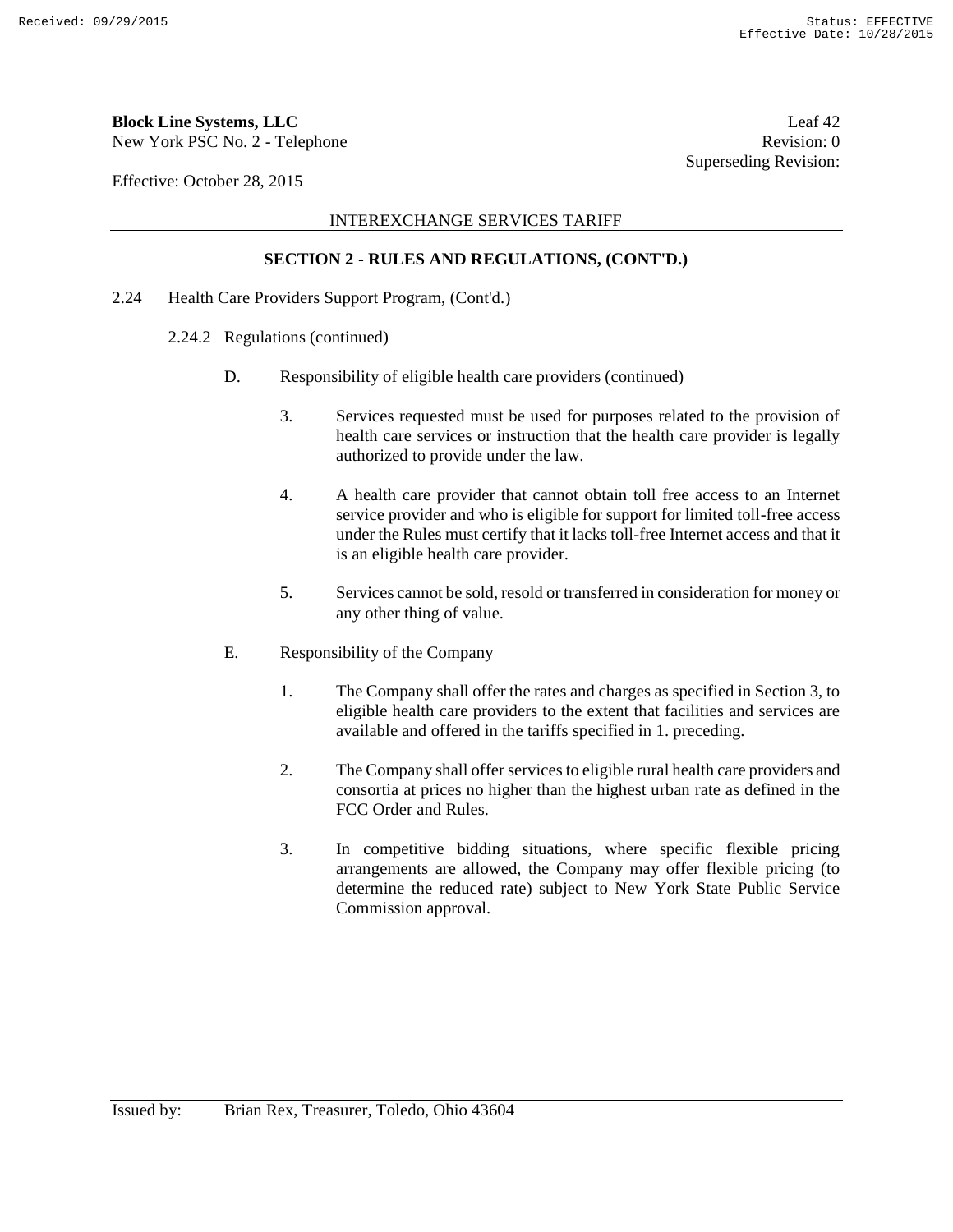New York PSC No. 2 - Telephone Revision: 0

Effective: October 28, 2015

#### INTEREXCHANGE SERVICES TARIFF

#### **SECTION 2 - RULES AND REGULATIONS, (CONT'D.)**

- 2.24 Health Care Providers Support Program, (Cont'd.)
	- 2.24.3 Rates and Charges

The following price adjustments will be available to eligible rural health care providers, except subparagraph c., which shall be available to all eligible health care providers, regardless of location:

- A. A reduced rate for telecommunications services, using a bandwidth capacity of up to 1.544 Mbps, not to exceed the highest tariffed or publicly available rate charged to a commercial customer for a similar service provided over the same distance in the nearest city in New York State with a population of at least 50,000.
- B. An exemption from some mileage charges for any telecommunications services, using a bandwidth capacity of up to 1.544 Mbps, that is necessary for the provision of health care services. The exempted mileage includes the distance between the rural health care provider and the most distant perimeter of the nearest city in New York State with a population of 50,000 or more, less the standard urban distance, which is the maximum average diameter of all cities with population of 50,000 or more in the state.
- C. Each eligible health care provider that cannot obtain toll-free access to an Internet service provider is entitled to receive toll charge credits for toll charges imposed for connecting to an Internet service provider as per the FCC Rules. Such toll charge credits are available pursuant to applicable toll tariffs.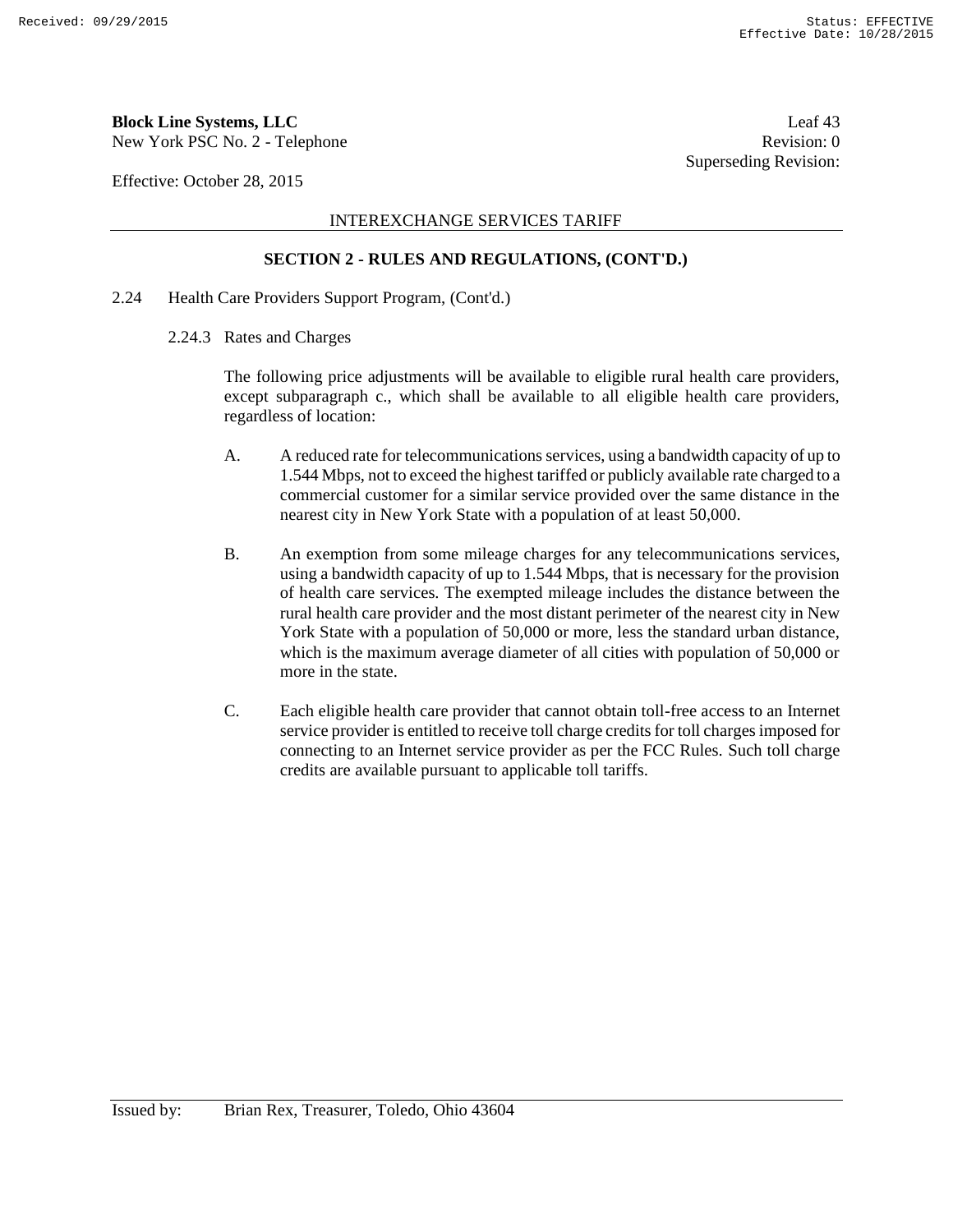**Block Line Systems, LLC** Leaf 44

New York PSC No. 2 - Telephone Revision: 0

Effective: October 28, 2015

INTEREXCHANGE SERVICES TARIFF

#### **SECTION 2 - RULES AND REGULATIONS, (CONT'D.)**

- 2.25 Emergency/Crisis/Disaster Restoration and Provisioning Telecommunications Service Priority
	- 2.25.1 General
		- A. The Telecommunications Service Priority (TSP) Program is a federal program used to identify and prioritize telecommunications services that support national security or emergency preparedness (NS/EP) missions.

NS/EP services are defined as those telecommunications services which are used to maintain a state of readiness or respond to and manage any event or crisis which causes or could cause injury or harm to the population, damage or loss to property, or degrades or threatens the NS/EP posture of the United States.

TSP restoration and/or provisioning shall be provided in accordance with Part 64, Appendix A of the Federal Communications Commission's Rules and Regulations (47 C.F.R.), and the "Service Vendor Handbook For The Telecommunications Service Priority (TSP) Program" and the "Service User Manual for the Telecommunications Service Priority (TSP) System" (NCS Manual 3-1-1) (Service User Manual) issued and updated as necessary by the Office of Priority Telecommunications (OPT) of the National Communications System. Any changes to or reissuance of these regulations or manuals supersede tariff language contained herein.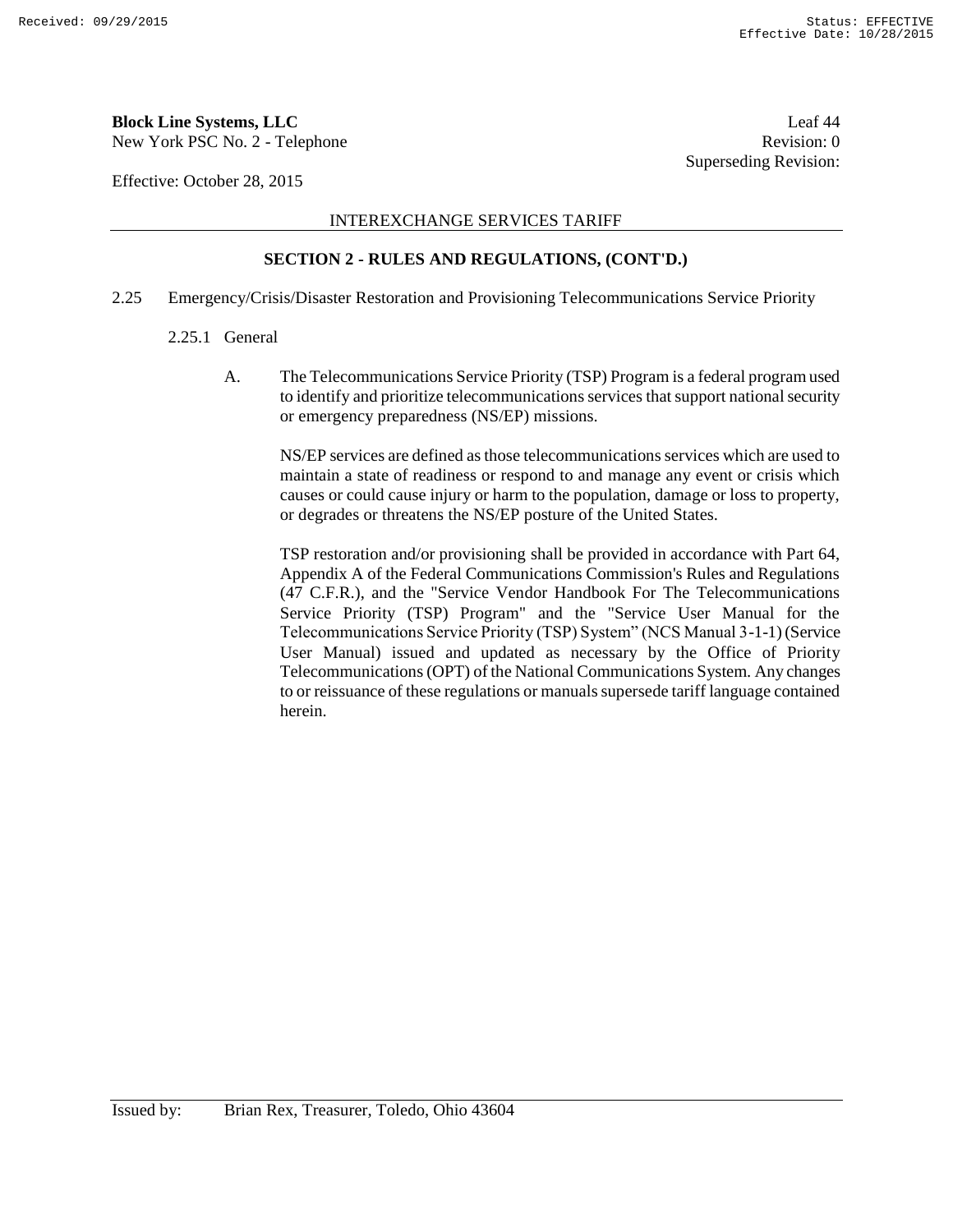## **Block Line Systems, LLC** Leaf 45

New York PSC No. 2 - Telephone Revision: 0

Effective: October 28, 2015

INTEREXCHANGE SERVICES TARIFF

#### **SECTION 2 - RULES AND REGULATIONS, (CONT'D.)**

- 2.25 Emergency/Crisis/Disaster Restoration and Provisioning Telecommunications Service Priority, (Cont'd.)
	- 2.25.1 General, (cont'd.)
		- B. The TSP program has two components, restoration and provisioning.
			- 1. A restoration priority is applied to new or existing telecommunications services to ensure restoration before any other services during a service outage. TSP restoration priorities must be requested and assigned before a service outage occurs.
			- 2. A provisioning priority is obtained to facilitate priority installation of new telecommunications services during a service outage. Provisioning on a priority basis becomes necessary when an end-user has an urgent requirement for a new NS/EP service that must be installed immediately or by a specific due date that can be met only by a shorter than standard or expedited Company provisioning time frame. As a matter of general practice, existing TSP services will be restored before provisioning new TSP services.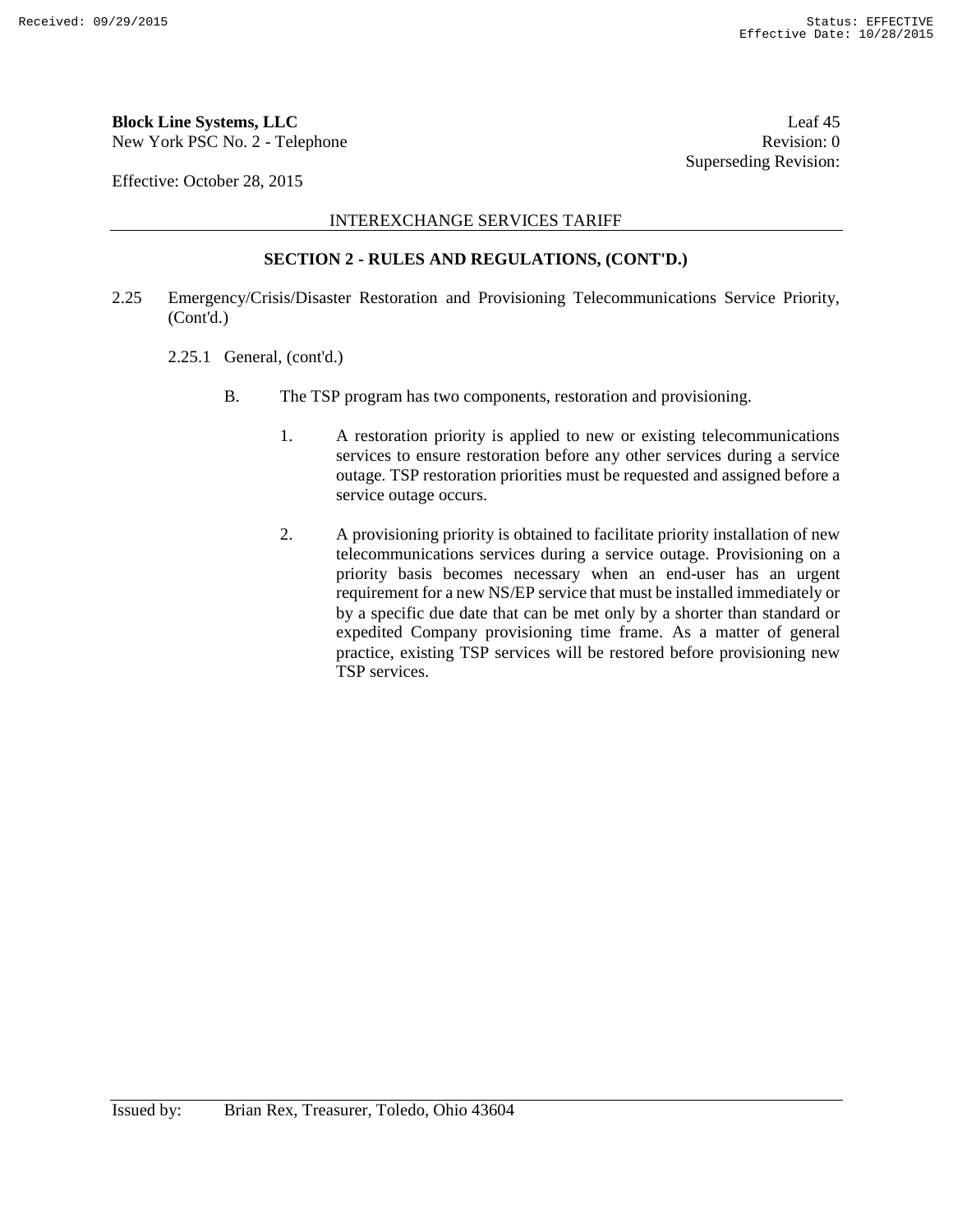## **Block Line Systems, LLC** Leaf 46

New York PSC No. 2 - Telephone Revision: 0

Effective: October 28, 2015

INTEREXCHANGE SERVICES TARIFF

#### **SECTION 2 - RULES AND REGULATIONS, (CONT'D.)**

- 2.25 Emergency/Crisis/Disaster Restoration and Provisioning Telecommunications Service Priority, (Cont'd.)
	- 2.25.2 TSP Request Process
		- A. Restoration

To request a TSP restoration priority assignment, a prospective TSP user must:

1. Determine that the user's telecommunications service supports an NS/EP function under one of the following four TSP categories.

National Security Leadership National Security Posture and U.S. Population Attack Warning Public Health, Safety, and Maintenance of Law and Order Public Welfare and Maintenance of National Economic Posture

2. Identify the priority level to be requested for the telecommunications service. The priority level is determined by the end-user's TSP category and service profile. The service profile defines the user's level of support to the portion of the telecommunications service that the user owns and operates, such as customer premises equipment or wiring. The five levels of priority and seven element groups that define the service profile are contained in the Service User Manual.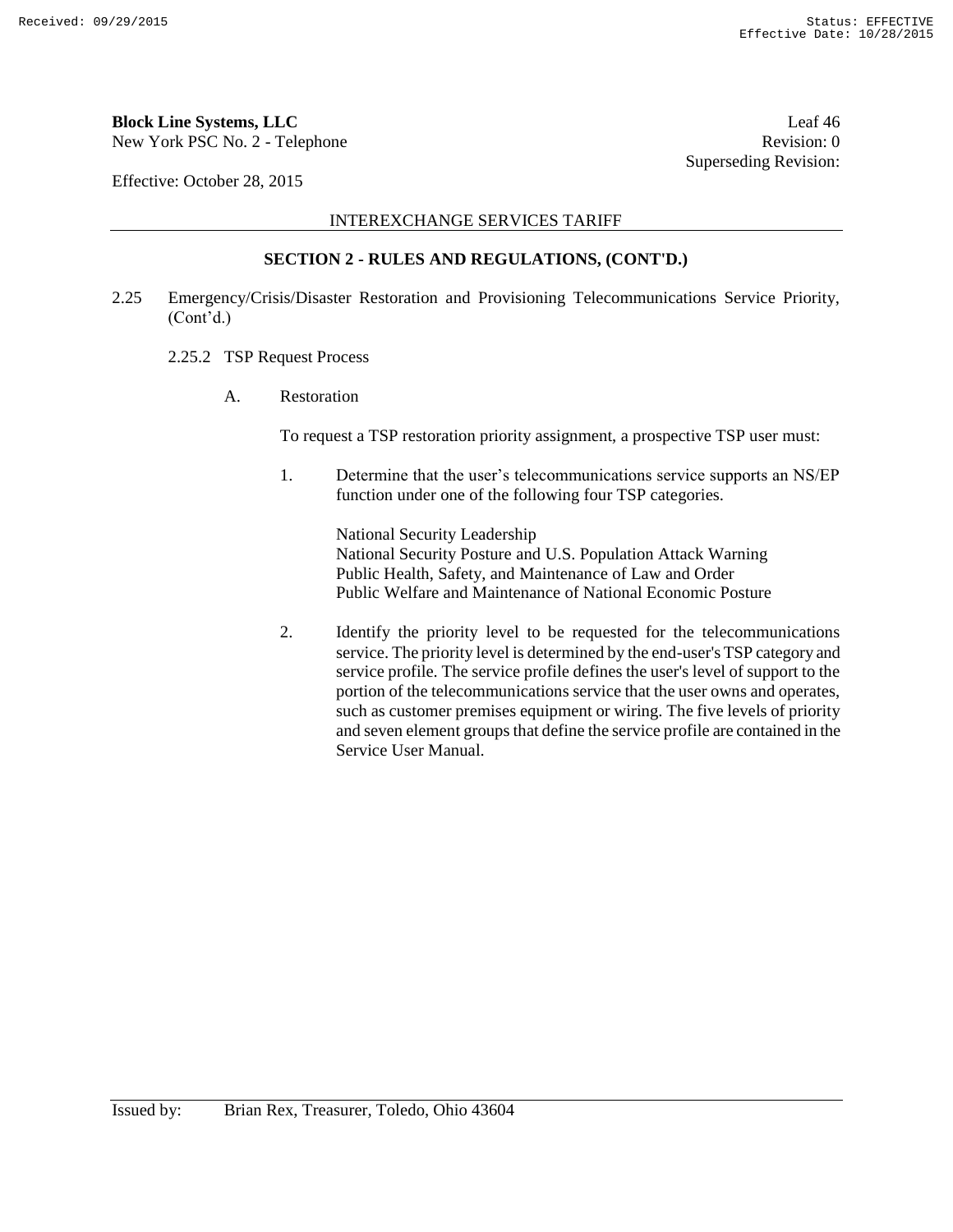## **Block Line Systems, LLC** Leaf 47

New York PSC No. 2 - Telephone Revision: 0

Effective: October 28, 2015

INTEREXCHANGE SERVICES TARIFF

#### **SECTION 2 - RULES AND REGULATIONS, (CONT'D.)**

- 2.25 Emergency/Crisis/Disaster Restoration and Provisioning Telecommunications Service Priority, (Cont'd.)
	- 2.25.2 TSP Request Process, (Cont'd.)
		- A. Restoration, (Cont'd.)
			- 3. Complete the TSP Request for Service Users form (SF 315) available on the National Communications System (NCS) website (http://tsp.ncs.gov/).
			- 4. For non-federal users, have their TSP requests approved by a federal agency sponsor. Non-federal users should contact the OPT, at the NCS website (http://tsp.ncs.gov/), for information on identifying a sponsor for TSP requests.
			- 5. Submit the SF 315 to the OPT.
			- 6. Upon receipt of the TSP Authorization Code from the OPT, notify the Company, and include the TSP Authorization Code in any service order to the Company requesting restoration of NS/EP services.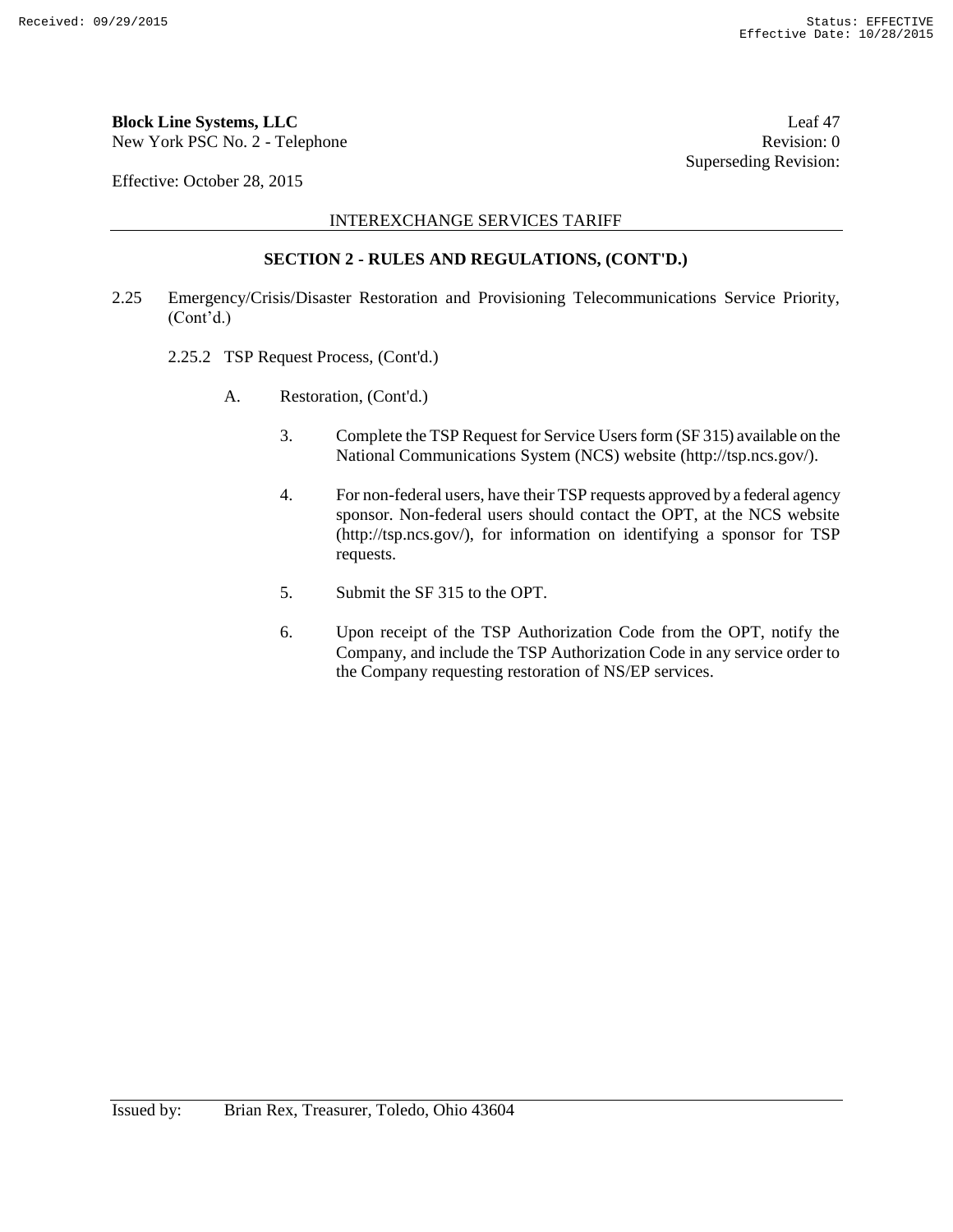## **Block Line Systems, LLC** Leaf 48

New York PSC No. 2 - Telephone Revision: 0

Effective: October 28, 2015

INTEREXCHANGE SERVICES TARIFF

#### **SECTION 2 - RULES AND REGULATIONS, (CONT'D.)**

- 2.25 Emergency/Crisis/Disaster Restoration and Provisioning Telecommunications Service Priority, (Cont'd.)
	- 2.25.2 TSP Request Process, (Cont'd.)
		- B. Provisioning

To request a TSP provisioning priority assignment, a prospective TSP user must follow the same steps listed in 2.25.2(A). above for restoration priority assignment except for the following differences. The user should:

Certify that its telecommunications service is an Emergency service. Emergency services are those that support one of the NS/EP functions listed in 2.25.2(A)(1) above and are so critical that they must be provisioned at the earliest possible time, without regard to cost to the user.

Verify that the Company cannot meet the service due date without a TSP assignment.

Obtain approval from the end-user's invocation official to request a provisioning priority. Invocation officials are designated individuals with the authority to request TSP provisioning for a telecommunications service, and include the head or director of a federal agency, commander of a unified/specified military command, chief of a military service, commander of a major military command, or state governor.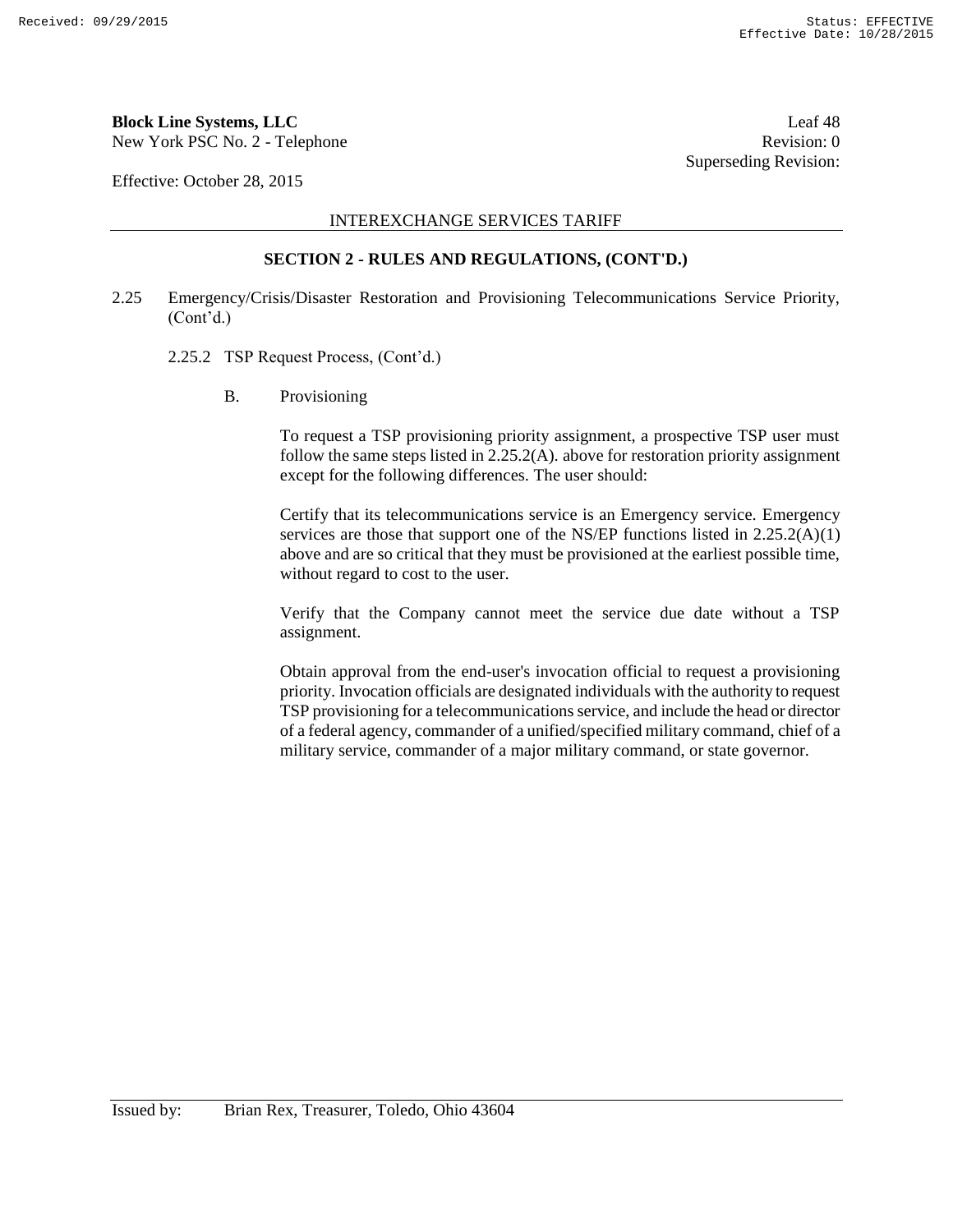## **Block Line Systems, LLC** Leaf 49

New York PSC No. 2 - Telephone Revision: 0

Effective: October 28, 2015

INTEREXCHANGE SERVICES TARIFF

#### **SECTION 2 - RULES AND REGULATIONS, (CONT'D.)**

- 2.25 Emergency/Crisis/Disaster Restoration and Provisioning Telecommunications Service Priority, (Cont'd.)
	- 2.25.3 Responsibilities of the End-User

End-users or entities acting on their behalf must perform the following:

- A. Identify telecommunications services requiring priority.
- B. Request, justify, and revalidate all priority level assignments. Revalidation must be completed every 2 years, and must be done before expiration of the end-user's TSP Authorization Code(s).
- C. Accept TSP services by the service due dates.
- D. Have Customer Premises Equipment (CPE) and Customer Premises Wiring (CPW) available by the requested service due date and ensure (through contractual means or otherwise) priority treatment for CPE and CPW necessary for end-to-end service continuity.
- E. Pay the Company any authorized costs associated with priority services.
- F. Report to the Company any failed or unusable services with priority levels.
- G. Designate a 24-hour point of contact for each TSP request and apprise the OPT.
- H. Cooperate with the OPT during reconciliation (comparison of NS/EP service information and resolution of any identified discrepancies) and revalidation.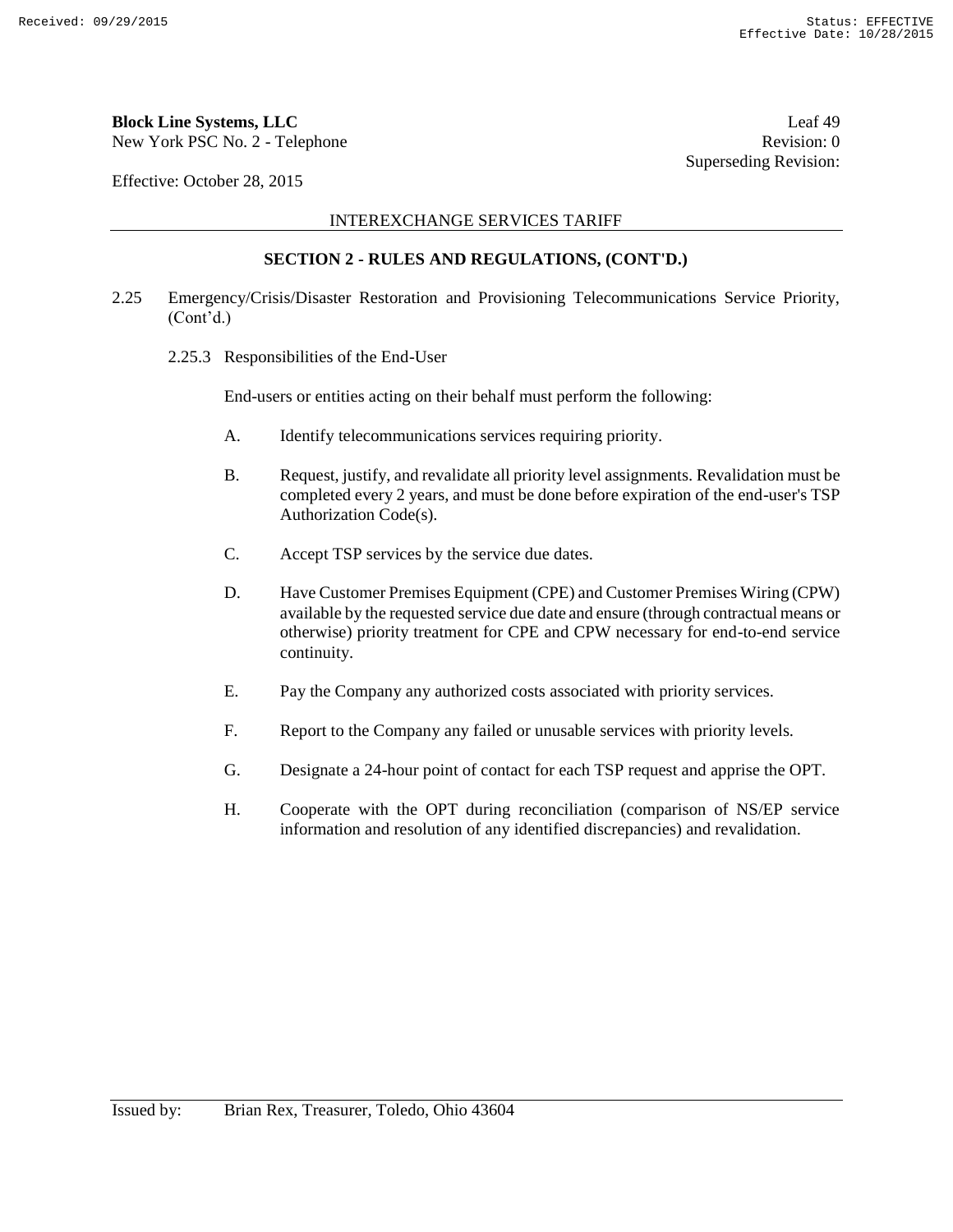## **Block Line Systems, LLC** Leaf 50

New York PSC No. 2 - Telephone Revision: 0

Effective: October 28, 2015

INTEREXCHANGE SERVICES TARIFF

#### **SECTION 2 - RULES AND REGULATIONS, (CONT'D.)**

- 2.25 Emergency/Crisis/Disaster Restoration And Provisioning Telecommunications Service Priority, (Cont'd.)
	- 2.25.4 Responsibilities of the Company

The Company will perform the following:

- A. Provide TSP service only after receipt of a TSP authorization code.
- B. Revoke TSP services at the direction of the end-user or OPT.
- C. Ensure that TSP Program priorities supersede any other telecommunications priority that may be provided (other than control services and order wires).
- D. Designate a 24-hour point of contact to receive reports of TSP service outages from TSP service users.
- E. Designate a 24-hour point of contact to coordinate TSP processes with the OPT.
- F. Confirm completion of TSP service order activity to the OPT.
- G. Participate in reconciliation of TSP information at the request of the OPT.
- H. Ensure that all subcontractors complete reconciliation of TSP information with the service vendor.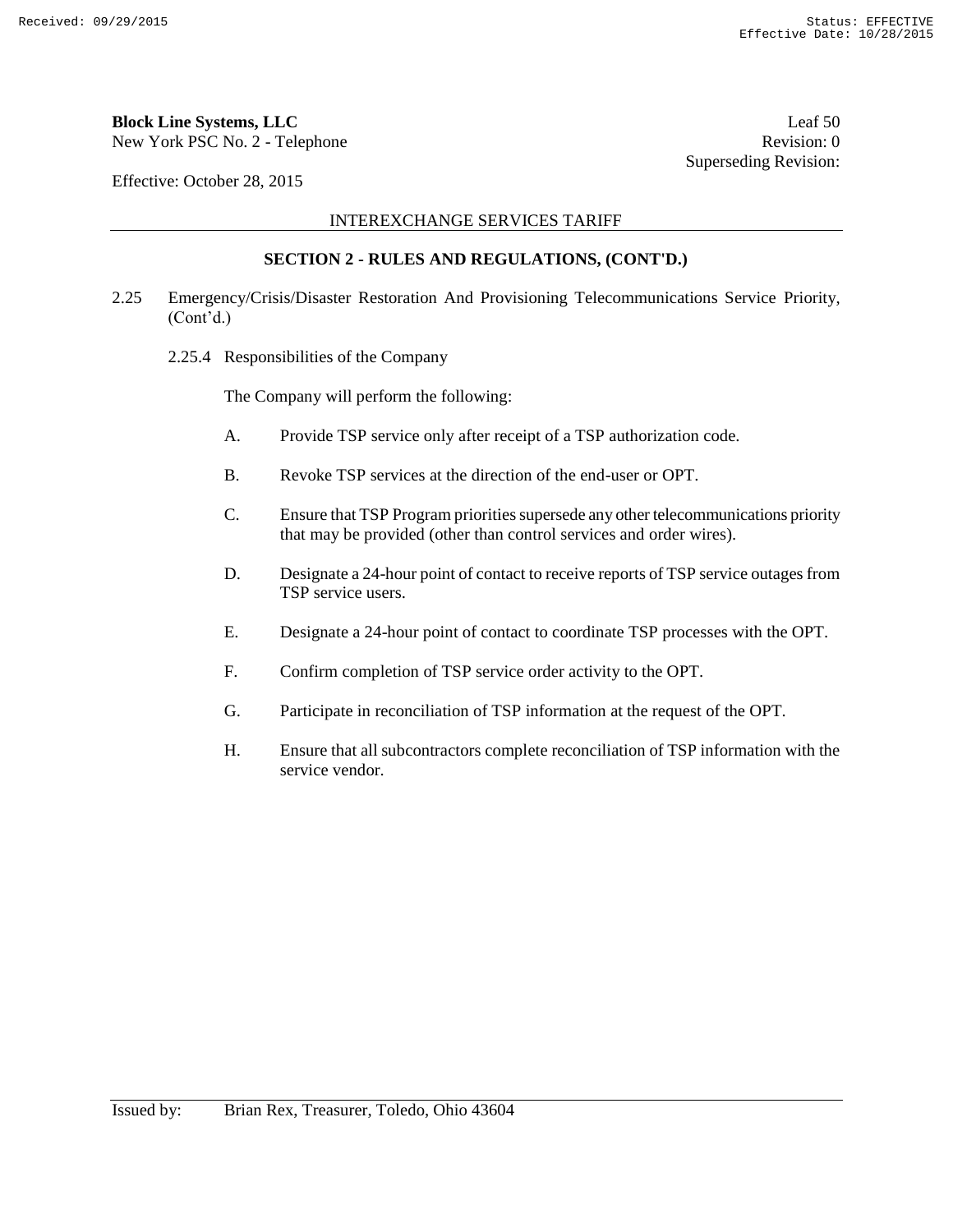## **Block Line Systems, LLC** Leaf 51

New York PSC No. 2 - Telephone Revision: 0

Effective: October 28, 2015

INTEREXCHANGE SERVICES TARIFF

#### **SECTION 2 - RULES AND REGULATIONS, (CONT'D.)**

- 2.25 Emergency/Crisis/Disaster Restoration And Provisioning Telecommunications Service Priority, (Cont'd.)
	- 2.25.4 Responsibilities of the Company, (Cont'd.)
		- I. Ensure that other carriers supplying underlying facilities are provided information necessary to implement priority treatment of facilities that support NS/EP services.
		- J. Assist in ensuring that priority level assignments of NS/EP services are accurately identified "end-to-end" by providing to subcontractors and interconnecting carriers the restoration priority level assigned to a service.
		- K. Disclose content of the NS/EP TSP database only as may be required by law.
		- L. Comply with regulations and procedures supplemental to and consistent with guidelines issued by the OPT.
	- 2.25.5 Preemption

When spare facilities are not available, it may be necessary for the Company to preempt the facilities required to provision or restore a TSP service. When preemption is necessary, non-TSP services may be preempted based on the Company's best judgment. If no suitable spare or non-TSP services are available, the Company may preempt an existing TSP service to restore a TSP service with a higher restoration priority assignment. When preemption is necessary, prior consent of the service user whose service will be preempted is not required; however, the Company will make every reasonable effort to notify the preempted customer of the action to be taken.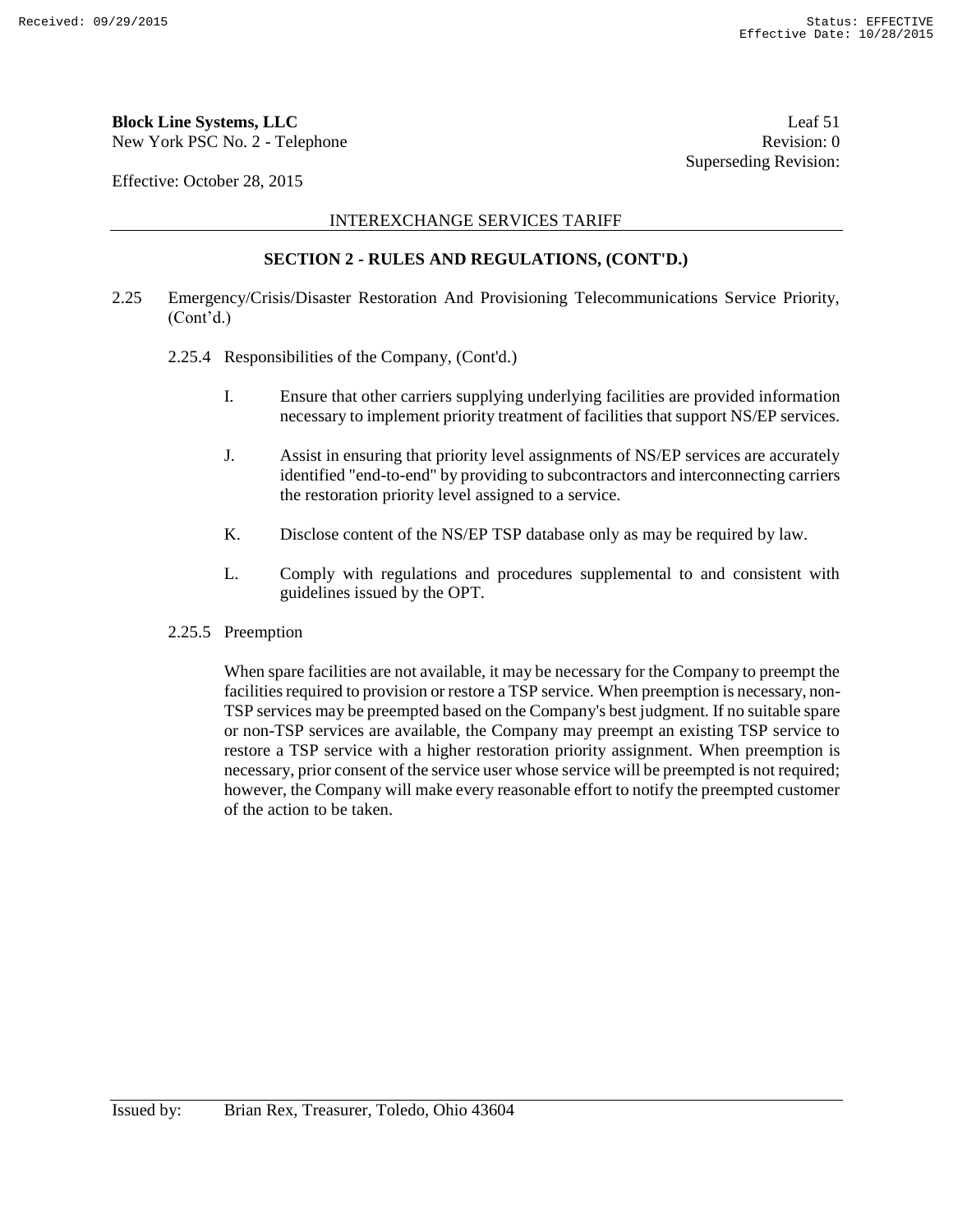New York PSC No. 2 - Telephone Revision: 0

Effective: October 28, 2015

INTEREXCHANGE SERVICES TARIFF

#### **SECTION 2 - RULES AND REGULATIONS, (CONT'D.)**

#### 2.26 Payphone Surcharge

In order to recover the Company's expenses to comply with the FCC's pay telephone compensation plan effective on October 7, 1997 (FCC 97-371) and amended by Report and Order released August 12, 2004 (FCC 04-182), an undiscountable per call charge is applicable to all interstate, intrastate and international calls that originate from any domestic pay telephone used to access the Company's services. The Public Pay Telephone Surcharge, which is in addition to standard rates, terms and pricing guide usage charges and any applicable service charges and surcharges associated with the Company's service, applies for the use of the instrument used to access the Company service and is unrelated to the Company's service accessed from the pay telephone.

Pay telephones include coin-operated and coinless phones owned by local telephone companies, independent companies and other interexchange carriers. The Public Pay Telephone Surcharge applies to the initial completed call and any reoriginated call (i.e., using the "#" symbol).

Whenever possible, the Public Pay Telephone Surcharge will appear on the same invoice containing the usage charges for the surcharged call. In cases where proper pay telephone coding digits are not transmitted to the Company prior to completion of a call, the Public Pay Telephone Surcharge may be billed on a subsequent invoice after the Company has obtained information from a carrier that the originating station is an eligible pay telephone.

The Public Pay Telephone Surcharge does not apply to calls placed from pay telephones at which the Customer pays for service by inserting coins during the progress of the call.

Rate per Call **Rate in the Call** 30.60 and 30.60 and 30.60 and 30.60 and 30.60 and 30.60 and 30.60 and 30.60 and 30.60 and 30.60 and 30.60 and 30.60 and 30.60 and 30.60 and 30.60 and 30.60 and 30.60 and 30.60 and 30.60 and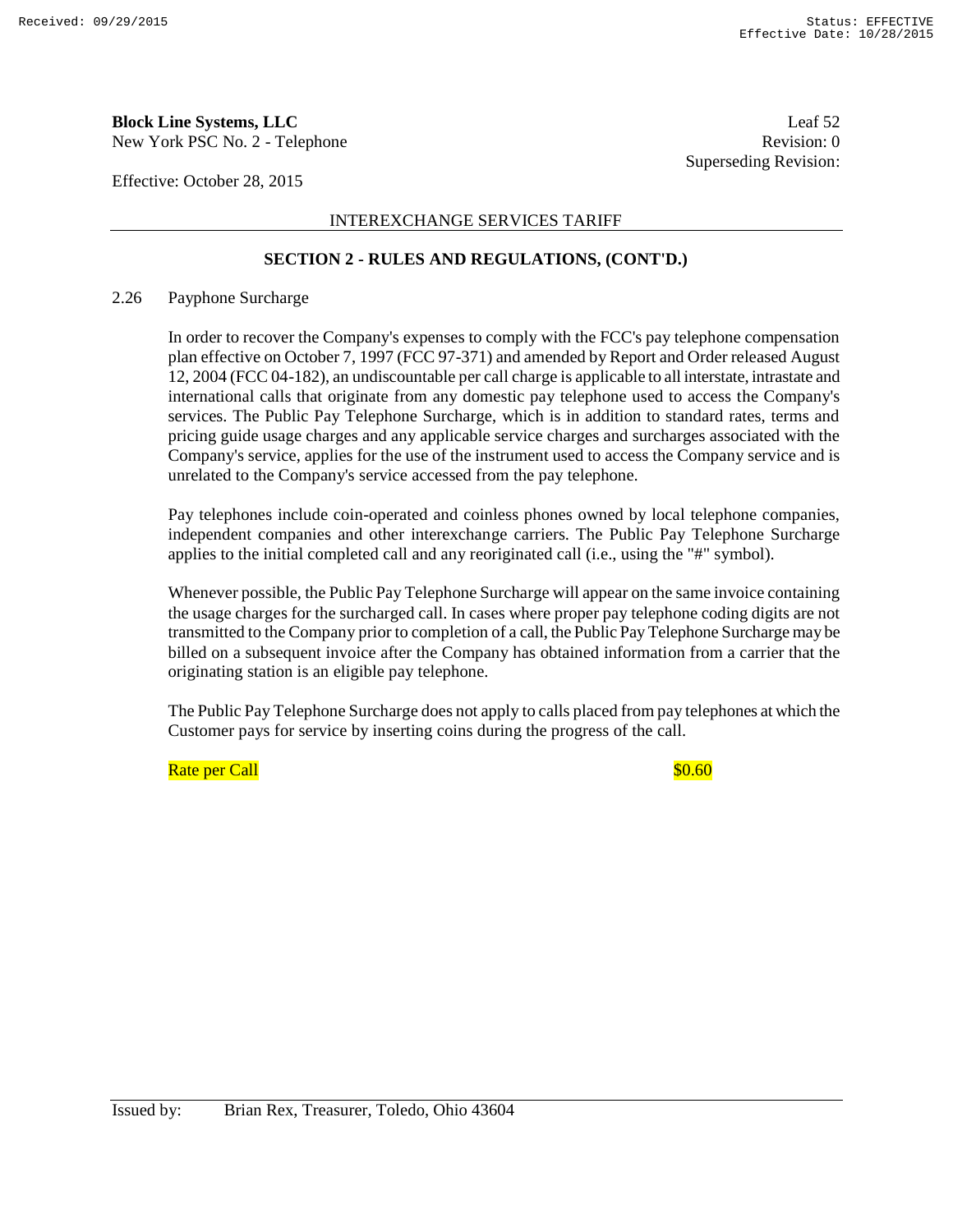New York PSC No. 2 - Telephone Revision: 0

Effective: October 28, 2015

INTEREXCHANGE SERVICES TARIFF

### **SECTION 3 - SERVICE AREAS**

#### 3.1 Exchange Classifications

3.1.1 General

Line Systems, Inc. offers Local Exchange Service within the Verizon New York Inc., Footprint Exchange Areas and Local Calling Areas.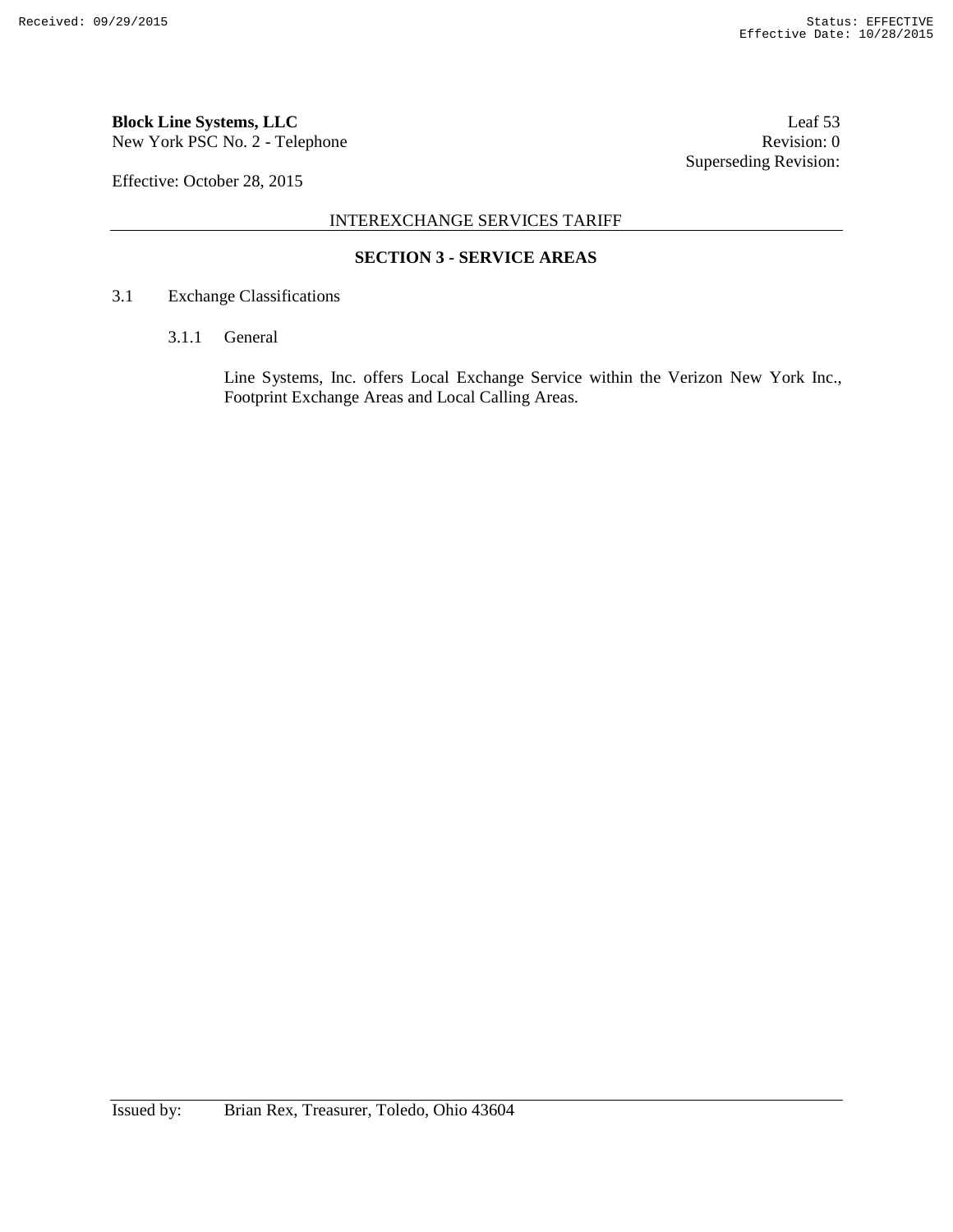New York PSC No. 2 - Telephone Revision: 0

Effective: October 28, 2015

#### INTEREXCHANGE SERVICES TARIFF

### **SECTION 4 – SERVICES PROVIDED TO PROSPECTIVE BLOCK LINE SYSTEMS, LLC CUSTOMERS AND FORMER LINE SYSTEMS, INC. CUSTOMERS**

- 4.1 Special Arrangements
	- 4.1.1 Contracts

Line Systems, Inc. may offer customized service packages under special arrangements on a case by case basis. Service offered under this tariff provision will be provided to Customers pursuant to contract. Unless otherwise specified, the regulations for such arrangements are in addition to the applicable regulations and prices in other sections of the tariff.

4.1.2 Promotional Offerings

Line Systems, Inc. may offer services at a reduced rate, free of charge, or offer incentives including gift certificates and coupons for promotional, market research or rate experimentation purposes. Such offerings will be for a limited duration.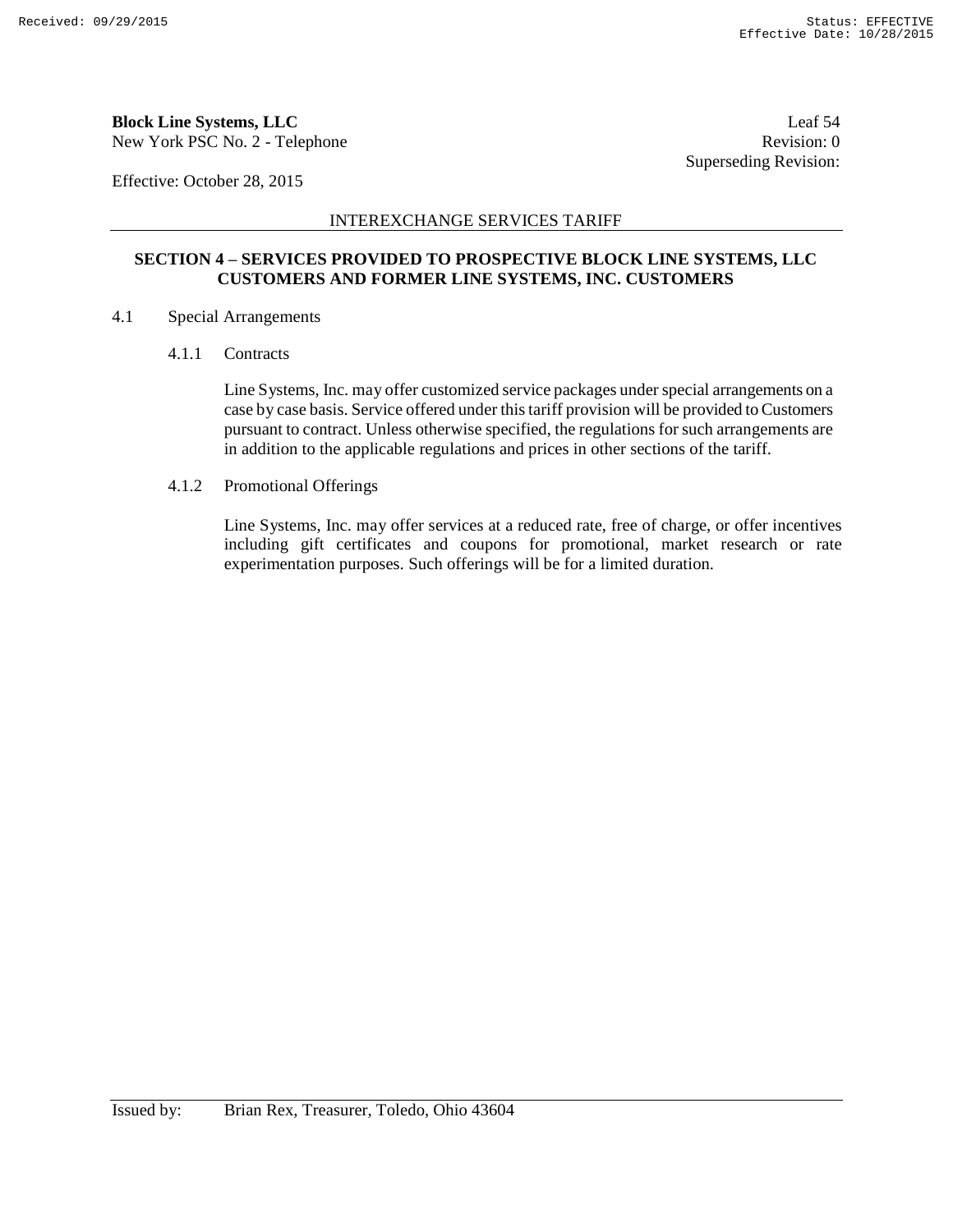New York PSC No. 2 - Telephone Revision: 0

Effective: October 28, 2015

INTEREXCHANGE SERVICES TARIFF

#### **SECTION 4 – SERVICES PROVIDED TO PROSPECTIVE BLOCK LINE SYSTEMS, LLC CUSTOMERS AND FORMER LINE SYSTEMS, INC. CUSTOMERS (CONT'D)**

- 4.2 Miscellaneous Charges
	- 4.2.1 General

These charges are nonrecurring and apply to various Customer requests for connecting, moving or changing service. They are in addition to any other scheduled rates and charges that would normally apply under this tariff.

4.2.2 Paper Bill Charge

For customers electing to receive a paper bill, there will be a per invoice charge.

|              | Minimum | Maximum |
|--------------|---------|---------|
| Per Invoice: | \$1.50  | \$7.00  |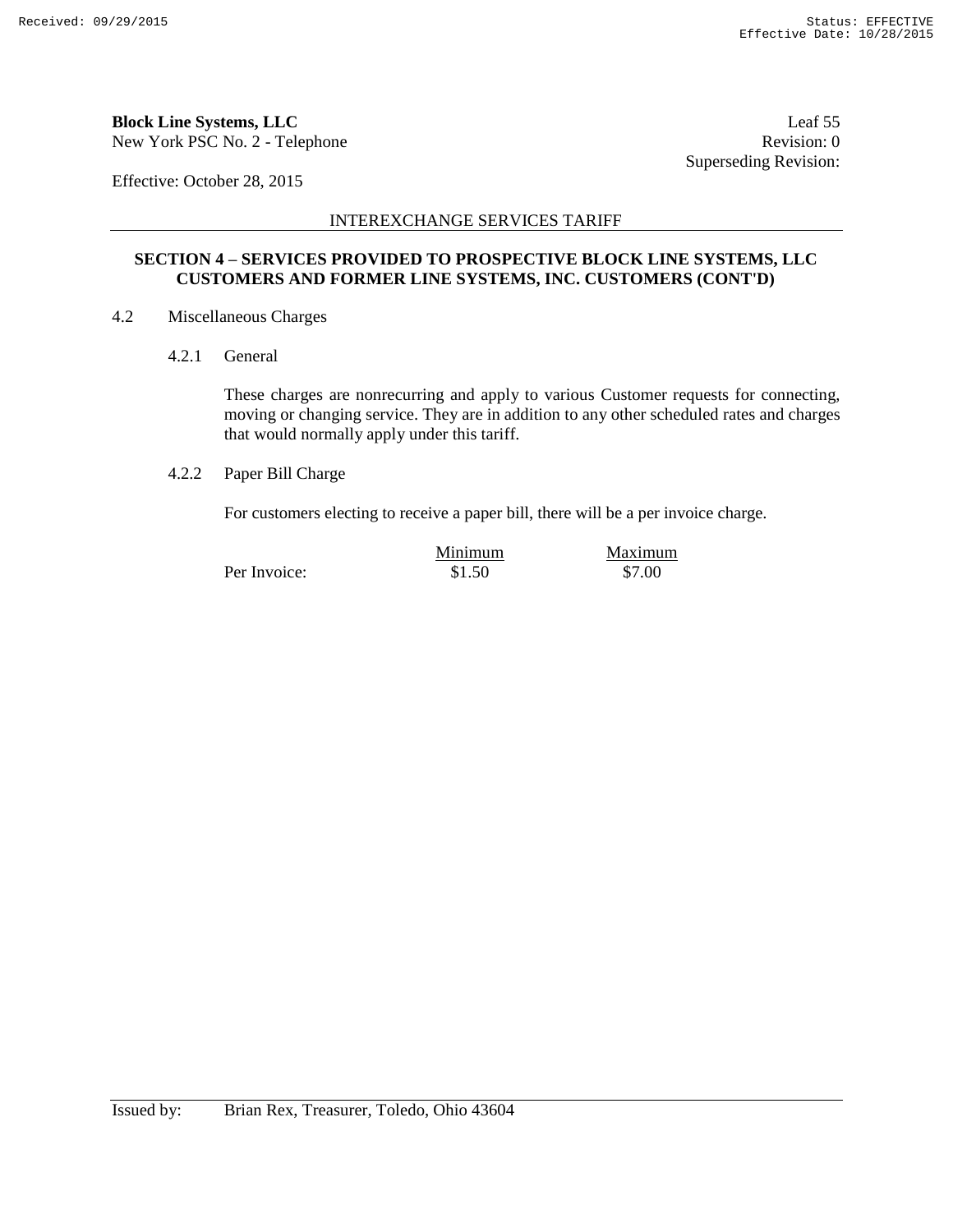New York PSC No. 2 - Telephone Revision: 0

Effective: October 28, 2015

#### INTEREXCHANGE SERVICES TARIFF

### **SECTION 4 – SERVICES PROVIDED TO PROSPECTIVE BLOCK LINE SYSTEMS, LLC CUSTOMERS AND FORMER LINE SYSTEMS, INC. CUSTOMERS (CONT'D)**

- 4.3 Description of Service and Rates
	- 4.3.1 Calculation of Rates
		- A. Rate Factors

The rate for an IMTS call is determined by the following factors:

- 1. The per-minute rate for the mileage band applicable to the call.
- 2. The time of day or applicable rate period in which call originates.
- 3. The duration of the call in minutes.
- B. Rate Elements

The elements of the charge for the call are the initial minute or first minute of use and any additional minutes of use beyond the initial minute. The Company may charge a different per-minute rate for the initial minute than for additional minutes.

C. Rate Formula

The formula used to determine the charges for IMTS calls as is follows:

 $RATE = Initial$  Minute Charge + (Additional Minute Charge)\* (Total Minute  $-1$ )

The rate applied is determined by taking the total minutes of the call minus one minute and multiplying this amount by the additional per minute charge, then this product is added to the initial per-minute charge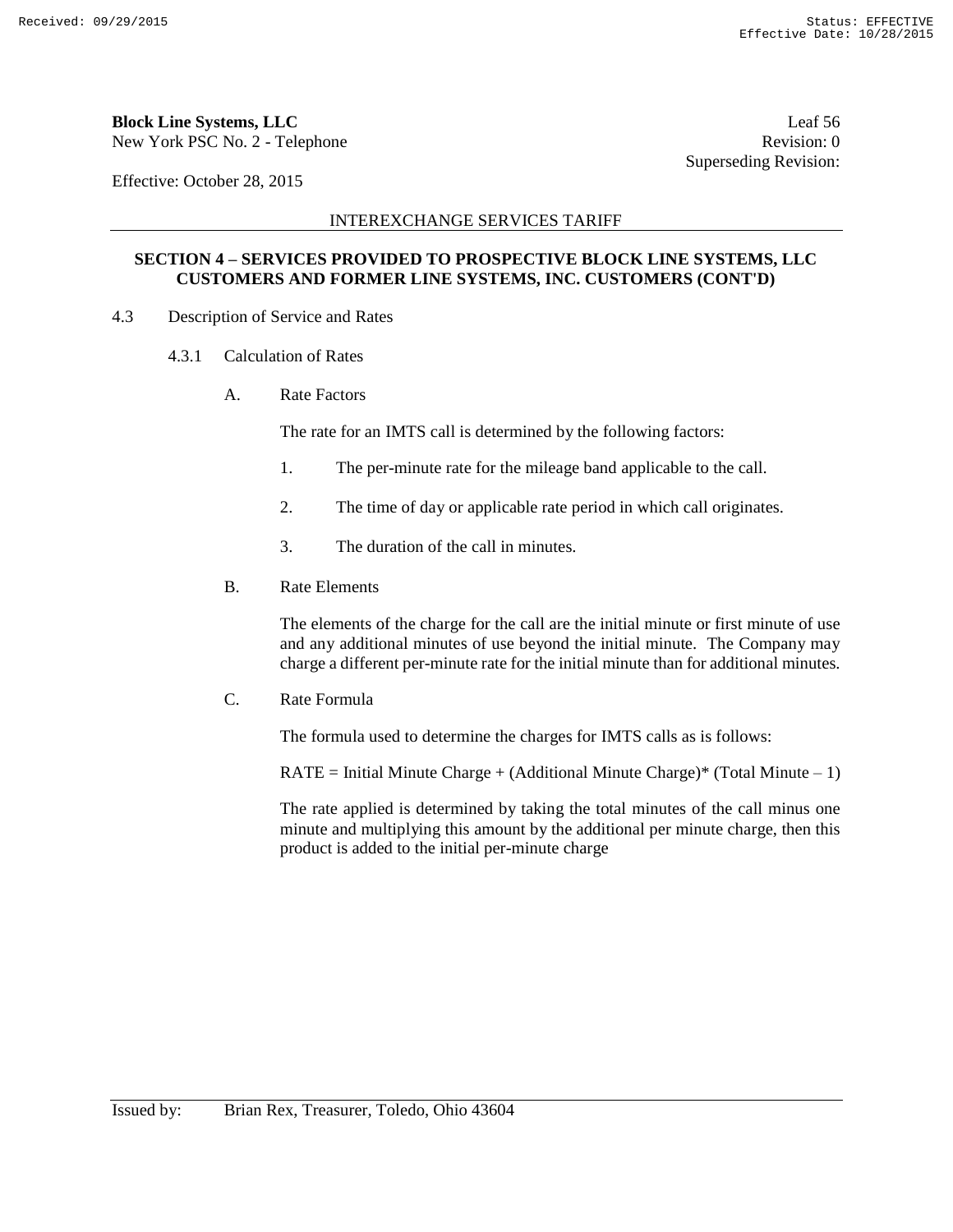New York PSC No. 2 - Telephone Revision: 0

Effective: October 28, 2015

#### INTEREXCHANGE SERVICES TARIFF

#### **SECTION 4 – SERVICES PROVIDED TO PROSPECTIVE BLOCK LINE SYSTEMS, LLC CUSTOMERS AND FORMER LINE SYSTEMS, INC. CUSTOMERS (CONT'D)**

- 4.3 Description of Service and Rates (Cont'd)
	- 4.3.1 Calculation of Rates (Cont'd)
		- D. Rate Periods

The Company's rate periods are as follows:

| <u>Rate</u>   | Period Duration          | Days Applicable |
|---------------|--------------------------|-----------------|
| Day           | 8:00 AM through 4:59 PM  | Mon. - Fri.     |
| Evening       | 5:00 PM through 10:59 PM | Sun. - Fri.     |
| Night/Weekend | 11:00 PM through 7:59 AM | All days        |
|               | 8:00 AM through 10:59 PM | Saturdays       |
|               | 8:00 AM through 4:59 PM  | Sundays         |

On holidays the Evening Rate will apply unless a lower rate would normally apply. The holidays recognized by the Company are Christmas Day (December 25), New Year's Day (January 1), Independence Day (July 4), Labor Day (the 1st Monday in September) and Thanksgiving day (the fourth Thursday in November).